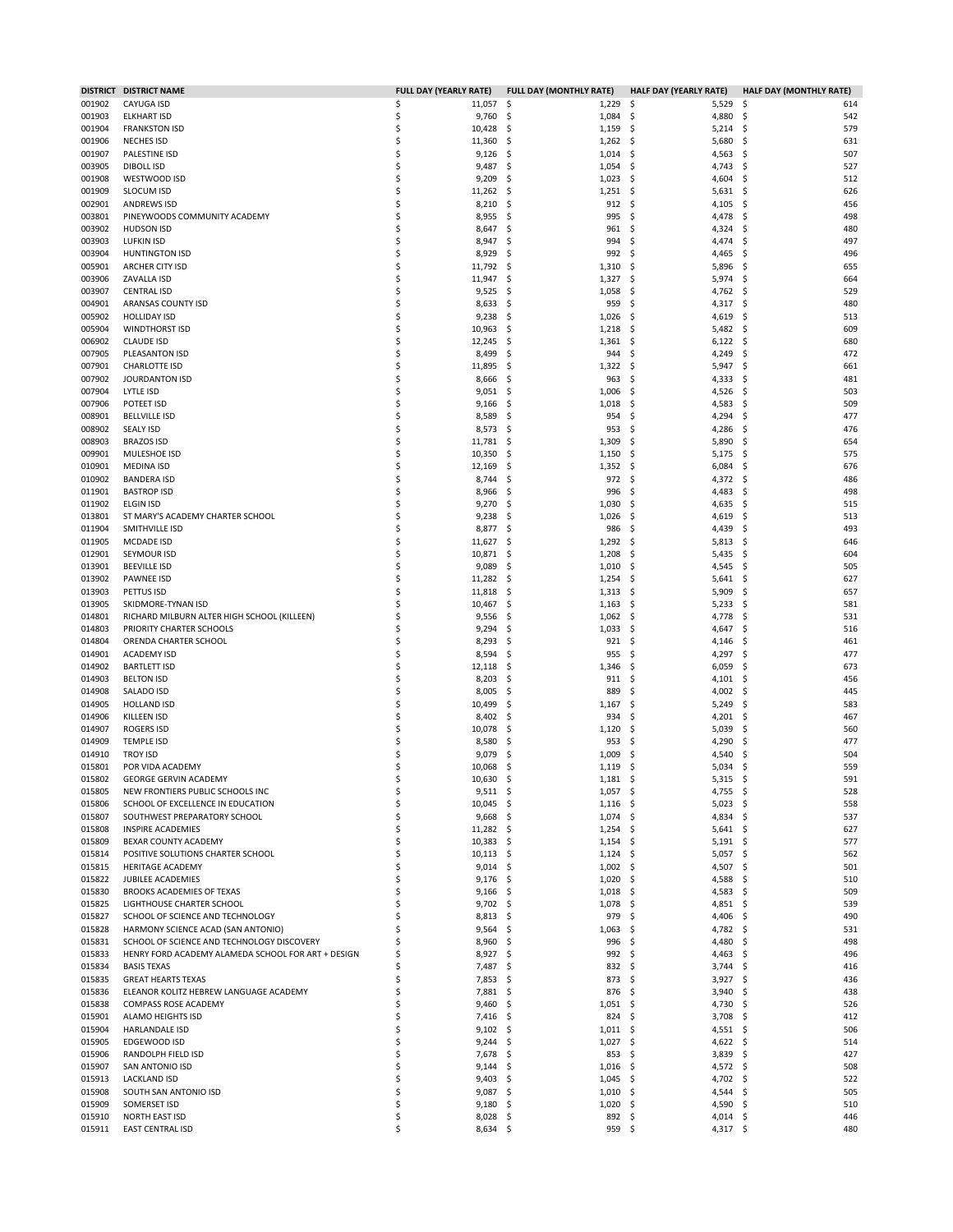| 015912           | SOUTHWEST ISD                          | \$ | 9,075             | - \$<br>1,008     | \$<br>4,538 \$     | 504              |
|------------------|----------------------------------------|----|-------------------|-------------------|--------------------|------------------|
| 015914           | FT SAM HOUSTON ISD                     | \$ | 8,382 \$          | 931               | $4,191$ \$<br>\$   | 466              |
| 015915           | <b>NORTHSIDE ISD</b>                   | \$ | $8,116$ \$        | 902               | \$,<br>4,058       | 451<br>S         |
| 015916           | <b>JUDSON ISD</b>                      | \$ | 8,449             | -\$<br>939        | \$<br>4,225        | \$<br>469        |
| 015917           | SOUTHSIDE ISD                          | \$ | 9,166             | - \$<br>1,018     | \$<br>4,583        | 509<br>\$.       |
| 016901           | JOHNSON CITY ISD                       | \$ | $11,015$ \$       | 1,224             | \$<br>5,507        | 612<br>S         |
| 016902           | <b>BLANCO ISD</b>                      | \$ | 10,001            | -\$<br>1,111      | 5,000<br>\$        | \$<br>556        |
| 017901           | <b>BORDEN COUNTY ISD</b>               | \$ | 11,889            | -\$<br>1,321      | \$<br>5,944        | 660<br>\$,       |
| 018904           | VALLEY MILLS ISD                       | \$ | $11,187$ \$       | 1,243             | \$<br>5,593        | \$<br>621        |
| 018901           | <b>CLIFTON ISD</b>                     | \$ | 10,316            | 1,146<br>-\$      | \$<br>5,158        | 573<br>\$        |
| 018902           | <b>MERIDIAN ISD</b>                    | \$ | 11,470            | -\$<br>1,274      | \$<br>5,735        | 637<br>\$,       |
| 018903           | <b>MORGAN ISD</b>                      | \$ | 14,443            | -\$<br>1,605      | \$<br>7,222        | \$<br>802        |
| 018905           | <b>WALNUT SPRINGS ISD</b>              | \$ | 11,844            | 1,316<br>-\$      | 5,922<br>\$        | 658<br>\$.       |
| 018906           | <b>IREDELL ISD</b>                     | \$ | 13,474            | -\$<br>1,497      | \$<br>6,737        | 749<br>\$,       |
| 018907           | <b>KOPPERLISD</b>                      | \$ | 12,299            | \$.<br>1,367      | \$<br>6,150        | \$<br>683        |
| 018908           | <b>CRANFILLS GAP ISD</b>               | \$ | 13,674            | 1,519             | \$<br>6,837        | 760<br>S         |
|                  |                                        |    |                   | -\$               |                    |                  |
| 019901           | <b>DEKALB ISD</b>                      | \$ | 10,627            | -\$<br>1,181      | \$<br>5,313        | 590<br>\$,       |
| 019902           | <b>HOOKS ISD</b>                       | \$ | $10,312 \quad$ \$ | 1,146             | \$<br>5,156        | \$<br>573        |
| 019903           | <b>MAUD ISD</b>                        | \$ | 11,377            | -\$<br>1,264      | 5,689<br>\$.       | 632<br>S         |
| 019905           | <b>NEW BOSTON ISD</b>                  | \$ | 10,310            | -\$<br>1,146      | \$<br>5,155        | 573<br>\$,       |
| 019906           | <b>REDWATER ISD</b>                    | \$ | 9,392             | -\$<br>1,044      | \$<br>4,696        | \$<br>522        |
| 019907           | TEXARKANA ISD                          | \$ | 8,484             | -\$<br>943        | 4,242<br>\$,       | 471<br>S         |
| 019911           | <b>RED LICK ISD</b>                    | \$ | 9,495             | -\$<br>1,055      | \$<br>4,747        | 527<br>\$,       |
| 019908           | LIBERTY-EYLAU ISD                      | \$ | 9,208             | \$.<br>1,023      | \$<br>4,604        | \$<br>512        |
| 019909           | <b>SIMMS ISD</b>                       | \$ | 11,844            | 1,316<br>-\$      | 5,922<br>-\$       | 658<br>\$,       |
| 019910           | <b>MALTA ISD</b>                       | \$ | 11,346            | -\$<br>1,261      | \$<br>5,673        | 630<br>\$,       |
| 019912           | PLEASANT GROVE ISD                     | \$ | 8,209             | \$<br>912         | \$<br>4,104        | Ś<br>456         |
| 019913           | <b>HUBBARD ISD</b>                     | \$ | $13,041$ \$       | 1,449             | 6,521<br>\$,       | 725<br>-\$       |
| 019914           | <b>LEARY ISD</b>                       | \$ | 13,384            | \$.<br>1,487      | \$<br>6,692        | 744<br>\$,       |
| 020901           | <b>ALVIN ISD</b>                       | \$ | 8,330             | \$.<br>926        | \$<br>4,165        | \$<br>463        |
| 020902           | ANGLETON ISD                           | \$ | $8,319$ \$        | 924               | 4,160<br>\$,       | 462<br>\$,       |
| 020904           | <b>DANBURY ISD</b>                     | \$ | $9,662$ \$        | 1,074             | \$<br>4,831        | 537<br>\$,       |
| 020905           | <b>BRAZOSPORT ISD</b>                  | \$ | 8,196             | \$.<br>911        | \$<br>4,098        | 455<br>S         |
| 020906           | <b>SWEENY ISD</b>                      | \$ | $8,556$ \$        | 951               | \$<br>4,278        | 475<br>\$,       |
| 020907           | COLUMBIA-BRAZORIA ISD                  | \$ | 8,438             | -\$<br>938        | \$<br>4,219        | 469<br>\$,       |
| 021805           | ARROW ACADEMY                          | \$ | 9,602             | -\$<br>1,067      | \$<br>4,801        | \$<br>533        |
| 020908           | PEARLAND ISD                           | \$ | $7,651$ \$        | 850               | 3,826<br>\$.       | 425<br>\$,       |
|                  |                                        | \$ |                   |                   |                    |                  |
| 020910           | <b>DAMON ISD</b>                       |    | 13,351            | -\$<br>1,483      | \$<br>6,675        | 742<br>S         |
| 021803           | BRAZOS SCHOOL FOR INQUIRY & CREATIVITY | \$ | 10,105            | -\$<br>1,123      | \$<br>5,053        | 561<br>\$.       |
| 021901           | <b>COLLEGE STATION ISD</b>             | \$ | $7,753$ \$        | 861               | \$<br>3,876        | 431<br>\$,       |
| 021902           | <b>BRYAN ISD</b>                       | \$ | 8,787             | 976<br>-\$        | \$<br>4,393        | 488<br>S         |
|                  |                                        |    |                   |                   |                    | 918<br>\$,       |
| 022004           | <b>TERLINGUA CSD</b>                   | \$ | 16,515            | -\$<br>1,835      | \$<br>8,258        |                  |
| 022901           | <b>ALPINE ISD</b>                      | \$ | 9,844             | 1,094<br>-\$      | 4,922<br>\$        | \$<br>547        |
| 022902           | <b>MARATHON ISD</b>                    | \$ | 27,542            | 3,060<br>-\$      | 13,771<br>\$.      | 1,530<br>S       |
| 022903           | SAN VICENTE ISD                        | \$ | 58,423            | -\$<br>6,491      | \$<br>29,211       | \$<br>3,246      |
| 023902           | SILVERTON ISD                          | \$ | 12,384            | 1,376<br>-\$      | 6,192<br>\$.       | 688<br>\$.       |
| 024901           | <b>BROOKS COUNTY ISD</b>               | \$ | 9,406             | - \$<br>1,045     | \$<br>4,703        | 523<br>S         |
| 025901           | <b>BANGS ISD</b>                       | \$ | 10,542            | -\$<br>1,171      | \$<br>5,271        | 586<br>\$.       |
| 025902           | <b>BROWNWOOD ISD</b>                   | \$ | 8,531             | 948<br>- \$       | \$<br>4,266        | 474<br>\$,       |
| 025904           | <b>BLANKET ISD</b>                     | \$ | $12,001$ \$       | 1,333             | 6,001<br>\$.       | 667<br>S         |
| 025909           | <b>EARLY ISD</b>                       | \$ | 9,411             | -\$<br>1,046      | \$<br>4,706        | 523<br>\$.       |
| 025905           | <b>MAY ISD</b>                         | \$ | 11,738            | 1,304<br>-\$      | 5,869<br>\$.       | 652<br>\$,       |
| 025906           | <b>ZEPHYR ISD</b>                      | \$ | 11,954            | 1,328<br>-\$      | 5,977<br>\$.       | 664<br>S         |
| 025908           | <b>BROOKESMITH ISD</b>                 | \$ | 12,356            | 1,373<br>-\$      | \$<br>6,178        | 686<br>S         |
| 026901           | CALDWELL ISD                           | \$ | 8,752             | 972<br>- \$       | \$<br>4,376        | 486<br>\$.       |
|                  |                                        | Ś  |                   |                   | \$                 |                  |
| 026902<br>026903 | SOMERVILLE ISD                         |    | 11,778            | 1,309<br>\$       | 5,889              | \$<br>654<br>657 |
|                  | <b>SNOOK ISD</b>                       | \$ | $11,821$ \$       | 1,313             | - \$<br>$5,910$ \$ |                  |
| 027903           | <b>BURNET CISD</b>                     | \$ | $9,254$ \$        | 1,028             | \$<br>4,627 \$     | 514              |
| 027904           | MARBLE FALLS ISD                       | \$ | $8,913$ \$        | 990               | \$<br>4,457 \$     | 495              |
| 028902           | <b>LOCKHART ISD</b>                    | \$ | 8,829             | 981<br>- \$       | \$<br>4,415        | \$.<br>491       |
| 028903           | LULING ISD                             | \$ | $9,519$ \$        | 1,058             | \$<br>4,760        | - \$<br>529      |
| 028906           | PRAIRIE LEA ISD                        | \$ | $12,105$ \$       | 1,345             | \$<br>6,052        | \$<br>672        |
| 029901           | CALHOUN COUNTY ISD                     | \$ | 8,826             | 981<br>- Ş        | \$<br>4,413        | \$.<br>490       |
| 030901           | <b>CROSS PLAINS ISD</b>                | \$ | $11,516$ \$       | 1,280             | \$<br>5,758        | - \$<br>640      |
| 031505           | UNIVERSITY OF TEXAS RIO GRANDE VALLEY  | \$ | $9,701$ \$        | 1,078             | \$<br>4,850        | 539<br>\$        |
| 030902           | <b>CLYDE CISD</b>                      | \$ | $9,215$ \$        | 1,024             | 4,607<br>\$,       | 512<br>\$.       |
| 030903           | <b>BAIRD ISD</b>                       | \$ | $12,219$ \$       | 1,358             | \$<br>6,110        | \$.<br>679       |
| 030906           | EULA ISD                               | \$ | $12,322 \quad$ \$ | 1,369             | \$<br>6,161        | \$<br>685        |
| 031901           | <b>BROWNSVILLE ISD</b>                 | \$ | 9,395             | - \$<br>1,044     | \$<br>4,697        | \$<br>522        |
| 031903           | <b>HARLINGEN CISD</b>                  | \$ | 8,845 \$          | 983               | \$<br>4,422 \$     | 491              |
| 031905           | LA FERIA ISD                           | \$ | $9,106$ \$        | 1,012             | \$<br>4,553        | \$<br>506        |
| 031906           | LOS FRESNOS CISD                       | \$ | $8,842$ \$        | 982               | \$<br>4,421        | 491<br>-\$       |
| 031909           | POINT ISABEL ISD                       | \$ | $9,534$ \$        | 1,059             | \$<br>4,767        | \$<br>530        |
| 031911           | RIO HONDO ISD                          | \$ | 9,411             | -\$<br>1,046      | \$<br>4,705        | \$<br>523        |
| 031912           | SAN BENITO CISD                        | \$ | $8,939$ \$        | 993               | \$<br>4,469        | \$<br>497        |
| 031913           | SANTA MARIA ISD                        | \$ | 11,589            | -\$<br>1,288      | \$<br>5,794        | \$<br>644        |
| 031914           | SANTA ROSA ISD                         | \$ | 10,987            | 1,221<br>Ş        | \$<br>5,493        | \$<br>610        |
| 033902           | PANHANDLE ISD                          | \$ | 10,369            | $1,152$ \$<br>-\$ | 5,185              | 576<br>\$        |
| 031916           | SOUTH TEXAS ISD                        | \$ | 8,975 \$          | 997               | \$<br>4,487        | 499<br>\$        |
| 032902           | PITTSBURG ISD                          | \$ | 9,119             | - \$<br>1,013     | \$<br>4,560        | \$<br>507        |
| 033901           | <b>GROOM ISD</b>                       | \$ | $12,251$ \$       | $1,361$ \$        | 6,125              | 681<br>Ş         |
| 033904           | WHITE DEER ISD                         | \$ | $11,314$ \$       | $1,257$ \$        | $5,657$ \$         | 629              |
| 034901           | ATLANTA ISD                            | \$ | $9,037$ \$        | 1,004             | \$<br>4,519 \$     | 502              |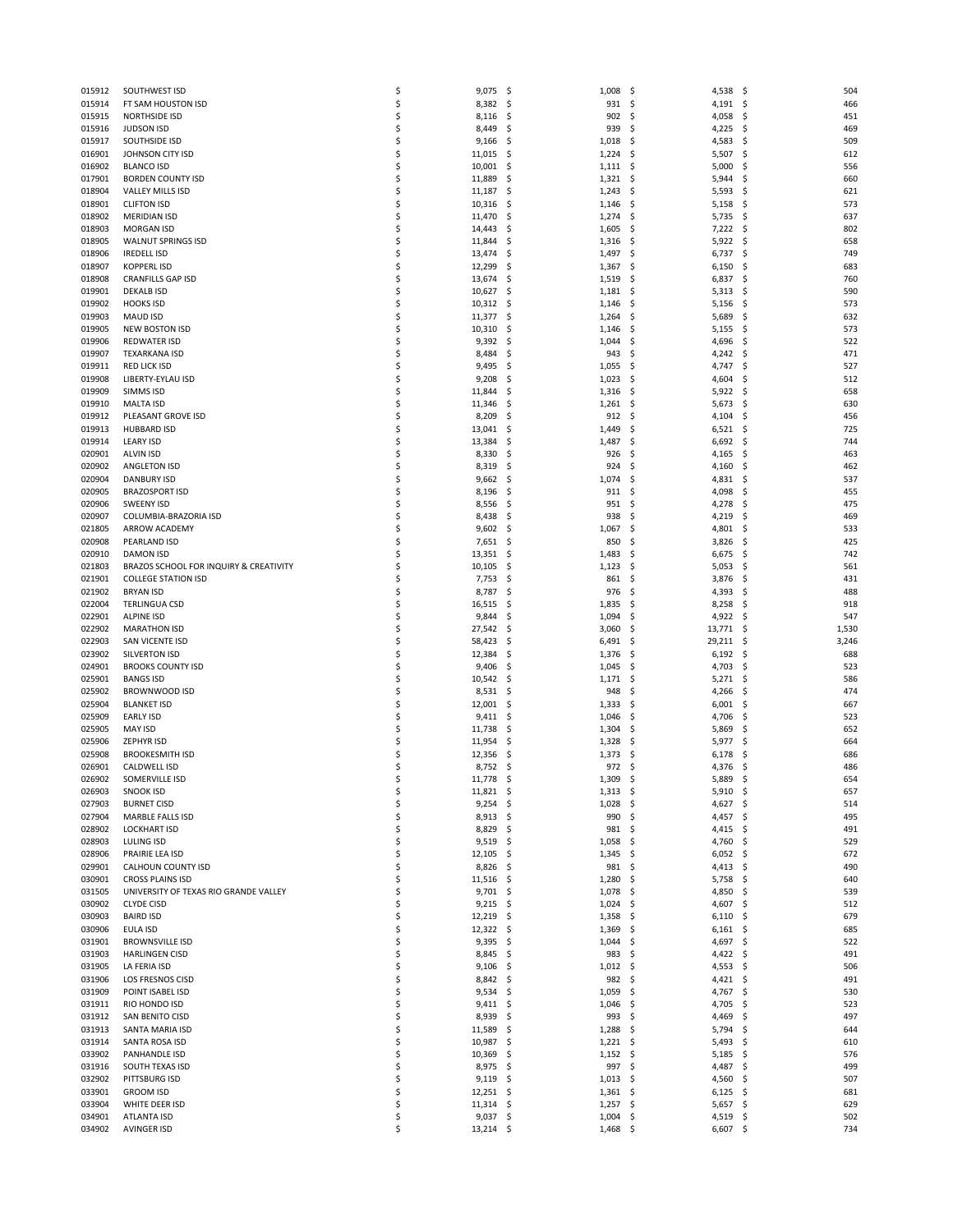| 034903           | <b>HUGHES SPRINGS ISD</b>                                         | \$       | 9,659                   | -\$        | 1,073               | \$        | 4,830          | -\$        | 537        |
|------------------|-------------------------------------------------------------------|----------|-------------------------|------------|---------------------|-----------|----------------|------------|------------|
| 034905           | LINDEN-KILDARE CISD                                               | \$       | 11,323                  | -\$        | 1,258               | \$        | 5,661          | -\$        | 629        |
| 034906           | MCLEOD ISD                                                        | \$       | 11,432                  | -\$        | 1,270               | \$        | 5,716          | \$.        | 635        |
| 034907<br>034909 | QUEEN CITY ISD<br><b>BLOOMBURG ISD</b>                            | \$<br>\$ | 10,694<br>11,885        | \$<br>-\$  | 1,188<br>1,321      | \$<br>\$  | 5,347<br>5,942 | \$<br>.s   | 594<br>660 |
| 035901           | <b>DIMMITT ISD</b>                                                | \$       | 9,874                   | -\$        | 1,097               | \$        | 4,937          | \$         | 549        |
| 035902           | <b>HART ISD</b>                                                   | \$       | 11,916                  | -\$        | 1,324               | \$        | 5,958          | \$         | 662        |
| 036903           | <b>EAST CHAMBERS ISD</b>                                          | \$       | 9,059                   | \$         | 1,007               | \$        | 4,530          | S          | 503        |
| 035903           | <b>NAZARETH ISD</b>                                               | \$       | 10,573                  | \$.        | 1,175               | \$        | 5,287          | \$         | 587        |
| 036901           | <b>ANAHUAC ISD</b>                                                | \$       | 9,219                   | -\$        | 1,024               | \$        | 4,610          | \$         | 512        |
| 036902           | <b>BARBERS HILL ISD</b>                                           | \$       | 7,471                   | -\$        | 830                 | \$        | 3,736          | S          | 415        |
| 037901           | ALTO ISD                                                          | \$       | 11,587                  | \$         | 1,287               | \$        | 5,793          | Ś          | 644        |
| 037904<br>037907 | JACKSONVILLE ISD<br><b>RUSK ISD</b>                               | \$<br>\$ | 8,980                   | \$         | 998                 | \$        | 4,490          | \$.<br>S   | 499<br>505 |
| 037908           | NEW SUMMERFIELD ISD                                               | \$       | 9,095<br>11,534         | -\$<br>\$  | 1,011<br>1,282      | \$<br>\$  | 4,548<br>5,767 | \$         | 641        |
| 037909           | WELLS ISD                                                         | \$       | 12,332                  | -\$        | 1,370               | \$        | 6,166          | S          | 685        |
| 038901           | <b>CHILDRESS ISD</b>                                              | \$       | $9,861$ \$              |            | 1,096               | \$        | 4,930          | S          | 548        |
| 039902           | <b>HENRIETTA ISD</b>                                              | \$       | 10,115                  | -\$        | 1,124               | \$        | 5,057          | \$         | 562        |
| 039903           | PETROLIA CISD                                                     | \$       | 11,370                  | \$.        | 1,263               | \$.       | 5,685          | \$.        | 632        |
| 039904           | <b>BELLEVUE ISD</b>                                               | \$       | 14,036                  | -\$        | 1,560               | \$        | 7,018          | S          | 780        |
| 039905           | <b>MIDWAY ISD</b>                                                 | \$       | 14,596                  | -\$        | 1,622               | \$        | 7,298          | \$         | 811        |
| 041902           | ROBERT LEE ISD                                                    | \$       | 11,976                  | -\$        | 1,331               | \$.       | 5,988          | S          | 665        |
| 040901<br>040902 | <b>MORTON ISD</b><br><b>WHITEFACE CISD</b>                        | \$<br>\$ | 11,986<br>11,712        | -\$<br>-\$ | 1,332<br>1,301      | \$<br>\$  | 5,993<br>5,856 | S<br>\$    | 666<br>651 |
| 041901           | <b>BRONTE ISD</b>                                                 | \$       | 11,587                  | -\$        | 1,287               | \$,       | 5,793          | S          | 644        |
| 042901           | <b>COLEMAN ISD</b>                                                | \$       | 10,488                  | -\$        | 1,165               | \$        | 5,244          | S          | 583        |
| 042903           | SANTA ANNA ISD                                                    | \$       | 12,372                  | \$.        | 1,375               | \$        | 6,186          | \$         | 687        |
| 042905           | <b>PANTHER CREEK CISD</b>                                         | Ś        | 12,443                  | -\$        | 1,383               | \$        | 6,221          | S          | 691        |
| 043801           | IMAGINE INTERNATIONAL ACADEMY OF NORTH TEXAS                      | \$       | 7,798                   | -\$        | 866                 | \$        | 3,899          | S          | 433        |
| 043802           | LONE STAR LANGUAGE ACADEMY                                        | \$       | 7,653                   | \$         | 850                 | \$        | 3,826          | \$         | 425        |
| 043904           | <b>FARMERSVILLE ISD</b>                                           | Ś        | 8,935                   | -\$        | 993                 | \$        | 4,467          | S          | 496        |
| 043901<br>043902 | <b>ALLEN ISD</b><br>ANNA ISD                                      | \$<br>\$ | 7,405<br>8,359          | -\$<br>\$  | 823<br>929          | \$<br>\$  | 3,702<br>4,179 | \$<br>\$   | 411<br>464 |
| 043903           | <b>CELINA ISD</b>                                                 | \$       | 7,996                   | \$.        | 888                 | \$        | 3,998          | S          | 444        |
| 043905           | <b>FRISCO ISD</b>                                                 | \$       | 7,400                   | \$         | 822                 | \$        | 3,700          | S          | 411        |
| 043907           | <b>MCKINNEY ISD</b>                                               | \$       | 7,783                   | \$.        | 865                 | \$        | 3,891          | \$         | 432        |
| 043908           | MELISSA ISD                                                       | \$       | 7,722 \$                |            | 858                 | \$        | 3,861          | \$.        | 429        |
| 043910           | PLANO ISD                                                         | \$       | 7,738                   | \$         | 860                 | \$        | 3,869          | S          | 430        |
| 043911           | PRINCETON ISD                                                     | \$       | 8,360                   | \$         | 929                 | \$        | 4,180          | S          | 464        |
| 043912           | <b>PROSPER ISD</b>                                                | \$       | 7,155                   | -\$        | 795                 | \$        | 3,577          | \$         | 397        |
| 043914           | <b>WYLIE ISD</b>                                                  | \$       | 7,783                   | \$         | 865                 | \$        | 3,891          | S          | 432        |
| 043917<br>045902 | <b>BLUE RIDGE ISD</b><br><b>COLUMBUS ISD</b>                      | \$<br>\$ | 10,599<br>9,425         | \$.<br>-\$ | 1,178<br>1,047      | \$<br>\$  | 5,300<br>4,713 | S<br>\$.   | 589<br>524 |
| 043918           | <b>COMMUNITY ISD</b>                                              | \$       | 8,857                   | \$.        | 984                 | \$        | 4,428          | S          | 492        |
| 043919           | LOVEJOY ISD                                                       | \$       | 7,416                   | -\$        | 824                 | \$        | 3,708          | \$         | 412        |
| 044902           | <b>WELLINGTON ISD</b>                                             | \$       | 11,117                  | -\$        | 1,235               | \$        | 5,559          | \$.        | 618        |
| 045903           | <b>RICE CISD</b>                                                  | \$       | 10,245                  | -\$        | 1,138               | \$        | 5,123          | S          | 569        |
| 045905           | <b>WEIMAR ISD</b>                                                 | \$       | 11,332                  | -\$        | 1,259               | \$        | 5,666          | \$         | 630        |
| 046802           | TRINITY CHARTER SCHOOL                                            | \$       | 14,959                  | -\$        | 1,662               | \$        | 7,479          | S          | 831        |
| 046901           | NEW BRAUNFELS ISD                                                 | \$       | 7,937                   | -\$        | 882                 | \$        | 3,968          | S          | 441        |
| 046902           | <b>COMAL ISD</b>                                                  | \$<br>\$ | 7,943                   | \$         | 883                 | \$        | 3,971          | \$         | 441        |
| 047901<br>047902 | <b>COMANCHE ISD</b><br>DE LEON ISD                                | \$       | 9,849<br>10,810         | \$.<br>-\$ | 1,094<br>1,201      | \$<br>\$. | 4,924<br>5,405 | S<br>S     | 547<br>601 |
| 047903           | <b>GUSTINE ISD</b>                                                | \$       | 14,259                  | Ş          | 1,584               | \$        | 7,130          | S          | 792        |
| 047905           | SIDNEY ISD                                                        | \$       | 14,288                  | \$.        | 1,588               | \$        | 7,144          | .s         | 794        |
| 049902           | MUENSTER ISD                                                      | Ś        | 10,422                  | \$         | 1,158               | \$        | 5,211          | \$         | 579        |
| 048901           | <b>EDEN CISD</b>                                                  | \$       | $12,316$ \$             |            | 1,368               | \$        | $6,158$ \$     |            | 684        |
| 048903           | PAINT ROCK ISD                                                    | \$       | $12,936$ \$             |            | 1,437               | \$        | 6,468          | -S         | 719        |
| 049901           | <b>GAINESVILLE ISD</b>                                            | \$       | $9,212$ \$              |            | 1,024               | \$        | 4,606          | \$.        | 512        |
| 049903           | VALLEY VIEW ISD                                                   | \$       | 10,746                  | - \$       | 1,194               | \$        | 5,373          | \$.        | 597        |
| 049905<br>049906 | <b>CALLISBURG ISD</b><br>ERA ISD                                  | \$<br>\$ | $9,447$ \$<br>10,708 \$ |            | 1,050<br>1,190      | \$<br>\$  | 4,724<br>5,354 | \$.<br>\$. | 525<br>595 |
| 049907           | LINDSAY ISD                                                       | \$       | 10,070                  | -\$        | 1,119               | \$        | 5,035          | \$.        | 559        |
| 049908           | WALNUT BEND ISD                                                   | \$       | 12,792 \$               |            | 1,421               | - \$      | 6,396          | .s         | 711        |
| 049909           | SIVELLS BEND ISD                                                  | \$       | 16,043                  | -\$        | 1,783               | \$        | 8,022          | \$.        | 891        |
| 050901           | <b>EVANT ISD</b>                                                  | \$       | 11,828                  | -\$        | 1,314               | \$        | 5,914          | \$         | 657        |
| 050902           | <b>GATESVILLE ISD</b>                                             | \$       | $8,694$ \$              |            | 966                 | -\$       | 4,347          | \$.        | 483        |
| 050904           | OGLESBY ISD                                                       | \$       | 12,067 \$               |            | 1,341               | \$        | 6,034          | \$.        | 670        |
| 050909           | JONESBORO ISD                                                     | \$       | 11,807                  | -\$        | 1,312               | - \$      | 5,903          | \$.        | 656        |
| 053001<br>050910 | CROCKETT COUNTY CONSOLIDATED CSD<br><b>COPPERAS COVE ISD</b>      | \$<br>\$ | 10,544                  | -\$<br>-\$ | $1,172$ \$<br>914   | \$        | 5,272<br>4,111 | \$.<br>\$. | 586<br>457 |
| 051901           | PADUCAH ISD                                                       | \$       | 8,223<br>$13,130$ \$    |            | 1,459               | \$        | 6,565          | .s         | 729        |
| 052901           | <b>CRANE ISD</b>                                                  | \$       | $9,697$ \$              |            | $1,077$ \$          |           | 4,849          | \$.        | 539        |
| 054901           | <b>CROSBYTON CISD</b>                                             | \$       | 12,364                  | \$         | 1,374               | \$        | 6,182          | \$.        | 687        |
| 054902           | LORENZO ISD                                                       | \$       | 12,914                  | -\$        | 1,435               | \$        | 6,457          | \$.        | 717        |
| 054903           | RALLS ISD                                                         | \$       | $11,953$ \$             |            | 1,328               | -\$       | $5,977$ \$     |            | 664        |
| 055901           | CULBERSON COUNTY-ALLAMOORE ISD                                    | \$       | 11,947                  | -\$        | 1,327               | \$        | 5,973          | \$.        | 664        |
| 056901           | <b>DALHART ISD</b>                                                | \$       | $8,592$ \$              |            | 955                 | \$        | 4,296          | \$.        | 477        |
| 056902<br>057802 | <b>TEXLINE ISD</b><br>PEGASUS SCHOOL OF LIBERAL ARTS AND SCIENCES | \$<br>\$ | 12,184                  | -\$        | 1,354               | \$        | 6,092          | \$<br>\$   | 677<br>552 |
| 057803           | UPLIFT EDUCATION                                                  | \$       | 9,929<br>$9,551$ \$     | -\$        | 1,103<br>$1,061$ \$ | \$        | 4,964<br>4,776 | \$.        | 531        |
| 057804           | TEXANS CAN ACADEMIES                                              | \$       | $9,718$ \$              |            | 1,080               | \$.       | 4,859          | \$.        | 540        |
| 057805           | LUMIN EDUCATION                                                   | \$       | 9,900                   | -\$        | 1,100               | \$        | 4,950          | \$.        | 550        |
| 057809           | NOVA ACADEMY                                                      | \$       | 10,366 \$               |            | $1,152$ \$          |           | $5,183$ \$     |            | 576        |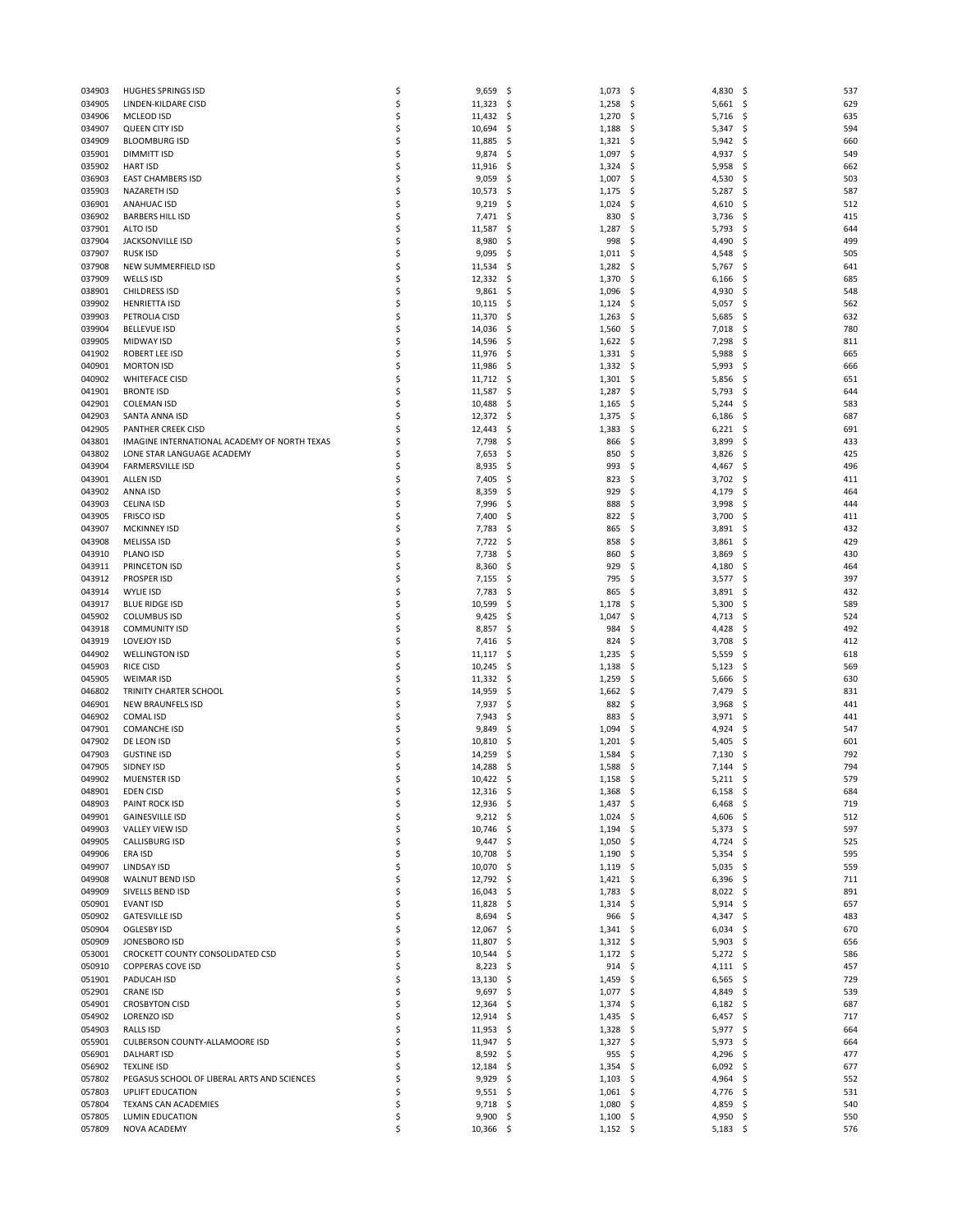| 057806 | ADVANTAGE ACADEMY                           | \$ | 9,509      | -\$          | $1,057$ \$ |      | 4,754 \$   |      | 528   |
|--------|---------------------------------------------|----|------------|--------------|------------|------|------------|------|-------|
| 057807 | LIFE SCHOOL                                 | \$ | 9,127      | -\$          | 1,014      | - \$ | 4,564      | S.   | 507   |
| 057808 | UNIVERSAL ACADEMY                           | \$ | 8,466      | -\$          | 941        | \$   | 4,233      | S    | 470   |
| 057810 | ACADEMY OF DALLAS                           | \$ | 9,962      | -\$          | 1,107      | \$   | 4,981      | \$,  | 553   |
|        |                                             | \$ |            |              |            |      | 5,073      | \$   |       |
| 057813 | TRINITY BASIN PREPARATORY                   |    | 10,146     | -\$          | 1,127      | -\$  |            |      | 564   |
| 057814 | ACADEMY FOR ACADEMIC EXCELLENCE             | \$ | 12,527     | -\$          | 1,392      | -\$  | 6,264      | S    | 696   |
| 057816 | A W BROWN LEADERSHIP ACADEMY                | \$ | 9,134      | -\$          | 1,015      | \$   | 4,567      | \$,  | 507   |
| 057819 | JEAN MASSIEU ACADEMY                        | \$ | 10,621     | -\$          | 1,180      | -\$  | 5,310      | S    | 590   |
| 057827 | NOVA ACADEMY SOUTHEAST                      | \$ | 9,567      | -S           | 1,063      | -\$  | 4,783      | S    | 531   |
| 057828 | WINFREE ACADEMY CHARTER SCHOOLS             | \$ | 9,440      | -\$          | 1,049      | \$   | 4,720      | S    | 524   |
| 057829 | A+ ACADEMY                                  | \$ | 10,060     | \$.          | 1,118      | -\$  | 5,030      | S    | 559   |
| 057830 | INSPIRED VISION ACADEMY                     | \$ | 10,098     | -S           | 1,122      | -\$  | 5,049      | S    | 561   |
| 057831 | GATEWAY CHARTER ACADEMY                     | \$ | 9,749      | -\$          | 1,083      | \$   | 4,874      | S    | 542   |
| 057833 | EDUCATION CENTER INTERNATIONAL ACADEMY      | \$ | 8,822      | -\$          | 980        | \$   | 4,411      | S    | 490   |
| 057834 | EVOLUTION ACADEMY CHARTER SCHOOL            | \$ | 10,430     | -\$          | 1,159      | \$   | 5,215      | S    | 579   |
|        |                                             |    |            |              |            |      |            |      |       |
| 057835 | <b>GOLDEN RULE CHARTER SCHOOL</b>           | \$ | 10,331     | -\$          | 1,148      | \$   | 5,165      | \$   | 574   |
| 057836 | ST ANTHONY SCHOOL                           | Ś  | 9,187      | -\$          | 1,021      | \$   | 4,593      | S    | 510   |
| 057839 | LA ACADEMIA DE ESTRELLAS                    | Ś  | 10,318     | -\$          | 1,146      | \$   | 5,159      | S    | 573   |
| 057840 | RICHLAND COLLEGIATE HIGH SCHOOL             | \$ | 8,622      | -\$          | 958        | \$   | 4,311      | \$,  | 479   |
| 057841 | <b>CITYSCAPE SCHOOLS</b>                    | \$ | 10,105     | -\$          | 1,123      | \$   | 5,052      | S    | 561   |
| 057847 | VILLAGE TECH SCHOOLS                        | \$ | 8,340      | -\$          | 927        | \$   | 4,170      | S    | 463   |
| 057844 | MANARA ACADEMY                              | \$ | 8,860      | -\$          | 984        | \$   | 4,430      | Ş    | 492   |
| 057845 | UME PREPARATORY ACADEMY                     | Ś  | 8,180      | -S           | 909        | \$   | 4,090      | S    | 454   |
| 057846 | <b>LEGACY PREPARATORY</b>                   | Ś  | 9,537      | $\mathsf{S}$ | 1,060      | \$   | 4,768      | S    | 530   |
| 057848 | INTERNATIONAL LEADERSHIP OF TEXAS (ILTEXAS) | \$ | 8,960      | \$.          | 996        | \$   | 4,480      | S    | 498   |
|        | PIONEER TECHNOLOGY & ARTS ACADEMY           |    |            |              |            |      |            |      |       |
| 057850 |                                             | \$ | 8,594      | -\$          | 955        | \$   | 4,297      | S    | 477   |
| 057905 | <b>DALLAS ISD</b>                           | \$ | 9,144      | \$           | 1,016      | \$   | 4,572      | \$   | 508   |
| 057851 | BRIDGEWAY PREPARATORY ACADEMY               | \$ | 10,297     | \$.          | 1,144      | \$   | 5,148      | S    | 572   |
| 057903 | CARROLLTON-FARMERS BRANCH ISD               | Ś  | 8,487      | -\$          | 943        | \$   | 4,244      | S    | 472   |
| 057904 | CEDAR HILL ISD                              | \$ | 8,267      | \$           | 919        | \$   | 4,133      | \$   | 459   |
| 057906 | <b>DESOTO ISD</b>                           | \$ | 8,446      | \$.          | 938        | \$,  | 4,223      | S    | 469   |
| 057907 | DUNCANVILLE ISD                             | \$ | 8,557      | -\$          | 951        | \$   | 4,278      | S    | 475   |
| 057909 | <b>GARLAND ISD</b>                          | \$ | 8,458      | \$           | 940        | \$   | 4,229      | \$   | 470   |
| 057910 | <b>GRAND PRAIRIE ISD</b>                    | \$ | 8,758      | -\$          | 973        | \$   | 4,379      | S    | 487   |
|        |                                             |    |            |              |            |      |            |      |       |
| 057911 | <b>HIGHLAND PARK ISD</b>                    | \$ | 6,908      | -\$          | 768        | \$   | 3,454      | S    | 384   |
| 057912 | <b>IRVING ISD</b>                           | \$ | 8,701      | \$           | 967        | \$   | 4,350      | S    | 483   |
| 057913 | LANCASTER ISD                               | \$ | 8,696      | -\$          | 966        | \$   | 4,348      | S    | 483   |
| 057914 | <b>MESQUITE ISD</b>                         | \$ | 8,749      | \$           | 972        | \$   | 4,374      | S    | 486   |
| 057916 | RICHARDSON ISD                              | \$ | 8,258      | \$.          | 918        | \$   | 4,129      | S    | 459   |
| 057919 | SUNNYVALE ISD                               | \$ | 7,998      | -\$          | 889        | \$   | 3,999      | S    | 444   |
| 057922 | <b>COPPELL ISD</b>                          | \$ | 7,344      | \$           | 816        | \$   | 3,672      | S    | 408   |
| 058902 | DAWSON ISD                                  | \$ | 14,284     | \$.          | 1,587      | \$   | 7,142      | S    | 794   |
| 058905 | <b>KLONDIKE ISD</b>                         | \$ | 10,770     | -\$          | 1,197      | \$   | 5,385      | S    | 598   |
| 058906 | LAMESA ISD                                  | \$ | 9,128      | -\$          | 1,014      | -\$  | 4,564      | \$,  | 507   |
|        |                                             |    |            |              |            |      |            |      |       |
| 058909 | <b>SANDS CISD</b>                           | \$ | 11,927     | -\$          | 1,325      | \$   | 5,963      | S    | 663   |
| 059901 | <b>HEREFORD ISD</b>                         | \$ | 8,986      | -\$          | 998        | \$   | 4,493      | S    | 499   |
| 059902 | <b>WALCOTT ISD</b>                          | \$ | 12,176     | -\$          | 1,353      | \$.  | 6,088      | S    | 676   |
| 060902 | <b>COOPER ISD</b>                           | \$ | 10,861     | -\$          | 1,207      | \$   | 5,431      | \$,  | 603   |
| 060914 | <b>FANNINDEL ISD</b>                        | \$ | 13,474     | -\$          | 1,497      | -\$  | 6,737      | S    | 749   |
| 061501 | UNIVERSITY OF NORTH TEXAS                   | \$ | 9,195      | -\$          | 1,022      | \$.  | 4,597      | S    | 511   |
| 061802 | NORTH TEXAS COLLEGIATE ACADEMY              | \$ | 9,801      | -\$          | 1,089      | \$   | 4,901      | \$,  | 545   |
| 061902 | LEWISVILLE ISD                              | \$ | 7,953      | -\$          | 884        | \$   | 3,977      | S    | 442   |
| 061804 | LEADERSHIP PREP SCHOOL                      | \$ | 7,753      | \$.          | 861        | \$,  | 3,876      | S    | 431   |
| 061805 | <b>TRIVIUM ACADEMY</b>                      | \$ | 7,700      | \$           | 856        | \$   | 3,850      |      | 428   |
|        |                                             |    |            |              |            |      |            |      |       |
| 061901 | <b>DENTON ISD</b>                           | \$ | 8,198      | \$           | 911        | -\$  | 4,099      | S    | 455   |
| 061907 | <b>AUBREY ISD</b>                           | Ś  | 7,855      | Ś            | 873        | -\$  | 3,928      | Ś    | 436   |
| 061903 | PILOT POINT ISD                             | \$ | $9,372$ \$ |              | $1,041$ \$ |      | 4,686 \$   |      | 521   |
| 061905 | <b>KRUM ISD</b>                             | \$ | 8,465      | -\$          | 941        | \$   | $4,233$ \$ |      | 470   |
| 061906 | PONDER ISD                                  | \$ | 8,439      | -\$          | 938        | \$   | 4,220 \$   |      | 469   |
| 061908 | <b>SANGER ISD</b>                           | \$ | 8,371      | -\$          | 930        | \$   | 4,186      | - \$ | 465   |
| 061910 | ARGYLE ISD                                  | \$ | 7,550      | -\$          | 839        | \$   | 3,775      | \$.  | 419   |
| 061911 | NORTHWEST ISD                               | \$ | 7,671 \$   |              | 852        | -\$  | $3,835$ \$ |      | 426   |
| 061912 | LAKE DALLAS ISD                             | \$ | 8,289      | -\$          | 921        | \$   | 4,144      | \$,  | 460   |
| 061914 |                                             | \$ | 8,047      | -\$          | 894        | \$   | 4,023      | \$,  | 447   |
|        | LITTLE ELM ISD                              |    |            |              |            |      |            |      |       |
| 062901 | <b>CUERO ISD</b>                            | \$ | 8,782 \$   |              | 976        | -\$  | $4,391$ \$ |      | 488   |
| 062902 | <b>NORDHEIM ISD</b>                         | \$ | 11,860     | -\$          | 1,318      | \$   | 5,930      | -\$  | 659   |
| 062903 | YOAKUM ISD                                  | \$ | $9,712$ \$ |              | 1,079      | \$   | 4,856      | - \$ | 540   |
| 062904 | YORKTOWN ISD                                | \$ | 11,023     | -\$          | 1,225      | -\$  | $5,512$ \$ |      | 612   |
| 063906 | PATTON SPRINGS ISD                          | \$ | 17,858     | -\$          | 1,984      | \$   | 8,929      | \$   | 992   |
| 062905 | <b>WESTHOFF ISD</b>                         | \$ | 12,202     | -\$          | 1,356      | \$   | 6,101      | \$,  | 678   |
| 062906 | MEYERSVILLE ISD                             | \$ | 11,959     | -\$          | 1,329      | \$   | 5,980      | \$   | 664   |
| 063903 | <b>SPUR ISD</b>                             | \$ | 12,281     | -\$          | 1,365      | \$   | 6,140      | \$,  | 682   |
| 064903 | <b>CARRIZO SPRINGS CISD</b>                 | \$ | 8,892      | -\$          | 988        | -\$  | 4,446      | \$,  | 494   |
|        |                                             |    |            |              |            |      |            |      |       |
| 065901 | <b>CLARENDON ISD</b>                        | \$ | 10,926     | -\$          | 1,214      | \$   | 5,463      | \$   | 607   |
| 065902 | <b>HEDLEY ISD</b>                           | \$ | 15,897     | -\$          | 1,766      | \$.  | 7,949      | \$,  | 883   |
| 066005 | RAMIREZ CSD                                 | \$ | 24,102     | -\$          | 2,678      | -\$  | 12,051     | \$,  | 1,339 |
| 066901 | <b>BENAVIDES ISD</b>                        | \$ | 12,610     | -\$          | 1,401      | - \$ | 6,305      | - \$ | 701   |
| 066902 | SAN DIEGO ISD                               | \$ | 10,006     | -\$          | 1,112      | - \$ | $5,003$ \$ |      | 556   |
| 066903 | <b>FREER ISD</b>                            | \$ | 11,343     | -\$          | 1,260      | \$   | $5,672$ \$ |      | 630   |
| 067902 | CISCO ISD                                   | \$ | 10,356     | -\$          | 1,151      | \$   | 5,178      | \$,  | 575   |
| 067903 | <b>EASTLAND ISD</b>                         | \$ | 9,944      | -\$          | 1,105      | \$   | 4,972 \$   |      | 552   |
| 067904 | <b>GORMAN ISD</b>                           | \$ | 12,185     | -\$          | $1,354$ \$ |      | $6,092$ \$ |      | 677   |
| 067907 | <b>RANGER ISD</b>                           | \$ | 12,326     | -\$          | 1,370      | \$   | 6,163      | \$   | 685   |
|        |                                             |    |            |              |            |      |            |      |       |
| 068901 | <b>ECTOR COUNTY ISD</b>                     | \$ | $8,332$ \$ |              | 926 \$     |      | 4,166 \$   |      | 463   |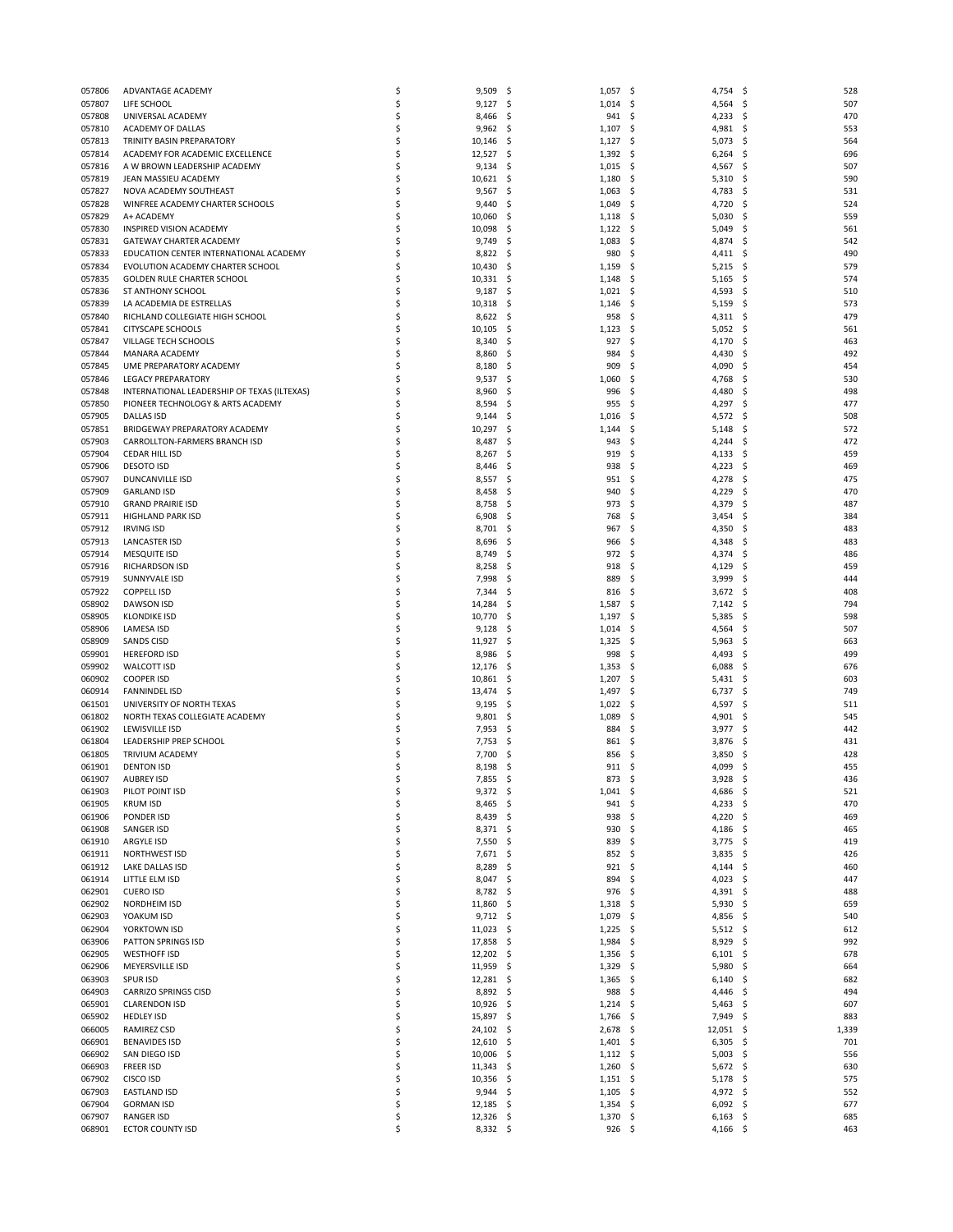| 067908 | RISING STAR ISD                      | \$ | 12,997            | -\$ | 1,444      | \$   | $6,499$ \$ |      | 722 |
|--------|--------------------------------------|----|-------------------|-----|------------|------|------------|------|-----|
|        |                                      | \$ |                   |     |            |      | $3,919$ \$ |      | 435 |
| 068802 | COMPASS ACADEMY CHARTER SCHOOL       |    | 7,837             | -\$ | 871        | -\$  |            |      |     |
| 068803 | UTPB STEM ACADEMY                    | \$ | 7,851             | \$. | 872        | \$   | 3,925      | -S   | 436 |
| 069901 | <b>ROCKSPRINGS ISD</b>               | \$ | 12,408            | \$  | 1,379      | \$   | 6,204      | \$.  | 689 |
| 069902 | NUECES CANYON CISD                   | \$ | 12,227            | -\$ | 1,359      | -\$  | $6,113$ \$ |      | 679 |
| 070801 | WAXAHACHIE FAITH FAMILY ACADEMY      | \$ | 10,172            | -\$ | 1,130      | \$   | 5,086      | S    | 565 |
| 070901 | <b>AVALON ISD</b>                    | \$ | 11,707            | \$  | 1,301      | \$   | 5,854      | \$.  | 650 |
| 070903 |                                      | \$ |                   |     |            |      |            |      |     |
|        | <b>ENNIS ISD</b>                     |    | 8,540             | -\$ | 949        | \$   | 4,270      | S    | 474 |
| 070905 | <b>FERRIS ISD</b>                    | \$ | 9,537             | -\$ | 1,060      | \$   | 4,768      | S    | 530 |
| 070907 | <b>ITALY ISD</b>                     | \$ | 11,290            | \$  | 1,254      | \$   | 5,645      | S    | 627 |
| 070908 | MIDLOTHIAN ISD                       | \$ | 7,647             | -\$ | 850        | \$   | 3,823      | S    | 425 |
| 070909 | <b>MILFORD ISD</b>                   | \$ | 12,725            | \$. | 1,414      | \$   | 6,363      | S    | 707 |
| 070910 | <b>PALMER ISD</b>                    | \$ |                   |     |            |      |            |      | 564 |
|        |                                      |    | 10,159            | \$  | 1,129      | \$   | 5,079      | \$.  |     |
| 071801 | BURNHAM WOOD CHARTER SCHOOL DISTRICT | \$ | 8,765             | \$. | 974        | \$   | 4,383      | S    | 487 |
| 070911 | <b>RED OAK ISD</b>                   | \$ | 8,103             | -\$ | 900        | \$   | 4,051      | S    | 450 |
| 070912 | <b>WAXAHACHIE ISD</b>                | \$ | 8,379             | \$. | 931        | \$   | 4,189      | \$.  | 465 |
| 070915 | MAYPEARL ISD                         | \$ | 9,498             | \$. | 1,055      | \$   | 4,749      | S    | 528 |
|        | TRIUMPH PUBLIC HIGH SCHOOLS-EL PASO  | \$ |                   |     |            |      |            |      | 548 |
| 071803 |                                      |    | 9,858             | \$. | 1,095      | -\$  | 4,929      | S    |     |
| 071804 | EL PASO ACADEMY                      | \$ | 9,499             | \$. | 1,055      | \$   | 4,749      | \$.  | 528 |
| 071806 | HARMONY SCIENCE ACAD (EL PASO)       | \$ | 9,391             | -\$ | 1,043      | \$   | 4,696      | S    | 522 |
| 071807 | LA FE PREPARATORY SCHOOL             | \$ | 10,472            | \$. | 1,164      | \$   | 5,236      | .S   | 582 |
| 071902 | EL PASO ISD                          | \$ | 8,856             | \$. | 984        | \$   | 4,428      | \$.  | 492 |
| 071809 | VISTA DEL FUTURO CHARTER SCHOOL      | \$ | 8,781             | -\$ | 976        | -\$  | 4,390      | S    | 488 |
|        |                                      |    |                   |     |            |      |            |      |     |
| 071810 | EL PASO LEADERSHIP ACADEMY           | \$ | 9,698             | \$. | 1,078      | \$   | 4,849      | S    | 539 |
| 071901 | <b>CLINT ISD</b>                     | \$ | 8,752             | \$. | 972        | \$   | 4,376      | S    | 486 |
| 071903 | <b>FABENS ISD</b>                    | \$ | 9,662             | -\$ | 1,074      | \$   | 4,831      | S    | 537 |
| 071904 | SAN ELIZARIO ISD                     | \$ | 9,665             | \$. | 1,074      | -\$  | 4,833      | \$   | 537 |
| 071905 | YSLETA ISD                           | \$ | 8,980             | \$. | 998        | \$.  | 4,490      | \$.  | 499 |
|        |                                      |    |                   |     |            |      |            |      |     |
| 071906 | <b>ANTHONY ISD</b>                   | \$ | 11,439            | \$, | 1,271      | \$   | 5,719      | S    | 635 |
| 071907 | CANUTILLO ISD                        | \$ | 8,711             | \$. | 968        | \$   | 4,355      | \$   | 484 |
| 071908 | <b>TORNILLO ISD</b>                  | \$ | 10,986            | -\$ | 1,221      | -\$  | 5,493      | S    | 610 |
| 071909 | SOCORRO ISD                          | \$ | 8,471             | -\$ | 941        | -\$  | 4,236      | S    | 471 |
| 072801 | PREMIER HIGH SCHOOLS                 | \$ | 9,518             | \$. | 1,058      | \$   | 4,759      | \$   | 529 |
|        |                                      |    |                   |     |            |      |            |      |     |
| 072802 | ERATH EXCELS ACADEMY INC             | \$ | 9,854             | -\$ | 1,095      | -\$  | 4,927      | -\$  | 547 |
| 072904 | <b>BLUFF DALE ISD</b>                | \$ | 11,143            | \$  | 1,238      | -\$  | 5,571      | -\$  | 619 |
| 072901 | THREE WAY ISD                        | \$ | 11,720            | \$  | 1,302      | \$   | 5,860      | S    | 651 |
| 072902 | <b>DUBLIN ISD</b>                    | \$ | 10,039            | -\$ | 1,115      | -\$  | 5,019      | -\$  | 558 |
|        |                                      | \$ |                   |     |            |      |            |      | 455 |
| 072903 | STEPHENVILLE ISD                     |    | 8,198             | \$. | 911        | -\$  | 4,099      | -\$  |     |
| 072908 | <b>HUCKABAY ISD</b>                  | \$ | 10,744            | \$  | 1,194      | \$   | 5,372      | \$.  | 597 |
| 072909 | LINGLEVILLE ISD                      | \$ | 11,444            | \$. | 1,272      | -\$  | 5,722      | S    | 636 |
| 072910 | MORGAN MILL ISD                      | \$ | 11,719            | -\$ | 1,302      | -\$  | 5,859      | S    | 651 |
| 073901 | <b>CHILTON ISD</b>                   | \$ | 12,293            | \$. | 1,366      | \$   | 6,146      | S    | 683 |
| 073903 | <b>MARLIN ISD</b>                    | \$ | 11,333            | -\$ | 1,259      | \$   | 5,667      | S    | 630 |
|        |                                      |    |                   |     |            |      |            |      |     |
| 073904 | <b>WESTPHALIA ISD</b>                | \$ | 10,861            | \$. | 1,207      | -\$  | 5,430      | \$.  | 603 |
| 073905 | ROSEBUD-LOTT ISD                     | \$ | 11,636            | \$  | 1,293      | \$   | 5,818      | \$.  | 646 |
| 074903 | <b>BONHAM ISD</b>                    | \$ | 9,208             | -\$ | 1,023      | -\$  | 4,604      | S    | 512 |
| 074904 | DODD CITY ISD                        | \$ | 10,728            | \$, | 1,192      | -\$  | 5,364      | S    | 596 |
| 074905 |                                      | \$ |                   |     |            |      |            |      | 705 |
|        | <b>ECTOR ISD</b>                     |    | 12,693            | \$  | 1,410      | \$   | 6,346      | \$.  |     |
| 074912 | <b>TRENTON ISD</b>                   | \$ | 10,997            | -\$ | 1,222      | -\$  | 5,499      | S    | 611 |
| 074907 | <b>HONEY GROVE ISD</b>               | \$ | 11,582            | -\$ | 1,287      | -\$  | 5,791      | S    | 643 |
| 074909 | <b>LEONARD ISD</b>                   | \$ | 10,412            | -\$ | 1,157      | \$   | 5,206      | \$.  | 578 |
| 074911 | SAVOY ISD                            | \$ | 11,504            | -\$ | 1,278      | -\$  | 5,752      | S    | 639 |
|        |                                      |    |                   |     |            |      |            |      |     |
| 074917 | SAM RAYBURN ISD                      | \$ | 10,817            | -\$ | 1,202      | -\$  | 5,408      | S    | 601 |
| 075901 | <b>FLATONIA ISD</b>                  | \$ | 11,797            | \$. | 1,311      | \$   | 5,899      | S    | 655 |
| 075902 | LA GRANGE ISD                        | \$ | 8,562             | \$. | 951        | -\$  | 4,281      | S    | 476 |
| 075903 | <b>SCHULENBURG ISD</b>               | Ś  | 10,949            | Ś   | 1,217      | \$   | 5,475      | -\$  | 608 |
| 075906 | <b>FAYETTEVILLE ISD</b>              | \$ | $10,746$ \$       |     | 1,194      | - \$ | $5,373$ \$ |      | 597 |
|        |                                      |    |                   |     |            |      |            |      |     |
| 075908 | ROUND TOP-CARMINE ISD                | \$ | 11,280            | \$. | 1,253      | -\$  | $5,640$ \$ |      | 627 |
| 076903 | <b>ROBY CISD</b>                     | \$ | 11,311 \$         |     | $1,257$ \$ |      | $5,655$ \$ |      | 628 |
| 076904 | <b>ROTAN ISD</b>                     | \$ | 12,070            | \$. | 1,341      | -\$  | 6,035      | - \$ | 671 |
| 079901 | LAMAR CISD                           | \$ | 8,165             | \$. | 907        | \$   | 4,082 \$   |      | 454 |
| 077901 | FLOYDADA ISD                         | \$ | 11,358            | -\$ | 1,262      | -\$  | $5,679$ \$ |      | 631 |
| 077902 |                                      | \$ |                   |     |            |      | $6,053$ \$ |      | 673 |
|        | <b>LOCKNEY ISD</b>                   |    | 12,105            | \$  | 1,345      | \$   |            |      |     |
| 078901 | <b>CROWELL ISD</b>                   | \$ | 13,702            | \$  | 1,522      | \$   | 6,851      | \$.  | 761 |
| 079906 | NEEDVILLE ISD                        | \$ | 8,329             | \$. | 925        | \$   | 4,165 \$   |      | 463 |
| 079907 | <b>FORT BEND ISD</b>                 | \$ | 7,863             | \$  | 874        | \$   | $3,932$ \$ |      | 437 |
| 079910 | STAFFORD MSD                         | \$ | 8,778             | -\$ | 975        | -\$  | 4,389 \$   |      | 488 |
| 080901 | MOUNT VERNON ISD                     | \$ | 9,154             | -\$ | 1,017      | -\$  | 4,577 \$   |      | 509 |
|        |                                      |    |                   |     |            |      |            |      |     |
| 081902 | <b>FAIRFIELD ISD</b>                 | \$ | 8,467             | \$. | 941        | \$   | 4,234      | \$.  | 470 |
| 081904 | <b>TEAGUE ISD</b>                    | \$ | 10,029            | -\$ | 1,114      | -\$  | $5,015$ \$ |      | 557 |
| 081905 | <b>WORTHAM ISD</b>                   | \$ | $11,132 \quad$ \$ |     | 1,237      | - \$ | 5,566      | \$.  | 618 |
| 081906 | DEW ISD                              | \$ | 11,950            | \$  | 1,328      | \$   | 5,975      | \$.  | 664 |
|        |                                      | \$ |                   |     |            |      |            |      |     |
| 082902 | <b>DILLEY ISD</b>                    |    | 11,006            | \$. | 1,223      | \$   | 5,503      | - \$ | 611 |
| 082903 | PEARSALL ISD                         | \$ | 9,176             | -\$ | 1,020      | -\$  | 4,588      | \$.  | 510 |
| 083901 | <b>SEAGRAVES ISD</b>                 | \$ | 11,417            | Ş.  | 1,269      | \$   | 5,708      | \$.  | 634 |
| 084804 | AMBASSADORS PREPARATORY ACADEMY      | \$ | $9,414$ \$        |     | 1,046      | -\$  | 4,707 \$   |      | 523 |
| 083902 | LOOP ISD                             | \$ | 11,326            | \$. | 1,258      | -\$  | 5,663      | - \$ | 629 |
|        |                                      |    |                   |     |            |      |            |      |     |
| 083903 | SEMINOLE ISD                         | \$ | 8,668             | \$. | 963        | \$   | 4,334 \$   |      | 482 |
| 084802 | ODYSSEY ACADEMY INC                  | \$ | $9,521$ \$        |     | 1,058      | -\$  | 4,761 \$   |      | 529 |
| 084901 | <b>DICKINSON ISD</b>                 | \$ | 8,335             | \$. | 926        | \$   | 4,167      | \$   | 463 |
| 084902 | <b>GALVESTON ISD</b>                 | \$ | 8,631             | \$  | 959        | -\$  | 4,315 \$   |      | 479 |
| 084903 | HIGH ISLAND ISD                      | \$ | 14,736            | -\$ | $1,637$ \$ |      | $7,368$ \$ |      | 819 |
| 084906 |                                      | \$ | 8,751             | \$. | 972        | \$   | 4,375 \$   |      | 486 |
|        | <b>TEXAS CITY ISD</b>                |    |                   |     |            |      |            |      |     |
| 084908 | HITCHCOCK ISD                        | \$ | $9,282$ \$        |     | $1,031$ \$ |      | 4,641 \$   |      | 516 |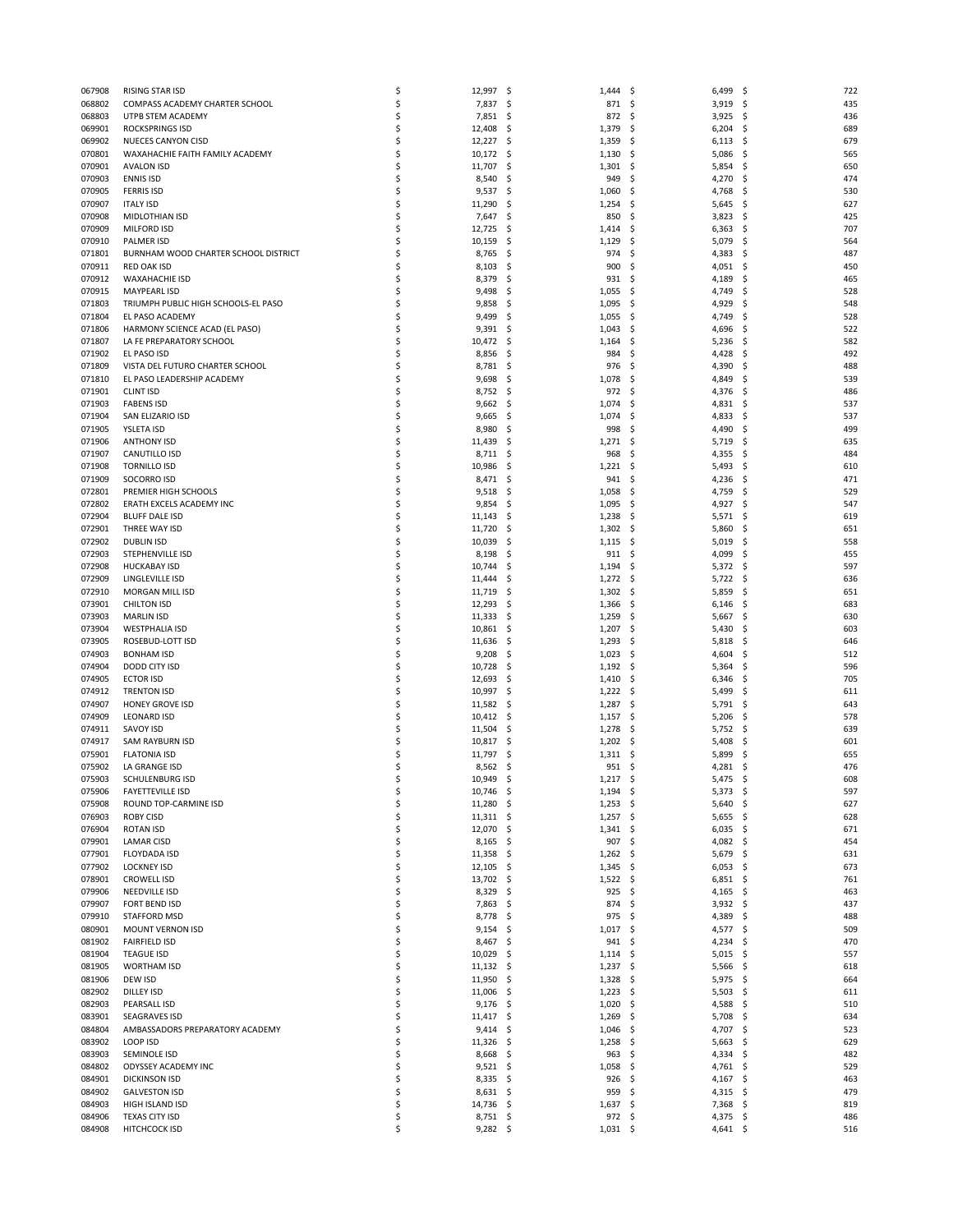| 084909 | SANTA FE ISD                                  | \$<br>7,937       | -\$  | 882              | \$   | 3,968      | - \$     | 441   |
|--------|-----------------------------------------------|-------------------|------|------------------|------|------------|----------|-------|
| 084910 | <b>CLEAR CREEK ISD</b>                        | \$<br>7,649       | -\$  | 850              | \$   | $3,824$ \$ |          | 425   |
| 084911 | FRIENDSWOOD ISD                               | \$<br>7,303       | \$   | 811              | \$   | 3,652      | \$,      | 406   |
| 085902 | POST ISD                                      | \$<br>10,873      | -\$  | 1,208            | \$   | 5,437      | \$       | 604   |
| 086902 | <b>HARPER ISD</b>                             | \$<br>10,458      |      | 1,162            | -\$  | 5,229      | \$       | 581   |
|        |                                               | \$                | -\$  |                  |      |            | S        |       |
| 085903 | SOUTHLAND ISD                                 | 12,572 \$         |      | 1,397            | -\$  | 6,286      |          | 698   |
| 086024 | DOSS CONSOLIDATED CSD                         | \$<br>41,611      | -\$  | 4,623            | \$   | 20,806     | \$       | 2,312 |
| 086901 | <b>FREDERICKSBURG ISD</b>                     | \$<br>8,565       | -\$  | 952              | -\$  | 4,283      | S        | 476   |
| 087901 | <b>GLASSCOCK COUNTY ISD</b>                   | \$<br>11,732 \$   |      | 1,304            | -\$  | 5,866      | S        | 652   |
| 088902 | <b>GOLIAD ISD</b>                             | \$<br>9,501       | -\$  | 1,056            | \$   | 4,750      | Ş        | 528   |
| 089901 | <b>GONZALES ISD</b>                           | \$<br>9,207       | -\$  | 1,023            | -\$  | 4,603      | S        | 511   |
| 089903 | NIXON-SMILEY CISD                             | \$<br>10,896      | -\$  | 1,211            | - \$ | 5,448      | S        | 605   |
| 089905 | <b>WAELDER ISD</b>                            | \$<br>12,305      | \$   | 1,367            | \$   | 6,153      | \$,      | 684   |
| 090902 | <b>LEFORS ISD</b>                             | \$<br>12,526      | -\$  | 1,392            | \$.  | 6,263      | S        | 696   |
| 090903 | <b>MCLEAN ISD</b>                             | \$<br>11,460      | -\$  | 1,273            | -\$  | 5,730      | S        | 637   |
| 090904 | PAMPA ISD                                     | \$<br>8,619       | \$.  | 958              | \$   | 4,310      | \$,      | 479   |
| 090905 | <b>GRANDVIEW-HOPKINS ISD</b>                  | \$<br>12,454      | \$.  | 1,384            | \$.  | 6,227      | S        | 692   |
|        |                                               | \$                |      |                  |      |            |          |       |
| 091901 | <b>BELLS ISD</b>                              | 10,339            | \$.  | 1,149            | \$   | 5,169      | S        | 574   |
| 091906 | SHERMAN ISD                                   | \$<br>8,601       | -\$  | 956              | \$   | 4,300      | \$,      | 478   |
| 091902 | <b>COLLINSVILLE ISD</b>                       | \$<br>10,749      | -\$  | 1,194            | \$   | 5,375      | S        | 597   |
| 091903 | <b>DENISON ISD</b>                            | \$<br>9,000       | \$   | 1,000            | \$   | 4,500      | S        | 500   |
| 091905 | <b>HOWE ISD</b>                               | \$<br>9,527       | -\$  | 1,059            | \$   | 4,763      | \$,      | 529   |
| 091907 | <b>TIOGA ISD</b>                              | \$<br>9,803       | -\$  | 1,089            | \$   | 4,902      | S        | 545   |
| 091908 | VAN ALSTYNE ISD                               | \$<br>8,210       | \$.  | 912              | \$   | 4,105      | S        | 456   |
| 091909 | WHITESBORO ISD                                | \$<br>8,747       | \$.  | 972              | \$   | 4,374      | S        | 486   |
| 091910 | <b>WHITEWRIGHT ISD</b>                        | \$<br>10,118      | -\$  | 1,124            | -\$  | 5,059      | \$,      | 562   |
| 091913 | POTTSBORO ISD                                 | \$<br>8,733       | \$.  | 970              | \$   | 4,367      | \$       | 485   |
| 091914 | S AND S CISD                                  | \$<br>10,355      | -\$  | 1,151            | -\$  | 5,178      | S        | 575   |
|        | <b>GUNTER ISD</b>                             |                   |      |                  |      |            |          | 542   |
| 091917 |                                               | \$<br>9,763       | -\$  | 1,085            | \$   | 4,882      | S        |       |
| 091918 | TOM BEAN ISD                                  | \$<br>10,666      | \$.  | 1,185            | \$   | 5,333      | \$       | 593   |
| 092801 | EAST TEXAS CHARTER SCHOOLS                    | \$<br>8,776       | -\$  | 975              | \$.  | 4,388      | S        | 488   |
| 092904 | PINE TREE ISD                                 | \$<br>8,483       | -\$  | 943              | \$   | 4,242      | \$,      | 471   |
| 092901 | <b>GLADEWATER ISD</b>                         | \$<br>9,362       | -\$  | 1,040            | \$   | 4,681      | Ś        | 520   |
| 092902 | <b>KILGORE ISD</b>                            | \$<br>8,508       | -\$  | 945              | \$.  | 4,254      | S        | 473   |
| 092903 | LONGVIEW ISD                                  | \$<br>8,617       | -\$  | 957              | \$   | 4,308      | \$,      | 479   |
| 092906 | SABINE ISD                                    | \$<br>8,619       | \$   | 958              | \$   | 4,310      | S        | 479   |
| 092907 | SPRING HILL ISD                               | \$<br>8,409       | -\$  | 934              | -\$  | 4,205      | \$,      | 467   |
| 092908 | WHITE OAK ISD                                 | \$<br>8,504       | \$.  | 945              | \$   | 4,252      | \$,      | 472   |
| 093901 | ANDERSON-SHIRO CISD                           | \$<br>10,018      | \$   | 1,113            | \$   | 5,009      | Ś        | 557   |
| 093903 | <b>IOLA ISD</b>                               | \$<br>10,703      | -\$  | 1,189            | \$.  | 5,352      | \$,      | 595   |
| 093904 | NAVASOTA ISD                                  | \$                |      | 1,016            | \$   |            |          | 508   |
|        |                                               | \$<br>9,141       | -\$  |                  |      | 4,570      | \$,<br>S |       |
| 093905 | <b>RICHARDS ISD</b>                           | 12,033            | \$.  | 1,337            | \$   | 6,016      |          | 668   |
| 094901 | <b>SEGUIN ISD</b>                             | \$<br>8,599       | \$.  | 955              | \$   | 4,299      | \$,      | 478   |
| 094902 | SCHERTZ-CIBOLO-U CITY ISD                     | \$<br>7,560       | \$.  | 840              | \$   | 3,780      | \$,      | 420   |
| 095902 | <b>COTTON CENTER ISD</b>                      | \$<br>16,253      | \$.  | 1,806            | \$   | 8,126      | S        | 903   |
| 094903 | NAVARRO ISD                                   | \$<br>8,415       | -\$  | 935              | \$   | 4,208      | \$,      | 468   |
| 094904 | <b>MARION ISD</b>                             | \$<br>8,940       | \$.  | 993              | \$   | 4,470      | S        | 497   |
| 095901 | <b>ABERNATHY ISD</b>                          | \$<br>10,231      | -\$  | 1,137            | \$   | 5,115      | \$,      | 568   |
| 095903 | <b>HALE CENTER ISD</b>                        | \$<br>11,231      | -\$  | 1,248            | -\$  | 5,616      | S        | 624   |
| 095904 | PETERSBURG ISD                                | \$<br>13,048      | \$.  | 1,450            | -\$  | 6,524      | S        | 725   |
| 095905 | PLAINVIEW ISD                                 | \$<br>8,609       | -\$  | 957              | \$   | 4,305      | \$,      | 478   |
| 096904 | <b>MEMPHIS ISD</b>                            | \$<br>11,973      | -\$  | 1,330            | \$.  | 5,987      | S        | 665   |
| 096905 | TURKEY-QUITAQUE ISD                           | \$<br>12,176      | -\$  | 1,353            | -\$  | 6,088      | S        | 676   |
| 097902 | <b>HAMILTON ISD</b>                           | \$                |      |                  |      |            | S        |       |
|        |                                               | 10,677            | Ş    | 1,186            | \$   | 5,339      |          | 593   |
| 097903 | HICO ISD                                      | \$<br>11,320      | -\$  | 1,258            | \$   | 5,660      | \$.      | 629   |
| 098901 | <b>GRUVER ISD</b>                             | 11,333            | \$   | 1,259            | \$   | 5,666      | \$       | 630   |
| 098903 | PRINGLE-MORSE CISD                            | \$<br>$13,001$ \$ |      | $1,445$ \$       |      | $6,501$ \$ |          | 722   |
| 098904 | SPEARMAN ISD                                  | \$<br>$10,265$ \$ |      | 1,141            | \$   | $5,132$ \$ |          | 570   |
| 100904 | SILSBEE ISD                                   | \$<br>$9,140$ \$  |      | $1,016$ \$       |      | 4,570      | \$.      | 508   |
| 099902 | CHILLICOTHE ISD                               | \$<br>12,577      | - Ş  | 1,397            | -\$  | 6,288      | \$.      | 699   |
| 099903 | <b>QUANAH ISD</b>                             | \$<br>$12,021$ \$ |      | 1,336            | -\$  | 6,011      | \$       | 668   |
| 100903 | KOUNTZE ISD                                   | \$<br>$10,007$ \$ |      | $1,112$ \$       |      | 5,003      | \$       | 556   |
| 100905 | HARDIN-JEFFERSON ISD                          | \$<br>8,620       | -\$  | 958              | \$   | 4,310      | \$       | 479   |
| 100907 | LUMBERTON ISD                                 | \$<br>8,129       | - \$ | 903              | \$   | 4,064      | \$       | 452   |
| 100908 | WEST HARDIN COUNTY CISD                       | \$<br>$11,022$ \$ |      | 1,225            | - \$ | 5,511      | \$       | 612   |
| 101802 | SER-NINOS CHARTER SCHOOL                      | \$                |      |                  |      |            | \$       | 589   |
|        |                                               | 10,609            | -\$  | 1,179            | \$   | 5,305      |          |       |
| 101803 | ARISTOI CLASSICAL ACADEMY                     | \$<br>$8,194$ \$  |      | 910              | -\$  | 4,097      | \$       | 455   |
| 101804 | <b>GEORGE I SANCHEZ CHARTER</b>               | \$<br>$9,948$ \$  |      | 1,105            | \$   | 4,974      | \$       | 553   |
| 101806 | RAUL YZAGUIRRE SCHOOLS FOR SUCCESS            | \$<br>9,925       | -\$  | 1,103            | \$   | 4,963      | S        | 551   |
| 101807 |                                               |                   |      | 991              | - \$ | 4,458      | -\$      | 495   |
|        | UNIVERSITY OF HOUSTON CHARTER SCHOOL          | \$<br>$8,917$ \$  |      |                  |      |            |          | 561   |
| 101810 | ACADEMY OF ACCELERATED LEARNING INC           | \$<br>10,100      | -\$  | $1,122$ \$       |      | 5,050      | \$       |       |
| 101811 | <b>EXCEL ACADEMY</b>                          | \$<br>11,826      | -\$  | 1,314            | - \$ | 5,913      | \$.      | 657   |
| 101814 | THE VARNETT PUBLIC SCHOOL                     | \$                | - S  |                  | - \$ |            | \$.      | 530   |
|        |                                               | 9,545             |      | 1,061            |      | 4,772      |          |       |
| 101815 | ALIEF MONTESSORI COMMUNITY SCHOOL             | \$<br>10,006      | -\$  | $1,112 \quad$ \$ |      | 5,003      | \$       | 556   |
| 101819 | AMIGOS POR VIDA-FRIENDS FOR LIFE PUB CHTR SCH | \$<br>10,564      | Ş    | 1,174            | -\$  | 5,282      | \$.      | 587   |
| 101821 | HOUSTON HEIGHTS HIGH SCHOOL                   | \$<br>$9,482$ \$  |      | $1,054$ \$       |      | 4,741      | \$       | 527   |
| 101828 | HOUSTON GATEWAY ACADEMY INC                   | \$<br>8,536       | -\$  | 948              | \$   | 4,268      | \$       | 474   |
| 101837 | CALVIN NELMS CHARTER SCHOOLS                  | \$<br>8,845       | -\$  | 983              | -\$  | 4,422      | -\$      | 491   |
| 101838 | SOUTHWEST SCHOOL                              | \$<br>10,390      | -\$  | 1,154            | \$   | 5,195      | \$.      | 577   |
| 101840 | TWO DIMENSIONS PREPARATORY ACADEMY            | \$<br>9,927       | \$   | 1,103            | \$   | 4,963      | \$       | 551   |
| 101842 | COMQUEST ACADEMY                              | \$<br>9,493       | -\$  | 1,055            | -\$  | 4,746      | \$.      | 527   |
| 101845 | YES PREP PUBLIC SCHOOLS INC                   | \$<br>9,490       | - \$ | $1,054$ \$       |      | 4,745 \$   |          | 527   |
| 101846 | HARMONY SCIENCE ACADEMY                       | \$<br>9,689       | Ş    | 1,077            | \$.  | 4,845      | \$       | 538   |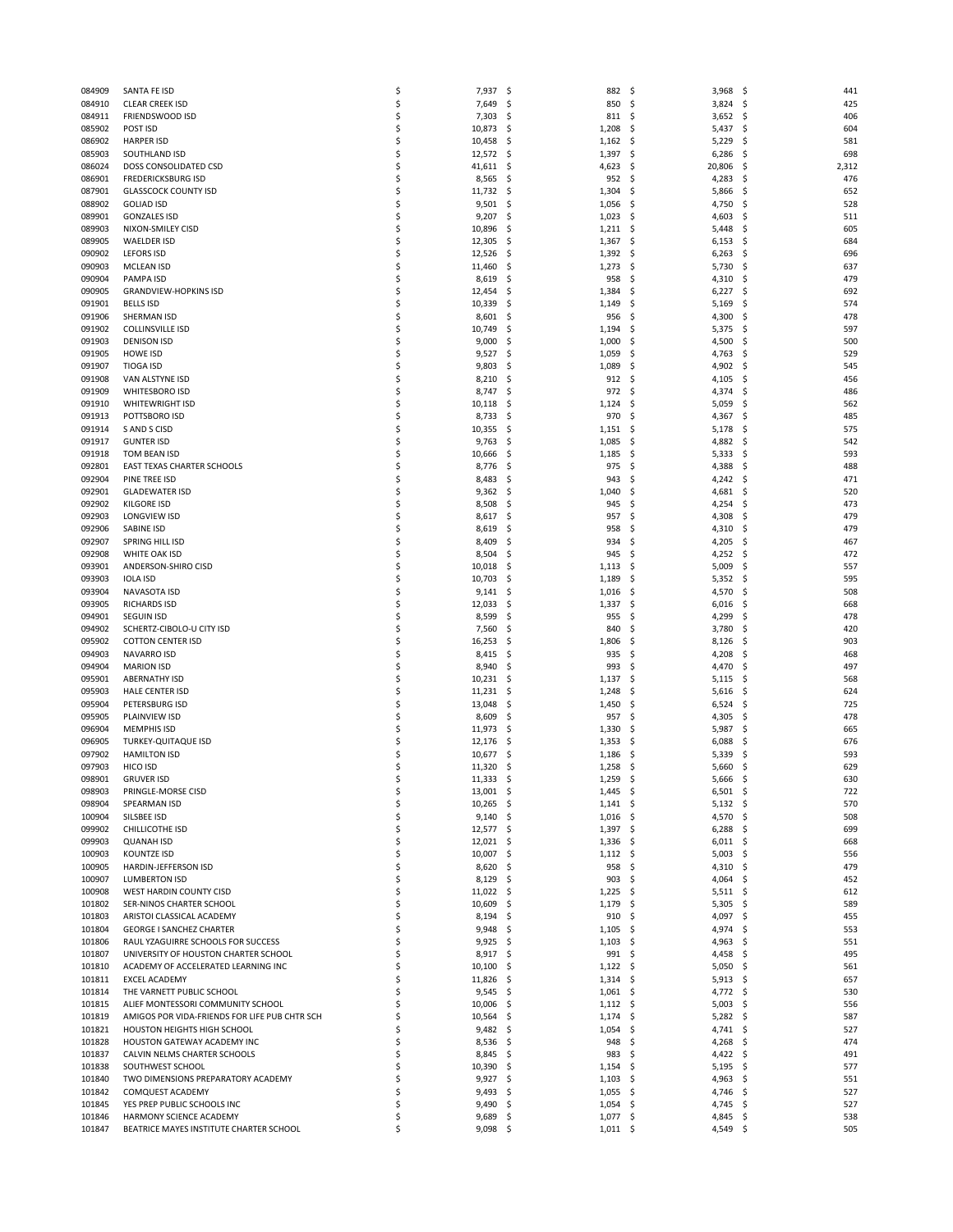| 101849 | ACCELERATED INTERMEDIATE ACADEMY              | \$ | 9,698            | -\$          | 1,078      | -\$  | 4,849 \$   |      | 539 |
|--------|-----------------------------------------------|----|------------------|--------------|------------|------|------------|------|-----|
| 101853 | PROMISE COMMUNITY SCHOOL                      | \$ | 10,736           | \$.          | 1,193      | -\$  | $5,368$ \$ |      | 596 |
| 101855 | MEYERPARK ELEMENTARY                          | \$ | 9,413            | \$,          | 1,046      | -\$  | 4,706      | -S   | 523 |
| 101856 | DRAW ACADEMY                                  | \$ | 10,483           | -\$          | 1,165      | \$   | 5,242      | -\$  | 582 |
| 101858 | HARMONY SCHOOL OF EXCELLENCE                  | \$ | 9,129            | \$.          |            | -\$  | 4,565      | S    | 507 |
|        |                                               |    |                  |              | 1,014      |      |            |      |     |
| 101859 | STEP CHARTER SCHOOL                           | \$ | 9,803            | -\$          | 1,089      | \$   | 4,902      | S    | 545 |
| 101861 | THE RHODES SCHOOL                             | \$ | 9,572            | -\$          | 1,064      | \$   | 4,786      | S    | 532 |
| 101862 | HARMONY SCHOOL OF SCIENCE - HOUSTON           | \$ | 8,854            | -\$          | 984        | \$   | 4,427      | S    | 492 |
| 101864 | THE LAWSON ACADEMY                            | \$ | 9,531            | -\$          | 1,059      | -\$  | 4,765      | -S   | 529 |
|        |                                               |    |                  |              |            |      |            |      |     |
| 101868 | THE PRO-VISION ACADEMY                        | \$ | 10,072           | -\$          | 1,119      | \$   | 5,036      | S    | 560 |
| 101870 | <b>BETA ACADEMY</b>                           | \$ | 9,094            | -\$          | 1,010      | -\$  | 4,547      | S    | 505 |
| 101874 | LEGACY SCHOOL OF SPORT SCIENCES               | \$ | 8,020            | \$.          | 891        | -\$  | 4,010      | S    | 446 |
|        |                                               |    |                  |              |            |      |            |      |     |
| 101871 | A+ UNLIMITED POTENTIAL                        | \$ | 9,674            | \$           | 1,075      | \$   | 4,837      | \$.  | 537 |
| 101872 | ETOILE ACADEMY CHARTER SCHOOL                 | \$ | 9,481            | \$.          | 1,053      | \$   | 4,740      |      | 527 |
| 101873 | YELLOWSTONE COLLEGE PREPARATORY               | \$ | 9,531            | -\$          | 1,059      | -\$  | 4,766      | S    | 530 |
|        |                                               |    |                  |              |            |      |            |      |     |
| 101902 | <b>ALDINE ISD</b>                             | \$ | 9,040            | \$.          | 1,004      | \$   | 4,520      | \$.  | 502 |
| 101903 | ALIEF ISD                                     | \$ | 8,909            | -\$          | 990        | \$   | 4,455      |      | 495 |
| 101905 | CHANNELVIEW ISD                               | \$ | 8,816            | \$.          | 980        | \$   | 4,408      | S    | 490 |
| 101910 | <b>GALENA PARK ISD</b>                        | \$ | 8,837            | -\$          | 982        | \$   | 4,418      | \$.  | 491 |
|        |                                               |    |                  |              |            |      |            |      |     |
| 101906 | <b>CROSBY ISD</b>                             | \$ | 8,241            | -\$          | 916        | \$   | 4,121      | S    | 458 |
| 101907 | <b>CYPRESS-FAIRBANKS ISD</b>                  | \$ | 7,980            | \$           | 887        | \$   | 3,990      | S    | 443 |
| 101908 | DEER PARK ISD                                 | \$ | 8,087            | -\$          | 899        | \$   | 4,043      | \$.  | 449 |
| 101911 | <b>GOOSE CREEK CISD</b>                       | \$ | 8,479            | S.           | 942        | \$   | 4,240      | S    | 471 |
|        |                                               |    |                  |              |            |      |            |      |     |
| 101912 | <b>HOUSTON ISD</b>                            | \$ | 8,755            | $\mathsf{S}$ | 973        | \$   | 4,378      | S    | 486 |
| 101913 | <b>HUMBLE ISD</b>                             | \$ | 7,815            | -\$          | 868        | \$   | 3,908      | S    | 434 |
| 101914 | <b>KATY ISD</b>                               | \$ | 7,992            | -\$          | 888        | \$   | 3,996      | S    | 444 |
|        |                                               | \$ |                  |              |            |      |            |      |     |
| 101915 | <b>KLEIN ISD</b>                              |    | 7,920            | \$.          | 880        | \$   | 3,960      | \$   | 440 |
| 101916 | LA PORTE ISD                                  | \$ | 8,111            | -\$          | 901        | \$.  | 4,056      | S    | 451 |
| 101921 | <b>TOMBALL ISD</b>                            | \$ | 7,637            | \$.          | 849        | \$   | 3,818      | S    | 424 |
| 101917 | PASADENA ISD                                  | \$ | 8,850            | \$           | 983        | \$   | 4,425      | \$   | 492 |
|        |                                               |    |                  |              |            |      |            |      |     |
| 101919 | <b>SPRING ISD</b>                             | \$ | 8,477            | -\$          | 942        | \$.  | 4,238      | S    | 471 |
| 101920 | SPRING BRANCH ISD                             | \$ | 8,378            | \$,          | 931        | \$   | 4,189      | S    | 465 |
| 101924 | SHELDON ISD                                   | \$ | 8,811            | -\$          | 979        | \$   | 4,405      | S    | 489 |
|        |                                               |    |                  |              |            |      |            |      |     |
| 101925 | <b>HUFFMAN ISD</b>                            | \$ | 8,397            | -\$          | 933        | \$   | 4,198      | S    | 466 |
| 102901 | <b>KARNACK ISD</b>                            | \$ | 12,981           | -\$          | 1,442      | \$   | 6,491      | \$.  | 721 |
| 102902 | <b>MARSHALL ISD</b>                           | \$ | 8,567            | \$           | 952        | \$   | 4,283      | S    | 476 |
| 102903 | WASKOM ISD                                    | \$ | 10,347           | -\$          | 1,150      | -\$  | 5,173      | -\$  | 575 |
|        |                                               |    |                  |              |            |      |            |      |     |
| 105802 | TEXAS PREPARATORY SCHOOL                      | \$ | 9,514            | -\$          | 1,057      | -\$  | 4,757      | -\$  | 529 |
| 102904 | <b>HALLSVILLE ISD</b>                         | \$ | 7,864            | \$,          | 874        | \$   | 3,932      | S    | 437 |
| 102905 | <b>HARLETON ISD</b>                           | \$ | 10,512           | -\$          | 1,168      | -\$  | 5,256      | S    | 584 |
|        |                                               |    |                  |              |            |      |            |      |     |
| 102906 | ELYSIAN FIELDS ISD                            | \$ | 10,596           | -\$          | 1,177      | -\$  | 5,298      | \$.  | 589 |
| 103901 | <b>CHANNING ISD</b>                           | \$ | 12,283           | -\$          | 1,365      | \$   | 6,142      | \$.  | 682 |
| 103902 | <b>HARTLEY ISD</b>                            | \$ | 11,739           | -\$          | 1,304      | -\$  | 5,869      | S    | 652 |
| 104901 | <b>HASKELL CISD</b>                           | \$ | 11,803           | -\$          | 1,311      | -\$  | 5,902      | \$.  | 656 |
|        |                                               |    |                  |              |            |      |            |      |     |
| 104903 | RULE ISD                                      | \$ | 13,287           | \$           | 1,476      | \$   | 6,644      | \$.  | 738 |
| 104907 | PAINT CREEK ISD                               | \$ | 14,842           | -\$          | 1,649      | -\$  | 7,421      | S    | 825 |
| 105801 | KATHERINE ANNE PORTER SCHOOL                  | \$ | 9,901            | -\$          | 1,100      | \$.  | 4,951      | S    | 550 |
|        | <b>WIMBERLEY ISD</b>                          | \$ |                  |              |            |      |            |      |     |
| 105905 |                                               |    | 8,244            | -\$          | 916        | \$   | 4,122      | \$.  | 458 |
| 105803 | KI CHARTER ACADEMY                            | \$ | 17,939           | -\$          | 1,993      | -\$  | 8,970      | S    | 997 |
| 105902 | SAN MARCOS CISD                               | \$ | 8,748            | \$,          | 972        | \$   | 4,374      | S    | 486 |
| 105904 | <b>DRIPPING SPRINGS ISD</b>                   | \$ | 7,480            | -\$          | 831        | \$   | 3,740      | S    | 416 |
|        |                                               |    |                  |              |            |      |            |      |     |
| 105906 | <b>HAYS CISD</b>                              | \$ | 8,397            | -\$          | 933        | \$   | 4,198      | -S   | 466 |
| 106901 | CANADIAN ISD                                  | \$ | 9,261            | -\$          | 1,029      | \$.  | 4,630      | S    | 514 |
| 107901 | <b>ATHENS ISD</b>                             | \$ | 9,126            | \$,          | 1,014      | \$   | 4,563      | S    | 507 |
| 107902 | <b>BROWNSBORO ISD</b>                         | \$ | 8,740            | \$.          | 971        | -\$  | 4,370      | S    | 486 |
|        |                                               |    |                  |              |            |      |            |      |     |
| 107904 | <b>CROSS ROADS ISD</b>                        | Ś  | 11,310           | \$           | 1,257      | -\$  | 5,655      | - \$ | 628 |
| 107905 | <b>EUSTACE ISD</b>                            | \$ | $9,318$ \$       |              | $1,035$ \$ |      | 4,659 \$   |      | 518 |
| 107906 | <b>MALAKOFF ISD</b>                           | \$ | $9,614$ \$       |              | 1,068      | -\$  | 4,807 \$   |      | 534 |
|        | TRINIDAD ISD                                  | \$ |                  |              |            |      |            |      |     |
| 107907 |                                               |    | $12,302 \quad $$ |              | $1,367$ \$ |      | $6,151$ \$ |      | 683 |
| 107908 | <b>MURCHISON ISD</b>                          | \$ | 12,498           | \$           | 1,389      | \$   | 6,249      | - \$ | 694 |
| 107910 | LAPOYNOR ISD                                  | \$ | 11,225           | -\$          | 1,247      | -\$  | $5,612$ \$ |      | 624 |
| 108802 | HORIZON MONTESSORI PUBLIC SCHOOLS             | \$ | $9,446$ \$       |              | $1,050$ \$ |      | 4,723 \$   |      | 525 |
|        |                                               | \$ |                  |              |            |      |            |      |     |
| 108804 | TRIUMPH PUBLIC HIGH SCHOOLS-RIO GRANDE VALLEY |    | 10,087           | \$           | 1,121      | -\$  | 5,044      | \$.  | 560 |
| 108807 | <b>IDEA PUBLIC SCHOOLS</b>                    | \$ | 9,577            | \$.          | 1,064      | \$   | 4,789      | \$.  | 532 |
| 108808 | VANGUARD ACADEMY                              | \$ | 9,545            | -\$          | $1,061$ \$ |      | 4,773 \$   |      | 530 |
| 108809 | EXCELLENCE IN LEADERSHIP ACADEMY              | \$ | 10,288           | \$.          | 1,143      | \$   | 5,144      | \$.  | 572 |
|        |                                               |    |                  |              |            |      |            |      |     |
| 108907 | <b>MERCEDES ISD</b>                           | \$ | $9,097$ \$       |              | 1,011      | -\$  | 4,548 \$   |      | 505 |
| 108902 | DONNA ISD                                     | \$ | $9,311 \quad $$  |              | 1,035      | - \$ | 4,655      | \$.  | 517 |
| 108903 | EDCOUCH-ELSA ISD                              | \$ | 9,357            | \$.          | 1,040      | \$   | 4,678      | \$.  | 520 |
|        |                                               | \$ |                  |              |            |      |            |      | 487 |
| 108904 | <b>EDINBURG CISD</b>                          |    | $8,773$ \$       |              | 975        | -\$  | 4,386      | \$   |     |
| 108905 | <b>HIDALGO ISD</b>                            | \$ | $9,692$ \$       |              | 1,077      | -\$  | 4,846      | \$   | 538 |
| 108906 | <b>MCALLEN ISD</b>                            | \$ | 8,806            | \$           | 978        | \$   | 4,403      | \$.  | 489 |
| 108908 | <b>MISSION CISD</b>                           | \$ | 8,894            | \$.          | 988        | -\$  | 4,447 \$   |      | 494 |
|        |                                               |    |                  |              |            |      |            |      |     |
| 108909 | PHARR-SAN JUAN-ALAMO ISD                      | \$ | 8,920            | \$           | 991        | -\$  | 4,460      | \$.  | 496 |
| 108910 | PROGRESO ISD                                  | \$ | 9,546            | \$.          | 1,061      | -\$  | 4,773      | -\$  | 530 |
| 108911 | SHARYLAND ISD                                 | \$ | 8,417 \$         |              | 935        | -\$  | 4,209      | \$   | 468 |
|        |                                               |    |                  |              |            |      |            |      |     |
| 108912 | LA JOYA ISD                                   | \$ | 9,189            | \$.          | 1,021      | -\$  | 4,595      | - \$ | 511 |
| 108913 | WESLACO ISD                                   | \$ | 8,856            | -\$          | 984        | -\$  | 4,428 \$   |      | 492 |
| 108914 | LA VILLA ISD                                  | \$ | 11,622           | -\$          | 1,291      | -\$  | $5,811$ \$ |      | 646 |
| 108915 | MONTE ALTO ISD                                | \$ | 10,663           | \$.          | 1,185      | \$   | $5,332$ \$ |      | 592 |
|        |                                               |    |                  |              |            |      |            |      |     |
| 109902 | <b>BYNUM ISD</b>                              | \$ | 12,723           | -Ş           | 1,414      | \$   | $6,361$ \$ |      | 707 |
| 108916 | VALLEY VIEW ISD                               | \$ | 9,325            | -\$          | $1,036$ \$ |      | 4,662 \$   |      | 518 |
| 109901 | <b>ABBOTT ISD</b>                             | \$ | 11,004           | \$.          | 1,223      | \$   | $5,502$ \$ |      | 611 |
| 109903 | <b>COVINGTON ISD</b>                          | \$ | $12,204$ \$      |              | $1,356$ \$ |      | $6,102$ \$ |      | 678 |
|        |                                               |    |                  |              |            |      |            |      |     |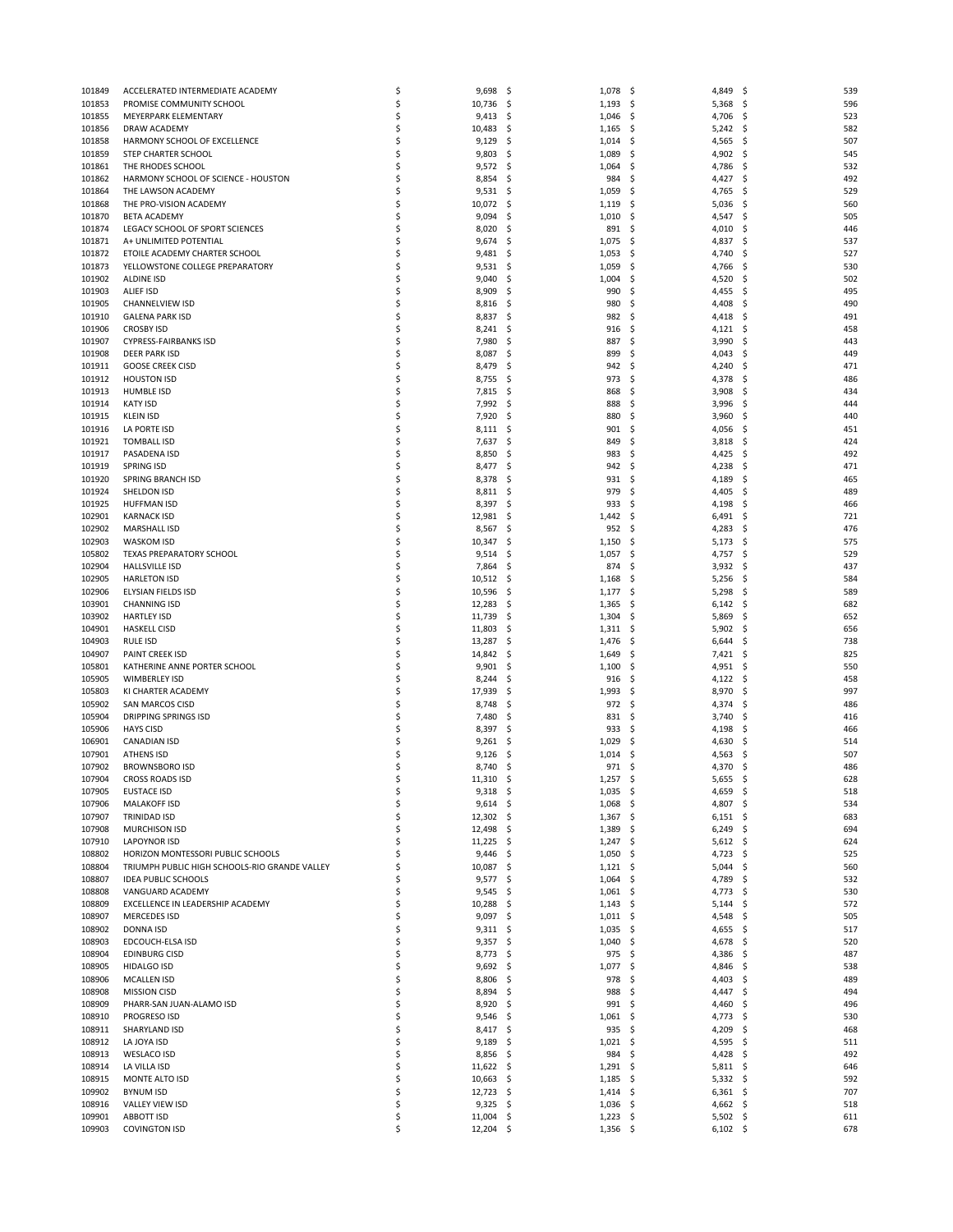| 109904 | HILLSBORO ISD                                    | \$ | $9,217$ \$  |            | 1,024 | \$,<br>4,609      | -\$ | 512   |
|--------|--------------------------------------------------|----|-------------|------------|-------|-------------------|-----|-------|
| 109905 | <b>HUBBARD ISD</b>                               | \$ | 11,644      | \$         | 1,294 | \$<br>5,822       | \$  | 647   |
| 109907 | <b>ITASCA ISD</b>                                | \$ | 11,010      | \$         | 1,223 | \$,<br>5,505      | .s  | 612   |
| 109908 | <b>MALONE ISD</b>                                | \$ | 13,559      | \$         | 1,507 | \$<br>6,780       | \$. | 753   |
| 109910 | MOUNT CALM ISD                                   | \$ | 13,095      | -\$        | 1,455 | \$<br>6,548       | .s  | 728   |
| 109911 | <b>WHITNEY ISD</b>                               | \$ | 9,254       | -\$        | 1,028 | \$,<br>4,627      | \$. | 514   |
| 109912 | <b>AQUILLA ISD</b>                               | \$ | 11,840      | \$         | 1,316 | \$<br>5,920       | \$. | 658   |
| 109913 | <b>BLUM ISD</b>                                  | \$ | 11,713      | \$.        | 1,301 | \$<br>5,857       | \$. | 651   |
| 109914 | PENELOPE ISD                                     | \$ | 12,823      | \$.        | 1,425 | \$,<br>6,412      | \$. | 712   |
| 110906 | SMYER ISD                                        | \$ | 11,710      | \$.        | 1,301 | \$<br>5,855       | \$. | 651   |
| 110901 | <b>ANTON ISD</b>                                 | \$ | 11,971      | -\$        | 1,330 | \$<br>5,985       | .s  | 665   |
| 110902 | LEVELLAND ISD                                    | \$ | 9,247       | \$         | 1,027 | \$<br>4,623       | \$. | 514   |
| 110905 | <b>ROPES ISD</b>                                 | \$ | 10,967      | \$         | 1,219 | \$<br>5,483       | \$. | 609   |
| 110907 | <b>SUNDOWN ISD</b>                               | \$ | 10,362      | \$         | 1,151 | \$,<br>5,181      | \$. | 576   |
| 110908 | <b>WHITHARRAL ISD</b>                            | \$ | 11,144      | \$         | 1,238 | \$<br>5,572       | \$. | 619   |
| 111801 | LAKE GRANBURY ACADEMY CHARTER SCHOOL             | \$ | 9,147       |            | 1,016 | \$<br>4,573       | \$  | 508   |
| 111901 | <b>GRANBURY ISD</b>                              | \$ | 8,476       | \$.<br>-\$ | 942   | \$,<br>4,238      | \$. | 471   |
|        |                                                  | \$ |             |            |       |                   |     |       |
| 111902 | <b>LIPAN ISD</b>                                 |    | 11,061      | \$         | 1,229 | \$<br>5,530       | \$  | 614   |
| 111903 | <b>TOLAR ISD</b>                                 | \$ | 9,813       | \$.        | 1,090 | \$<br>4,907       | \$  | 545   |
| 112901 | SULPHUR SPRINGS ISD                              | \$ | 8,799       | \$         | 978   | \$,<br>4,400      | \$  | 489   |
| 112905 | <b>CUMBY ISD</b>                                 | \$ | 11,708      | \$         | 1,301 | \$<br>5,854       | \$  | 650   |
| 112906 | <b>NORTH HOPKINS ISD</b>                         | \$ | 11,344      | \$.        | 1,260 | 5,672<br>\$,      | \$. | 630   |
| 112907 | MILLER GROVE ISD                                 | \$ | 11,815      | \$.        | 1,313 | \$<br>5,908       | \$. | 656   |
| 113901 | <b>CROCKETT ISD</b>                              | \$ | 10,260      | \$         | 1,140 | \$<br>5,130       | \$. | 570   |
| 112908 | <b>COMO-PICKTON CISD</b>                         | \$ | 11,250      | -\$        | 1,250 | \$<br>5,625       | \$. | 625   |
| 112909 | SALTILLO ISD                                     | \$ | 12,418      | \$.        | 1,380 | \$<br>6,209       | \$. | 690   |
| 112910 | <b>SULPHUR BLUFF ISD</b>                         | \$ | 12,372      | \$         | 1,375 | \$<br>6,186       | \$  | 687   |
| 113902 | <b>GRAPELAND ISD</b>                             | \$ | 11,495      | -\$        | 1,277 | \$<br>5,747       | \$. | 639   |
| 113903 | <b>LOVELADY ISD</b>                              | \$ | 10,979      | \$         | 1,220 | \$<br>5,490       | \$, | 610   |
| 113905 | LATEXO ISD                                       | \$ | 10,994      | \$         | 1,222 | \$<br>5,497       | \$  | 611   |
| 113906 | <b>KENNARD ISD</b>                               | \$ | 11,978      | -\$        | 1,331 | \$,<br>5,989      | \$. | 665   |
| 114901 | <b>BIG SPRING ISD</b>                            | \$ | $8,813$ \$  |            | 979   | \$<br>4,406       | \$, | 490   |
| 114902 | COAHOMA ISD                                      | \$ | 9,468       | \$         | 1,052 | \$<br>4,734       | \$  | 526   |
| 114904 | <b>FORSAN ISD</b>                                | \$ | 9,608       | -\$        | 1,068 | \$<br>4,804       | -\$ | 534   |
| 115901 | FT HANCOCK ISD                                   | \$ | 12,345      | \$         | 1,372 | \$,<br>6,172      | \$. | 686   |
| 115902 | SIERRA BLANCA ISD                                | \$ | 16,061      | \$         | 1,785 | \$<br>8,031       | \$. | 892   |
| 115903 | DELL CITY ISD                                    | \$ | 31,184      | Ş          | 3,465 | \$,<br>15,592     | \$, | 1,732 |
|        |                                                  | \$ |             |            |       |                   | \$  | 492   |
| 116905 | <b>GREENVILLE ISD</b>                            |    | 8,861       | \$.        | 985   | \$<br>4,430       |     |       |
| 116901 | CADDO MILLS ISD                                  | \$ | 8,393       | \$.        | 933   | \$<br>4,197       | \$. | 466   |
| 116902 | <b>CELESTE ISD</b>                               | \$ | 11,471 \$   |            | 1,275 | \$,<br>5,736      | \$, | 637   |
| 116903 | <b>COMMERCE ISD</b>                              | \$ | 9,410       | \$         | 1,046 | \$<br>4,705       | \$  | 523   |
| 116906 | LONE OAK ISD                                     | \$ | 10,451      | -\$        | 1,161 | \$<br>5,225       | \$. | 581   |
| 116908 | <b>QUINLAN ISD</b>                               | \$ | 9,137       | \$.        | 1,015 | \$<br>4,568       | \$, | 508   |
| 116909 | WOLFE CITY ISD                                   | \$ | 10,996      | \$         | 1,222 | \$,<br>5,498      | \$  | 611   |
| 116910 | <b>CAMPBELL ISD</b>                              | \$ | 13,667      | \$         | 1,519 | \$<br>6,834       | \$  | 759   |
| 116915 | <b>BLAND ISD</b>                                 | \$ | 10,964      | \$.        | 1,218 | \$<br>5,482       | \$. | 609   |
| 116916 | <b>BOLES ISD</b>                                 | \$ | 11,375      | -\$        | 1,264 | \$,<br>5,688      | S.  | 632   |
| 117901 | <b>BORGER ISD</b>                                | \$ | 8,827       | \$         | 981   | \$<br>4,414       | \$  | 490   |
| 117903 | SANFORD-FRITCH ISD                               | \$ | 10,681      | \$.        | 1,187 | \$<br>5,340       | S   | 593   |
| 117904 | PLEMONS-STINNETT-PHILLIPS CISD                   | \$ | 10,282      | \$,        | 1,142 | \$,<br>5,141      | -\$ | 571   |
| 117907 | SPRING CREEK ISD                                 | \$ | 10,760      | \$         | 1,196 | \$<br>5,380       | \$  | 598   |
| 119903 | PERRIN-WHITT CISD                                | Ś  | 11,661      | \$.        | 1,296 | \$<br>5,830       | S   | 648   |
| 118902 | <b>IRION COUNTY ISD</b>                          | \$ | 11,287      | \$.        | 1,254 | 5,644<br>-\$      | .s  | 627   |
| 119901 | <b>BRYSON ISD</b>                                | \$ | 11,550      | \$,        | 1,283 | \$<br>5,775       | S   | 642   |
| 119902 | <b>JACKSBORO ISD</b>                             | \$ | 10,229      | \$.        | 1,137 | \$<br>5,115       | \$. | 568   |
| 120901 | EDNA ISD                                         | Ś  | 9,227       | \$         | 1,025 | \$<br>4,614       | S.  | 513   |
| 120902 | <b>GANADO ISD</b>                                | \$ | $10,477$ \$ |            | 1,164 | \$,<br>$5,239$ \$ |     | 582   |
| 120905 | <b>INDUSTRIAL ISD</b>                            | \$ | $9,415$ \$  |            | 1,046 | -\$<br>4,707 \$   |     | 523   |
| 121902 | <b>BROOKELAND ISD</b>                            | \$ | 11,693      | \$         | 1,299 | \$<br>5,847       | -\$ | 650   |
| 121903 | <b>BUNA ISD</b>                                  | \$ | $9,215$ \$  |            | 1,024 | \$<br>4,608       | \$  | 512   |
| 121904 | <b>JASPER ISD</b>                                | \$ | $9,399$ \$  |            | 1,044 | \$.<br>4,699      | \$. | 522   |
| 121905 | KIRBYVILLE CISD                                  | \$ | $9,128$ \$  |            | 1,014 | \$<br>4,564       | \$. | 507   |
| 121906 | <b>EVADALE ISD</b>                               | \$ | 10,819      | -\$        | 1,202 | \$<br>5,410       | \$. | 601   |
| 122901 | FT DAVIS ISD                                     | \$ | 11,760 \$   |            | 1,307 | \$<br>5,880       | -\$ | 653   |
|        |                                                  |    |             |            |       |                   |     |       |
| 122902 | <b>VALENTINE ISD</b>                             | \$ | $41,485$ \$ |            | 4,609 | \$<br>20,743      | \$  | 2,305 |
| 123807 | <b>BOB HOPE SCHOOL</b>                           | \$ | 9,642       | -\$        | 1,071 | \$<br>4,821       | \$. | 536   |
| 123503 | TEXAS ACADEMY OF LEADERSHIP IN THE HUMANITIES    | \$ | $10,003$ \$ |            | 1,111 | \$<br>5,001       | \$. | 556   |
| 123803 | TEKOA ACADEMY OF ACCELERATED STUDIES STEM SCHOOL | \$ | $9,777$ \$  |            | 1,086 | \$<br>4,888       | \$  | 543   |
| 123805 | <b>EHRHART SCHOOL</b>                            | \$ | $9,831$ \$  |            | 1,092 | \$<br>4,916       | -\$ | 546   |
| 123905 | NEDERLAND ISD                                    | \$ | 7,989 \$    |            | 888   | \$<br>3,994       | -\$ | 444   |
| 123907 | PORT ARTHUR ISD                                  | \$ | 8,587       | \$         | 954   | \$<br>4,294       | \$  | 477   |
| 123908 | PORT NECHES-GROVES ISD                           | \$ | 7,835 \$    |            | 871   | -\$<br>3,917      | -\$ | 435   |
| 123910 | <b>BEAUMONT ISD</b>                              | \$ | $8,594$ \$  |            | 955   | \$<br>4,297       | -\$ | 477   |
| 123913 | SABINE PASS ISD                                  | \$ | 10,836      | \$.        | 1,204 | \$<br>5,418       | \$  | 602   |
| 123914 | HAMSHIRE-FANNETT ISD                             | \$ | $8,533$ \$  |            | 948   | \$<br>4,267       | -\$ | 474   |
| 124901 | JIM HOGG COUNTY ISD                              | \$ | $10,198$ \$ |            | 1,133 | \$<br>5,099       | -\$ | 567   |
| 125901 | <b>ALICE ISD</b>                                 | \$ | 8,751       | -\$        | 972   | \$<br>4,375       | \$. | 486   |
| 125902 | BEN BOLT-PALITO BLANCO ISD                       | \$ | 10,948 \$   |            | 1,216 | \$<br>5,474       | \$. | 608   |
| 125903 | ORANGE GROVE ISD                                 | \$ | $8,824$ \$  |            | 980   | \$<br>4,412       | -\$ | 490   |
| 126903 | <b>CLEBURNE ISD</b>                              | \$ | 8,425       | - \$       | 936   | \$<br>4,212 \$    |     | 468   |
| 125905 | PREMONT ISD                                      | \$ | $12,230$ \$ |            | 1,359 | 6,115<br>-\$      | -\$ | 679   |
| 125906 | LA GLORIA ISD                                    | \$ | $11,424$ \$ |            | 1,269 | \$<br>5,712 \$    |     | 635   |
| 126801 | KAUFFMAN LEADERSHIP ACADEMY                      | \$ | $9,898$ \$  |            | 1,100 | \$<br>4,949       | -\$ | 550   |
| 126901 | ALVARADO ISD                                     | \$ | $8,429$ \$  |            | 937   | \$<br>4,214 \$    |     | 468   |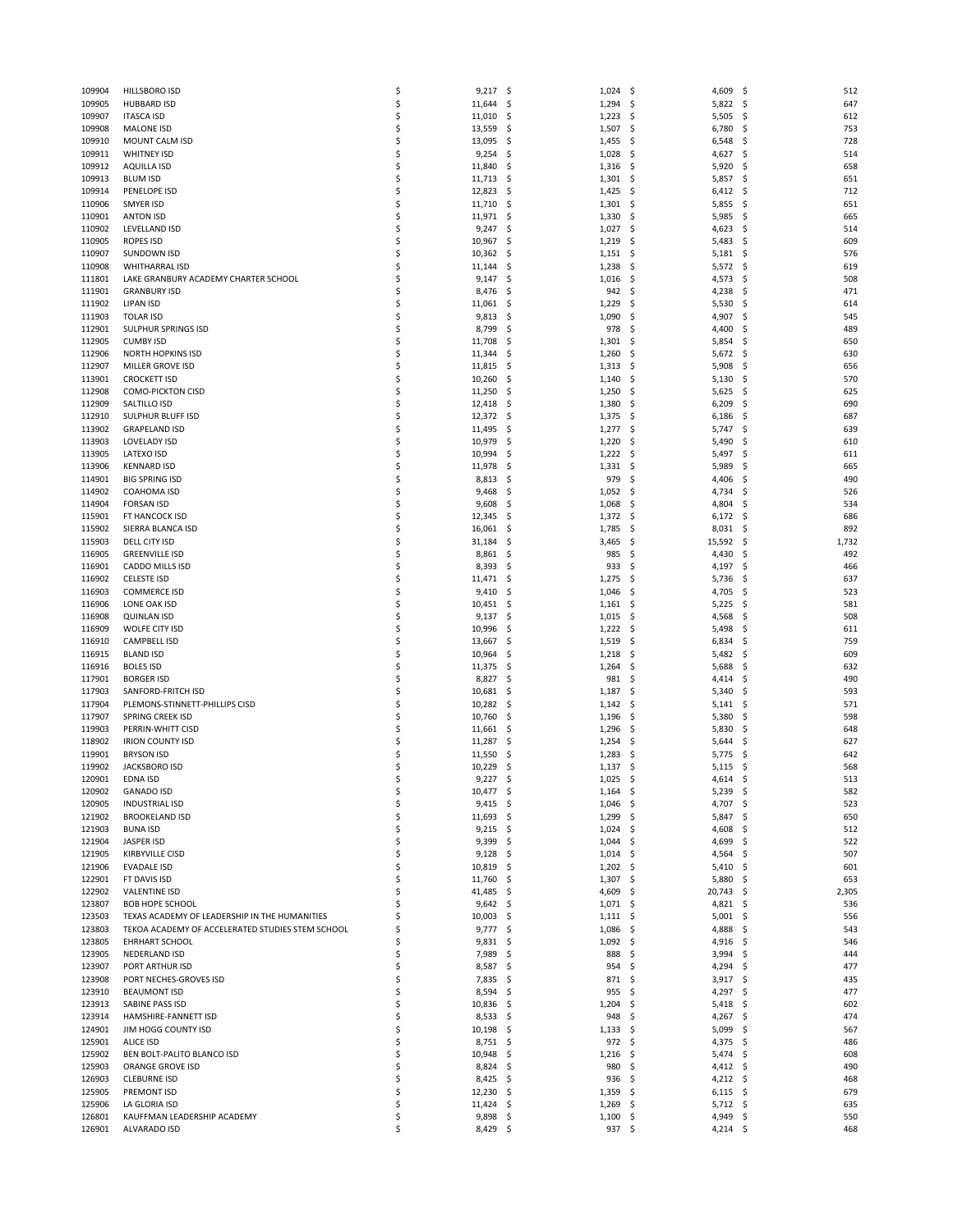| 126902           | <b>BURLESON ISD</b>         | \$       | 7,864<br>-\$       | 874                        | -\$<br>$3,932$ \$       | 437               |
|------------------|-----------------------------|----------|--------------------|----------------------------|-------------------------|-------------------|
| 126904           | <b>GRANDVIEW ISD</b>        | \$       | 9,005<br>- \$      | 1,001                      | 4,502 \$<br>- \$        | 500               |
|                  |                             |          |                    |                            |                         |                   |
| 126905           | <b>JOSHUA ISD</b>           | \$       | 8,217              | 913<br>\$.                 | 4,109<br>\$             | 457<br>\$.        |
| 126906           | <b>KEENE ISD</b>            | \$       | 10,042<br>-\$      | 1,116                      | \$<br>5,021             | -\$<br>558        |
| 126907           | RIO VISTA ISD               | \$       | $10,441$ \$        | 1,160                      | $5,221$ \$<br>\$        | 580               |
| 126908           | <b>VENUS ISD</b>            | \$       | $9,071$ \$         | 1,008                      | -\$<br>4,536            | 504<br>\$.        |
| 126911           | <b>GODLEY ISD</b>           | \$       | 8,917<br>-\$       | 991                        | \$<br>4,459             | 495<br>\$         |
| 127901           |                             | \$       | 11,070             |                            |                         | 615               |
|                  | ANSON ISD                   |          | -\$                | 1,230                      | \$<br>5,535             | \$.               |
| 127903           | <b>HAMLIN ISD</b>           | \$       | 11,627<br>-\$      | 1,292                      | \$<br>5,814             | \$.<br>646        |
| 127904           | <b>HAWLEY ISD</b>           | \$       | 10,574<br>-\$      | 1,175                      | \$<br>5,287             | 587<br>\$         |
| 127905           | LUEDERS-AVOCA ISD           | \$       | 21,677<br>-\$      | 2,409                      | 10,838<br>-\$           | 1,204<br>\$       |
| 127906           | <b>STAMFORD ISD</b>         | \$       | 10,984             | \$.<br>1,220               | \$<br>5,492             | 610<br>-\$        |
|                  |                             |          |                    |                            |                         |                   |
| 128904           | <b>FALLS CITY ISD</b>       | \$       | 10,520             | \$<br>1,169                | \$<br>5,260             | \$<br>584         |
| 128901           | <b>KARNES CITY ISD</b>      | \$       | 10,283             | 1,143<br>-\$               | \$<br>5,141             | 571<br>\$.        |
| 128902           | <b>KENEDY ISD</b>           | \$       | 11,027<br>-\$      | 1,225                      | \$<br>$5,513$ \$        | 613               |
| 128903           | <b>RUNGE ISD</b>            | \$       | 11,965<br>-\$      | 1,329                      | \$<br>5,983             | \$.<br>665        |
| 129901           | <b>CRANDALL ISD</b>         | \$       | 8,419<br>-\$       | 935                        | \$<br>4,210             | 468               |
|                  |                             |          |                    |                            |                         | \$.               |
| 129902           | <b>FORNEY ISD</b>           | \$       | $7,612$ \$         | 846                        | 3,806<br>\$             | 423<br>\$         |
| 129903           | <b>KAUFMAN ISD</b>          | \$       | 8,952<br>-\$       | 995                        | 4,476<br>\$             | 497<br>\$.        |
| 129904           | <b>KEMP ISD</b>             | \$       | $9,907$ \$         | 1,101                      | \$<br>4,953             | 550<br>S          |
| 129905           | <b>MABANK ISD</b>           | \$       | $9,092$ \$         | 1,010                      | \$<br>4,546             | 505<br>\$         |
|                  |                             | \$       |                    |                            |                         |                   |
| 129906           | <b>TERRELL ISD</b>          |          | 9,122<br>-\$       | 1,014                      | \$<br>4,561             | 507<br>-\$        |
| 129910           | SCURRY-ROSSER ISD           | \$       | 10,061<br>-\$      | 1,118                      | \$<br>5,031             | \$.<br>559        |
| 130801           | MEADOWLAND CHARTER DISTRICT | \$       | 14,706<br>-\$      | 1,634                      | -\$<br>7,353            | \$<br>817         |
| 130901           | <b>BOERNE ISD</b>           | \$       | 7,743<br>-\$       | 860                        | \$<br>3,871             | 430<br>\$.        |
| 133901           | <b>CENTER POINT ISD</b>     | \$       | $11,311 \quad $$   | 1,257                      | \$<br>5,655             | -\$<br>628        |
|                  |                             |          |                    |                            |                         |                   |
| 130902           | <b>COMFORT ISD</b>          | \$       | 10,363<br>-\$      | 1,151                      | \$<br>5,181             | 576<br>\$         |
| 131001           | KENEDY COUNTY WIDE CSD      | \$       | 13,558             | 1,506<br>-\$               | 6,779<br>\$.            | 753<br>\$.        |
| 132902           | JAYTON-GIRARD ISD           | \$       | 13,319<br>-\$      | 1,480                      | \$<br>6,660             | 740<br>S          |
| 133902           | <b>HUNT ISD</b>             | \$       | 11,856<br>-\$      | 1,317                      | \$<br>5,928             | \$<br>659         |
|                  |                             |          |                    |                            |                         |                   |
| 133903           | <b>KERRVILLE ISD</b>        | \$       | 8,120              | 902<br>-\$                 | \$<br>4,060             | 451<br>S          |
| 133904           | <b>INGRAM ISD</b>           | \$       | 10,313<br>-\$      | 1,146                      | \$<br>5,157             | 573<br>S          |
| 133905           | <b>DIVIDE ISD</b>           | \$       | 32,685<br>-\$      | 3,632                      | \$<br>16,342            | 1,816<br>\$       |
| 134901           | <b>JUNCTION ISD</b>         | \$       | 11,401<br>-\$      | 1,267                      | \$<br>5,700             | 633<br>\$.        |
| 135001           | <b>GUTHRIE CSD</b>          | \$       | 15,647<br>-\$      | 1,739                      | \$<br>7,823             | 869<br>\$.        |
|                  |                             |          |                    |                            |                         |                   |
| 136901           | <b>BRACKETT ISD</b>         | \$       | 11,176<br>-\$      | 1,242                      | \$<br>5,588             | \$<br>621         |
| 137901           | KINGSVILLE ISD              | \$       | 9,074<br>-\$       | 1,008                      | \$<br>4,537             | 504<br>- Ş        |
| 137902           | <b>RICARDO ISD</b>          | \$       | 10,417<br>-\$      | 1,157                      | 5,209<br>-\$            | 579<br>\$.        |
| 137903           | RIVIERA ISD                 | \$       | 11,683             | \$.<br>1,298               | \$<br>5,842             | \$<br>649         |
| 138904           | <b>BENJAMIN ISD</b>         | \$       | 15,326             |                            | \$<br>7,663             | 851<br>\$         |
|                  |                             |          | -\$                | 1,703                      |                         |                   |
| 137904           | SANTA GERTRUDIS ISD         | \$       | 9,766<br>-\$       | 1,085                      | \$<br>4,883             | 543<br>\$.        |
| 138902           | KNOX CITY-O'BRIEN CISD      | \$       | 12,274             | \$<br>1,364                | \$<br>6,137             | \$<br>682         |
| 138903           | <b>MUNDAY CISD</b>          | \$       | 12,248             | \$<br>1,361                | \$<br>6,124             | 680<br>\$.        |
| 139905           | CHISUM ISD                  | \$       | 10,227<br>-\$      | 1,136                      | \$<br>5,113             | 568<br>-\$        |
|                  |                             |          |                    |                            |                         |                   |
| 139909           | PARIS ISD                   | \$       | 9,289<br>-\$       | 1,032                      | \$<br>4,645             | \$<br>516         |
| 139911           | NORTH LAMAR ISD             | \$       | 8,956<br>-\$       | 995                        | \$<br>4,478             | 498<br>\$.        |
| 139912           | PRAIRILAND ISD              | \$       | 9,577              | \$.<br>1,064               | \$<br>4,789             | 532<br>S          |
| 140901           | <b>AMHERST ISD</b>          | \$       | 13,466<br>-\$      | 1,496                      | \$<br>6,733             | 748<br>\$.        |
| 140904           | LITTLEFIELD ISD             | \$       | 9,618<br>-\$       | 1,069                      | 4,809<br>\$             | 534<br>\$.        |
|                  |                             |          |                    |                            |                         |                   |
| 140905           | OLTON ISD                   | \$       | 11,260             | 1,251<br>Ş                 | \$<br>5,630             | 626<br>S          |
| 140907           | SPRINGLAKE-EARTH ISD        | \$       | 11,974<br>-\$      | 1,330                      | \$<br>5,987             | \$<br>665         |
| 140908           | <b>SUDAN ISD</b>            | \$       | 11,187<br>-\$      | 1,243                      | \$<br>5,594             | 622<br>\$.        |
| 141901           | <b>LAMPASAS ISD</b>         | \$       | 8,715<br>-\$       | 968                        | \$<br>4,358             | 484<br>S          |
| 141902           | <b>LOMETA ISD</b>           | \$       | 12,803             | \$<br>1,423                | \$<br>6,401             | 711<br>\$.        |
|                  |                             |          |                    |                            |                         |                   |
| 143903           | SHINER ISD                  | \$       | 10,591<br>-\$      | 1,177                      | 5,296<br>\$             | 588<br>\$.        |
| 142901           | <b>COTULLA ISD</b>          | Ś        | 10,473             | \$<br>1,164                | \$<br>5,236             | 582<br>\$,        |
| 143901           | HALLETTSVILLE ISD           | \$       | $9,807$ \$         | 1,090                      | 4,903 \$<br>- \$        | 545               |
| 143902           | <b>MOULTON ISD</b>          | \$       | 12,027<br>-\$      | 1,336                      | $6,013$ \$<br>-\$       | 668               |
| 143904           | <b>VYSEHRAD ISD</b>         | \$       | 11,587 \$          | $1,287$ \$                 | $5,793$ \$              | 644               |
|                  |                             |          |                    |                            |                         |                   |
| 143905           | SWEET HOME ISD              | \$       | 10,741 \$          | 1,193                      | -\$<br>5,370            | 597<br>- \$       |
| 143906           | EZZELL ISD                  | \$       | 11,309<br>- \$     | $1,257$ \$                 | 5,655                   | 628<br>- \$       |
| 144901           | <b>GIDDINGS ISD</b>         | \$       | $9,005$ \$         | $1,001$ \$                 | 4,503 \$                | 500               |
| 144902           | <b>LEXINGTON ISD</b>        | \$       | 10,018<br>-\$      | 1,113                      | 5,009<br>- \$           | 557<br>- \$       |
| 144903           |                             | \$       |                    |                            | 6,578                   | 731<br>- \$       |
|                  | DIME BOX ISD                |          | $13,155$ \$        | 1,462                      | - \$                    |                   |
| 145901           | <b>BUFFALO ISD</b>          | \$       | $10,329$ \$        | $1,148$ \$                 | $5,165$ \$              | 574               |
| 145902           | <b>CENTERVILLE ISD</b>      | \$       | 10,550<br>-\$      | 1,172                      | 5,275<br>-\$            | 586<br>- \$       |
| 145906           | NORMANGEE ISD               | \$       | 11,020<br>- \$     | 1,224                      | - \$<br>$5,510$ \$      | 612               |
| 145907           | OAKWOOD ISD                 | \$       | 12,408 \$          | 1,379                      | $6,204$ \$<br>- \$      | 689               |
|                  |                             |          |                    |                            |                         |                   |
| 145911           | <b>LEON ISD</b>             | \$       | 10,628<br>-\$      | 1,181                      | -\$<br>$5,314$ \$       | 590               |
| 146901           | <b>CLEVELAND ISD</b>        | \$       | $9,036$ \$         | $1,004$ \$                 | 4,518                   | 502<br>- \$       |
| 146902           | <b>DAYTON ISD</b>           | \$       | $8,597$ \$         | 955                        | 4,299<br>- \$           | 478<br>\$         |
| 146903           | <b>DEVERS ISD</b>           | \$       | 11,406<br>- \$     | 1,267                      | -\$<br>5,703            | - \$<br>634       |
| 146904           | <b>HARDIN ISD</b>           | \$       |                    |                            |                         | 501               |
|                  |                             |          | $9,011$ \$         | 1,001                      | - \$<br>4,506           | - \$              |
| 146905           | HULL-DAISETTA ISD           | \$       | 11,764 \$          | 1,307                      | 5,882 \$<br>-\$         | 654               |
| 146906           | <b>LIBERTY ISD</b>          | \$       | 9,278<br>-\$       | 1,031                      | - \$<br>4,639           | 515<br>-\$        |
| 146907           | <b>TARKINGTON ISD</b>       | \$       | $8,693$ \$         | 966                        | -\$<br>4,346            | 483<br>- \$       |
| 147901           | <b>COOLIDGE ISD</b>         | \$       | 12,838 \$          | 1,426                      | -\$<br>$6,419$ \$       | 713               |
|                  |                             |          |                    |                            |                         |                   |
| 147902           | <b>GROESBECK ISD</b>        | \$       | $9,212$ \$         | 1,024                      | - \$<br>4,606           | - \$<br>512       |
| 147903           | <b>MEXIA ISD</b>            | \$       | $9,667$ \$         | $1,074$ \$                 | 4,834 \$                | 537               |
| 148901           | <b>BOOKER ISD</b>           | \$       | 11,918<br>-\$      | 1,324                      | 5,959<br>\$             | \$<br>662         |
| 148902           | <b>FOLLETT ISD</b>          | \$       | 13,526<br>- S      | 1,503                      | -\$<br>$6,763$ \$       | 751               |
| 148903           | <b>HIGGINS ISD</b>          | \$       | 13,487 \$          | 1,499                      | - \$<br>$6,744$ \$      | 749               |
|                  |                             |          |                    |                            |                         |                   |
|                  |                             |          |                    |                            |                         |                   |
| 150901<br>148905 | LLANO ISD<br>DARROUZETT ISD | \$<br>\$ | 9,206<br>15,420 \$ | \$.<br>1,023<br>$1,713$ \$ | \$<br>4,603<br>7,710 \$ | \$.<br>511<br>857 |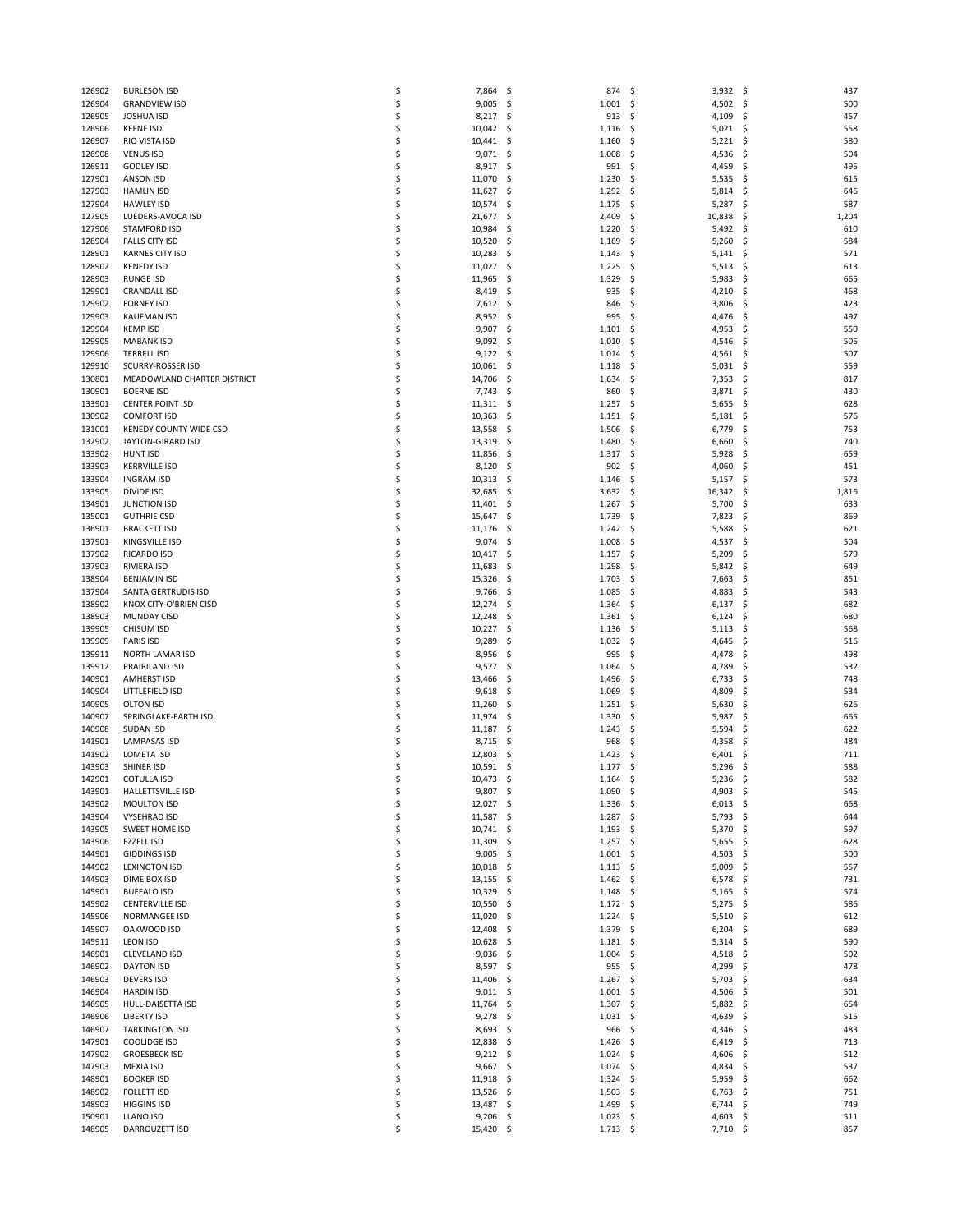| 149901 | <b>GEORGE WEST ISD</b>              | \$ | 9,965       | -\$  | 1,107            | \$<br>4,982    | -\$ | 554   |
|--------|-------------------------------------|----|-------------|------|------------------|----------------|-----|-------|
|        |                                     |    |             |      |                  |                |     |       |
| 149902 | THREE RIVERS ISD                    | \$ | 10,978      | -\$  | 1,220            | 5,489<br>\$    | -\$ | 610   |
| 152802 | RISE ACADEMY                        | \$ | 9,562       | \$.  | 1,062            | \$<br>4,781    | \$. | 531   |
| 152803 | TRIUMPH PUBLIC HIGH SCHOOLS-LUBBOCK | \$ | 10,155      | \$.  | 1,128            | \$<br>5,077    | \$. | 564   |
| 152901 | LUBBOCK ISD                         | \$ | 8,560       | \$.  | 951              | \$<br>4,280    | \$. | 476   |
| 152902 | NEW DEAL ISD                        | \$ | 10,457      | -\$  | 1,162            | \$<br>5,229    | \$  | 581   |
|        |                                     |    |             |      |                  |                |     |       |
| 152903 | <b>SLATON ISD</b>                   | \$ | 10,814      | \$.  | 1,202            | \$<br>5,407    | \$  | 601   |
| 152906 | LUBBOCK-COOPER ISD                  | \$ | 7,786       | \$.  | 865              | \$<br>3,893    | \$. | 433   |
| 152907 | <b>FRENSHIP ISD</b>                 | \$ | 8,020       | \$.  | 891              | \$<br>4,010    | .s  | 446   |
| 152908 | ROOSEVELT ISD                       | \$ | 10,804      | \$.  | 1,200            | \$<br>5,402    | \$. | 600   |
| 152909 | SHALLOWATER ISD                     | \$ | 8,465       | \$.  | 941              | \$<br>4,232    | \$. | 470   |
|        |                                     |    |             |      |                  |                |     |       |
| 153904 | <b>TAHOKA ISD</b>                   | \$ | 11,120      | \$.  | 1,236            | \$,<br>5,560   | .s  | 618   |
| 152910 | <b>IDALOU ISD</b>                   | \$ | 9,526       | \$   | 1,058            | \$<br>4,763    | \$  | 529   |
| 153903 | O'DONNELL ISD                       | \$ | 12,338      | -\$  | 1,371            | \$<br>6,169    | S   | 685   |
| 153905 | NEW HOME ISD                        | \$ | 10,347      | \$.  | 1,150            | 5,174<br>-\$   | \$. | 575   |
|        |                                     |    |             |      |                  |                |     |       |
| 153907 | <b>WILSON ISD</b>                   | \$ | 15,013      | \$.  | 1,668            | \$<br>7,506    | \$  | 834   |
| 154901 | <b>MADISONVILLE CISD</b>            | \$ | 9,205       | -\$  | 1,023            | \$<br>4,602    | -\$ | 511   |
| 154903 | NORTH ZULCH ISD                     | \$ | 11,358      | \$.  | 1,262            | \$<br>5,679    | \$. | 631   |
| 155901 | JEFFERSON ISD                       | \$ | 10,466      | -\$  | 1,163            | \$<br>5,233    | \$. | 581   |
| 156902 | <b>STANTON ISD</b>                  | \$ | 9,762       | \$.  | 1,085            | \$<br>4,881    | \$. | 542   |
|        |                                     |    |             |      |                  |                |     |       |
| 156905 | <b>GRADY ISD</b>                    | \$ | 10,842      | \$.  | 1,205            | \$<br>5,421    | \$. | 602   |
| 157901 | <b>MASON ISD</b>                    | \$ | 10,479      | -\$  | 1,164            | \$<br>5,240    | \$  | 582   |
| 158901 | <b>BAY CITY ISD</b>                 | \$ | 8,854       | .s   | 984              | \$<br>4,427    | \$. | 492   |
| 158902 | <b>TIDEHAVEN ISD</b>                | \$ | 10,064      | \$.  | 1,118            | \$<br>5,032    | \$. | 559   |
| 159901 | EAGLE PASS ISD                      | \$ | 8,823       | -\$  | 980              | \$<br>4,412    | \$  | 490   |
| 158904 | MATAGORDA ISD                       | \$ |             | \$.  |                  | \$             | \$. | 670   |
|        |                                     |    | 12,051      |      | 1,339            | 6,026          |     |       |
| 158905 | PALACIOS ISD                        | \$ | 9,708       | \$.  | 1,079            | \$<br>4,854    | \$  | 539   |
| 158906 | VAN VLECK ISD                       | \$ | 9,819       | -\$  | 1,091            | \$<br>4,909    | \$. | 545   |
| 160901 | <b>BRADY ISD</b>                    | \$ | 10,174      | \$.  | 1,130            | \$<br>5,087    | \$  | 565   |
| 160904 | ROCHELLE ISD                        | \$ | 12,288      | \$.  | 1,365            | \$<br>6,144    | \$  | 683   |
|        |                                     | Ś  |             |      |                  |                |     |       |
| 160905 | LOHN ISD                            |    | 18,321      | -\$  | 2,036            | \$<br>9,160    | \$. | 1,018 |
| 161801 | WACO CHARTER SCHOOL                 | \$ | 9,981       | -\$  | 1,109            | \$<br>4,991    | \$. | 555   |
| 161802 | RAPOPORT ACADEMY PUBLIC SCHOOL      | \$ | 9,618       | \$.  | 1,069            | \$<br>4,809    | \$  | 534   |
| 161807 | HARMONY SCIENCE ACAD (WACO)         | \$ | 9,139       | -\$  | 1,015            | \$<br>4,570    | \$. | 508   |
| 161901 | <b>CRAWFORD ISD</b>                 | \$ | 10,583      | \$.  | 1,176            | \$<br>5,292    | \$. | 588   |
|        |                                     |    |             |      |                  |                |     |       |
| 161903 | <b>MIDWAY ISD</b>                   | Ś  | 7,876       | \$.  | 875              | \$<br>3,938    | \$  | 438   |
| 161906 | LA VEGA ISD                         | \$ | 9,192       | Ş    | 1,021            | \$<br>4,596    | -\$ | 511   |
| 161907 | <b>LORENA ISD</b>                   | \$ | 8,106       | \$.  | 901              | \$<br>4,053    | \$. | 450   |
| 161912 | RIESEL ISD                          | \$ | 10,611      | \$.  | 1,179            | \$<br>5,305    | \$  | 589   |
| 161908 | <b>MART ISD</b>                     | \$ | 11,863      | -\$  | 1,318            | \$<br>5,932    | \$. | 659   |
|        |                                     |    |             |      |                  |                |     |       |
| 161909 | <b>MCGREGOR ISD</b>                 | \$ | 9,097       | \$.  | 1,011            | \$<br>4,549    | \$  | 505   |
| 161910 | MOODY ISD                           | \$ | 11,199      | \$.  | 1,244            | \$<br>5,600    | \$  | 622   |
| 161914 | WACO ISD                            | \$ | 8,705       | \$.  | 967              | \$<br>4,352    | -\$ | 484   |
| 161916 | WEST ISD                            | \$ | 9,204       | \$.  | 1,023            | \$<br>4,602    | \$. | 511   |
| 161918 | <b>AXTELL ISD</b>                   | \$ | 12,310      | \$.  | 1,368            | \$<br>6,155    | \$. | 684   |
|        |                                     |    |             |      |                  |                |     |       |
| 161919 | <b>BRUCEVILLE-EDDY ISD</b>          | \$ | $11,241$ \$ |      | 1,249            | \$<br>5,620    | \$. | 624   |
| 161920 | CHINA SPRING ISD                    | Ś  | 8,354       | -\$  | 928              | \$<br>4,177    | \$  | 464   |
| 161921 | <b>CONNALLY ISD</b>                 | \$ | 9,159       | -\$  | 1,018            | \$<br>4,580    | \$  | 509   |
| 161922 | <b>ROBINSON ISD</b>                 | \$ | 8,284       | \$.  | 920              | \$<br>4,142    | \$. | 460   |
| 161923 | <b>BOSQUEVILLE ISD</b>              | S  | 10,641      | -\$  | 1,182            | \$<br>5,321    | \$  | 591   |
|        |                                     |    |             |      |                  |                |     |       |
| 161924 | <b>HALLSBURG ISD</b>                | \$ | 11,486      | \$.  | 1,276            | \$<br>5,743    | \$. | 638   |
| 163901 | <b>DEVINE ISD</b>                   | \$ | 8,724       | -\$  | 969              | \$<br>4,362    | \$. | 485   |
| 161925 | <b>GHOLSON ISD</b>                  | S  | 12,250      | -\$  | 1,361            | \$<br>6,125    | \$. | 681   |
| 162904 | MCMULLEN COUNTY ISD                 | \$ | 11,902      | \$.  | 1,322            | \$<br>5,951    | \$  | 661   |
| 163902 | D'HANIS ISD                         | \$ |             | \$.  | 1,241            | \$<br>5,582    | \$. | 620   |
|        |                                     |    | 11,165      |      |                  |                |     |       |
| 163903 | <b>NATALIA ISD</b>                  | Ś  | 10,277      | S    | 1,142            | \$<br>5,138    | \$. | 571   |
| 163904 | HONDO ISD                           | \$ | $8,678$ \$  |      | 964              | \$<br>4,339 \$ |     | 482   |
| 163908 | MEDINA VALLEY ISD                   | \$ | 8,387       | -\$  | 932              | \$<br>4,193    | \$  | 466   |
| 164901 | <b>MENARD ISD</b>                   | \$ | 12,557      | \$.  | 1,395            | \$<br>6,279    | -\$ | 698   |
| 165802 | MIDLAND ACADEMY CHARTER SCHOOL      | \$ | 8,408       | -\$  | 934              | \$<br>4,204    | \$  | 467   |
|        |                                     |    |             |      |                  |                |     |       |
| 165901 | MIDLAND ISD                         | \$ | $7,951$ \$  |      | 883              | \$.<br>3,976   | \$. | 442   |
| 165902 | GREENWOOD ISD                       | \$ | $8,128$ \$  |      | 903              | \$<br>4,064    | \$. | 452   |
| 166901 | <b>CAMERON ISD</b>                  | \$ | $9,111$ \$  |      | 1,012            | \$<br>4,555    | \$  | 506   |
| 166905 | THORNDALE ISD                       | \$ | $10,888$ \$ |      | 1,210            | \$<br>5,444    | -\$ | 605   |
| 166902 | <b>GAUSE ISD</b>                    | \$ | $12,053$ \$ |      | 1,339            | \$<br>6,026    | -\$ | 670   |
|        |                                     |    |             |      |                  |                |     |       |
| 166903 | MILANO ISD                          | \$ | 11,474      | -\$  | 1,275            | \$<br>5,737    | \$  | 637   |
| 166904 | ROCKDALE ISD                        | \$ | $9,287$ \$  |      | $1,032$ \$       | 4,644          | -\$ | 516   |
| 166907 | <b>BUCKHOLTS ISD</b>                | \$ | $13,375$ \$ |      | 1,486            | \$<br>6,687    | \$  | 743   |
| 167901 | <b>GOLDTHWAITE ISD</b>              | \$ | 10,921      | -\$  | 1,213            | \$<br>5,461    | \$. | 607   |
| 167902 | <b>MULLIN ISD</b>                   | \$ |             |      |                  | \$<br>8,471    | -\$ | 941   |
|        |                                     |    | $16,943$ \$ |      | 1,883            |                |     |       |
| 167904 | PRIDDY ISD                          | \$ | $15,995$ \$ |      | 1,777            | \$<br>7,998    | \$. | 889   |
| 168901 | <b>COLORADO ISD</b>                 | \$ | 10,610      | -\$  | 1,179            | \$<br>5,305    | \$. | 589   |
| 168902 | <b>LORAINE ISD</b>                  | \$ | 12,579 \$   |      | 1,398            | -\$<br>6,290   | \$  | 699   |
| 168903 | <b>WESTBROOK ISD</b>                | \$ | 11,091 \$   |      | 1,232            | \$<br>5,546    | \$  | 616   |
| 169901 | <b>BOWIE ISD</b>                    | \$ |             |      | 975              | \$<br>4,389    | \$. | 488   |
|        |                                     |    | 8,778       | -\$  |                  |                |     |       |
| 169902 | NOCONA ISD                          | \$ | $11,020$ \$ |      | 1,224            | \$<br>5,510    | \$. | 612   |
| 169906 | <b>GOLD BURG ISD</b>                | \$ | 14,096      | -\$  | 1,566            | \$<br>7,048    | \$  | 783   |
| 170902 | <b>CONROE ISD</b>                   | \$ | $8,005$ \$  |      | 889              | \$<br>4,003    | \$. | 445   |
| 169908 | <b>MONTAGUE ISD</b>                 | \$ | $12,021$ \$ |      | 1,336            | \$<br>6,011    | \$  | 668   |
|        |                                     |    |             |      |                  |                |     |       |
| 169909 | PRAIRIE VALLEY ISD                  | \$ | 12,566      | \$.  | 1,396            | \$<br>6,283    | \$  | 698   |
| 169910 | <b>FORESTBURG ISD</b>               | \$ | 12,700      | -\$  | 1,411            | 6,350<br>-\$   | \$  | 706   |
| 169911 | SAINT JO ISD                        | \$ | 11,749      | - \$ | 1,305            | \$<br>5,875    | \$  | 653   |
| 170801 | TEXAS SERENITY ACADEMY              | \$ | $10,213$ \$ |      | 1,135            | \$<br>5,107    | \$  | 567   |
| 170903 | MONTGOMERY ISD                      | \$ | 7,703 \$    |      | $856\frac{2}{3}$ | $3,852$ \$     |     | 428   |
|        |                                     |    |             |      |                  |                |     |       |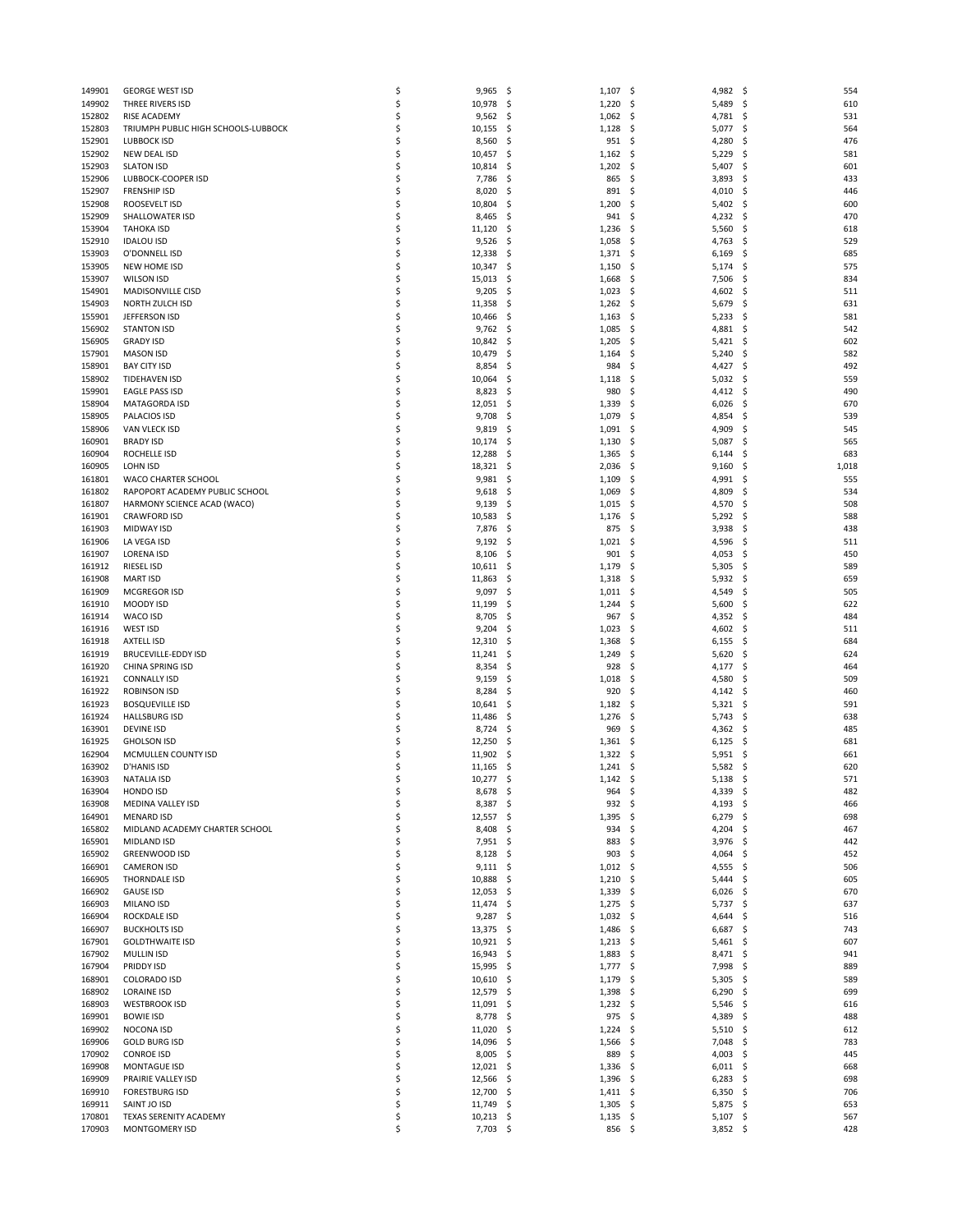| 170904           | <b>WILLIS ISD</b>                                | \$       | 8,216            | \$         | 913              | \$         | 4,108          | - \$        | 456        |
|------------------|--------------------------------------------------|----------|------------------|------------|------------------|------------|----------------|-------------|------------|
| 170906           | <b>MAGNOLIA ISD</b>                              | \$       | 8,188            | -\$        | 910              | \$         | 4,094          | \$,         | 455        |
| 170907           | SPLENDORA ISD                                    | \$       | 8,761            | -\$        | 973              | \$         | 4,380          | S           | 487        |
| 170908           | NEW CANEY ISD                                    | \$       | 8,753            | -\$        | 973              | \$         | 4,376          | \$,         | 486        |
| 171901           | <b>DUMAS ISD</b>                                 | \$       | 8,697            | -\$        | 966              | \$         | 4,348          | S           | 483        |
| 171902           | <b>SUNRAY ISD</b>                                | \$       | 10,797           | -\$        | 1,200            | \$         | 5,399          | S           | 600        |
| 172902           | DAINGERFIELD-LONE STAR ISD                       | \$       | 11,116           | -\$        | 1,235            | \$         | 5,558          | \$          | 618        |
| 172905           | PEWITT CISD                                      | \$       | 11,008           | -\$        | 1,223            | \$         | 5,504          | S           | 612        |
| 173901           | MOTLEY COUNTY ISD                                | Ś        | 13,088           | -\$        | 1,454            | \$         | 6,544          | \$          | 727        |
| 174903           | <b>GARRISON ISD</b>                              | \$       | 10,647           | -\$        | 1,183            | \$         | 5,324          | \$,         | 592        |
| 174801           | STEPHEN F AUSTIN STATE UNIVERSITY CHARTER SCHOOL | \$       | 7,700            | \$.        | 856              | \$         | 3,850          | S           | 428        |
| 174901<br>174902 | <b>CHIRENO ISD</b><br><b>CUSHING ISD</b>         | Ś<br>\$  | 11,594<br>11,165 | -\$<br>-\$ | 1,288<br>1,241   | \$<br>\$   | 5,797<br>5,582 | \$<br>\$,   | 644<br>620 |
| 174904           | NACOGDOCHES ISD                                  | \$       | 8,877            | -\$        | 986              | -\$        | 4,439          | S           | 493        |
| 174906           | <b>WODEN ISD</b>                                 | \$       | 10,531           | -\$        | 1,170            | \$         | 5,266          | S           | 585        |
| 174908           | <b>CENTRAL HEIGHTS ISD</b>                       | \$       | 9,114            | -\$        | 1,013            | \$         | 4,557          | S           | 506        |
| 174909           | <b>MARTINSVILLE ISD</b>                          | \$       | 11,402           | -\$        | 1,267            | -\$        | 5,701          | S           | 633        |
| 174910           | <b>ETOILE ISD</b>                                | \$       | 13,768           | \$         | 1,530            | \$         | 6,884          | \$          | 765        |
| 174911           | <b>DOUGLASS ISD</b>                              | \$       | 10,632           | -\$        | 1,181            | \$.        | 5,316          | S           | 591        |
| 175902           | <b>BLOOMING GROVE ISD</b>                        | \$       | 10,227           | -\$        | 1,136            | \$         | 5,113          | S           | 568        |
| 175903           | <b>CORSICANA ISD</b>                             | \$       | 9,052            | -\$        | 1,006            | \$         | 4,526          | \$          | 503        |
| 175904           | <b>DAWSON ISD</b>                                | \$       | 11,858           | \$.        | 1,318            | \$.        | 5,929          | S           | 659        |
| 175905           | <b>FROST ISD</b>                                 | \$       | 11,136           | -\$        | 1,237            | \$         | 5,568          | S           | 619        |
| 176901           | <b>BURKEVILLE ISD</b>                            | \$       | 12,326           | -\$        | 1,370            | \$         | 6,163          | \$          | 685        |
| 175907           | <b>KERENS ISD</b>                                | \$       | 11,472           | -\$        | 1,275            | -\$        | 5,736          | S           | 637        |
| 175910           | MILDRED ISD                                      | \$       | 10,135           | -\$        | 1,126            | \$         | 5,067          | \$,         | 563        |
| 175911<br>176902 | <b>RICE ISD</b><br><b>NEWTON ISD</b>             | \$       | 10,503           | \$         | 1,167            | \$         | 5,252          | \$<br>\$    | 584<br>612 |
| 176903           | DEWEYVILLE ISD                                   | \$<br>\$ | 11,010<br>11,859 | -\$<br>\$  | 1,223<br>1,318   | -\$<br>\$  | 5,505<br>5,930 | \$          | 659        |
| 177901           | ROSCOE COLLEGIATE ISD                            | \$       | 10,657           | \$         | 1,184            | \$         | 5,328          | S           | 592        |
| 177902           | SWEETWATER ISD                                   | \$       | 9,308            | \$.        | 1,034            | \$         | 4,654          | \$,         | 517        |
| 177903           | <b>BLACKWELL CISD</b>                            | \$       | 11,870           | \$         | 1,319            | \$         | 5,935          | S.          | 659        |
| 177905           | <b>HIGHLAND ISD</b>                              | \$       | 11,191           | -\$        | 1,243            | \$         | 5,595          | S           | 622        |
| 178801           | DR M L GARZA-GONZALEZ CHARTER SCHOOL             | \$       | 9,697            | -\$        | 1,077            | \$         | 4,848          | S           | 539        |
| 178807           | CORPUS CHRISTI MONTESSORI SCHOOL                 | \$       | 7,925            | -\$        | 881              | -\$        | 3,962          | \$,         | 440        |
| 178808           | SEASHORE CHARTER SCHOOLS                         | \$       | 7,741            | -\$        | 860              | \$         | 3,871          | S           | 430        |
| 178901           | AGUA DULCE ISD                                   | \$       | 11,992           | -\$        | 1,332            | -\$        | 5,996          | S           | 666        |
| 178905           | <b>DRISCOLL ISD</b>                              | \$       | 12,272           | -\$        | 1,364            | \$         | 6,136          | S           | 682        |
| 178902           | <b>BISHOP CISD</b>                               | \$       | 9,906            | -\$        | 1,101            | \$         | 4,953          | \$,         | 550        |
| 178903<br>178904 | <b>CALALLEN ISD</b><br><b>CORPUS CHRISTI ISD</b> | \$<br>\$ | 8,271<br>8,269   | -\$<br>\$  | 919<br>919       | \$<br>\$   | 4,135<br>4,135 | S<br>S      | 459<br>459 |
| 178906           | <b>LONDON ISD</b>                                | \$       | 8,011            | -\$        | 890              | \$         | 4,006          | S           | 445        |
| 178908           | PORT ARANSAS ISD                                 | \$       | 10,436           | -\$        | 1,160            | \$         | 5,218          | S           | 580        |
| 178909           | ROBSTOWN ISD                                     | \$       | 9,326            | -\$        | 1,036            | \$         | 4,663          | S           | 518        |
| 178912           | TULOSO-MIDWAY ISD                                | \$       | 8,320            | -\$        | 924              | \$         | 4,160          | S           | 462        |
| 178913           | <b>BANQUETE ISD</b>                              | \$       | 10,819           | -\$        | 1,202            | -\$        | 5,410          | S           | 601        |
| 178914           | <b>FLOUR BLUFF ISD</b>                           | \$       | 8,087            | -\$        | 899              | \$         | 4,044          | S           | 449        |
| 178915           | WEST OSO ISD                                     | \$       | 9,427            | -\$        | 1,047            | \$         | 4,714          | \$,         | 524        |
| 179901           | PERRYTON ISD                                     | \$       | 8,580            | \$         | 953              | \$         | 4,290          |             | 477        |
| 180901           | <b>BOYS RANCH ISD</b><br><b>BRIDGE CITY ISD</b>  | \$<br>\$ | 15,336           | -\$        | 1,704            | \$         | 7,668          | S           | 852        |
| 181901<br>180902 | <b>VEGA ISD</b>                                  | \$       | 8,163<br>10,652  | -\$<br>-\$ | 907<br>1,184     | \$<br>\$   | 4,081<br>5,326 | \$,         | 453<br>592 |
| 180903           | <b>ADRIAN ISD</b>                                | \$       | 16,626           | -\$        | 1,847            | -\$        | 8,313          | S           | 924        |
| 180904           | WILDORADO ISD                                    | \$       | 11,006           | \$         | 1,223            | \$         | 5,503          | S           | 611        |
| 181905           | ORANGEFIELD ISD                                  | \$       | 8,657            | -\$        | 962              | \$         | 4,329          | S           | 481        |
| 181906           | WEST ORANGE-COVE CISD                            | Ś        | 8,974            | \$         | 997              | \$         | 4,487          | \$          | 499        |
| 181907           | VIDOR ISD                                        | \$       | 8,430            | -\$        | 937 \$           |            | $4,215$ \$     |             | 468        |
| 181908           | LITTLE CYPRESS-MAURICEVILLE CISD                 | \$       | 8,286            | -\$        | 921              | -\$        | $4,143$ \$     |             | 460        |
| 182901           | <b>GORDON ISD</b>                                | \$       | 11,771           | -\$        | 1,308            | \$         | 5,886 \$       |             | 654        |
| 182902           | <b>GRAFORD ISD</b>                               | \$       | 11,373           | -\$        | 1,264            | \$         | 5,686          | \$,         | 632        |
| 182903           | MINERAL WELLS ISD                                | \$       | 9,064            | -\$        | 1,007            | -\$        | 4,532          | \$,         | 504        |
| 182904           | SANTO ISD                                        | \$       | 10,914           | -\$        | $1,213$ \$       |            | 5,457          | \$          | 606        |
| 182905           | <b>STRAWN ISD</b>                                | \$       | 12,215           | -\$        | 1,357            | - \$       | 6,108          | \$          | 679        |
| 183902           | <b>CARTHAGE ISD</b>                              | \$       | 8,737 \$         |            | 971              | - \$       | 4,369          | \$,         | 485        |
| 182906           | PALO PINTO ISD                                   | \$       | 12,068           | -\$        | 1,341            | -\$        | 6,034          | \$          | 670        |
| 183801<br>183901 | PANOLA CHARTER SCHOOL<br><b>BECKVILLE ISD</b>    | \$<br>\$ | 9,039<br>10,785  | -\$<br>-\$ | 1,004<br>1,198   | \$,<br>-\$ | 4,519<br>5,393 | \$,<br>- \$ | 502<br>599 |
| 183904           | <b>GARY ISD</b>                                  | \$       | 10,918           | -\$        | 1,213            | -\$        | 5,459          | \$,         | 607        |
| 184801           | CROSSTIMBERS ACADEMY                             | \$       | 9,025            | -\$        | 1,003            | \$         | $4,512$ \$     |             | 501        |
| 184901           | POOLVILLE ISD                                    | \$       | 11,339           | -\$        | 1,260            | -\$        | 5,670          | \$,         | 630        |
| 184902           | SPRINGTOWN ISD                                   | \$       | 8,336            | -\$        | 926              | \$         | 4,168          | \$          | 463        |
| 184903           | <b>WEATHERFORD ISD</b>                           | \$       | 8,020            | -\$        | 891              | -\$        | 4,010          | -\$         | 446        |
| 184904           | MILLSAP ISD                                      | \$       | 9,854            | -\$        | 1,095            | - \$       | $4,927$ \$     |             | 547        |
| 184907           | ALEDO ISD                                        | \$       | 7,335            | -\$        | 815              | \$         | 3,667          | \$          | 407        |
| 184908           | PEASTER ISD                                      | \$       | 9,109            | -\$        | $1,012 \quad$ \$ |            | 4,555          | \$,         | 506        |
| 184909           | <b>BROCK ISD</b>                                 | \$       | $7,952$ \$       |            | 884              | -\$        | 3,976          | - \$        | 442        |
| 184911<br>185904 | <b>GARNER ISD</b><br>LAZBUDDIE ISD               | \$<br>\$ | 11,632<br>12,778 | -\$<br>-\$ | 1,292<br>1,420   | \$<br>-\$  | 5,816<br>6,389 | \$<br>\$    | 646<br>710 |
| 185901           | <b>BOVINA ISD</b>                                | \$       | 11,610           | -\$        | 1,290            | -\$        | 5,805          | -\$         | 645        |
| 185902           | <b>FARWELL ISD</b>                               | \$       | 11,149           | -\$        | 1,239            | \$         | 5,574          | \$,         | 619        |
| 185903           | <b>FRIONA ISD</b>                                | \$       | 10,386           | -\$        | 1,154            | -\$        | 5,193          | \$,         | 577        |
| 186901           | <b>BUENA VISTA ISD</b>                           | \$       | 11,299           | -\$        | 1,255            | - \$       | 5,649          | - \$        | 628        |
| 186902           | <b>FORT STOCKTON ISD</b>                         | \$       | 8,640            | \$         | 960              | \$         | 4,320 \$       |             | 480        |
| 186903           | IRAAN-SHEFFIELD ISD                              | \$       | 11,015 \$        |            | $1,224$ \$       |            | $5,508$ \$     |             | 612        |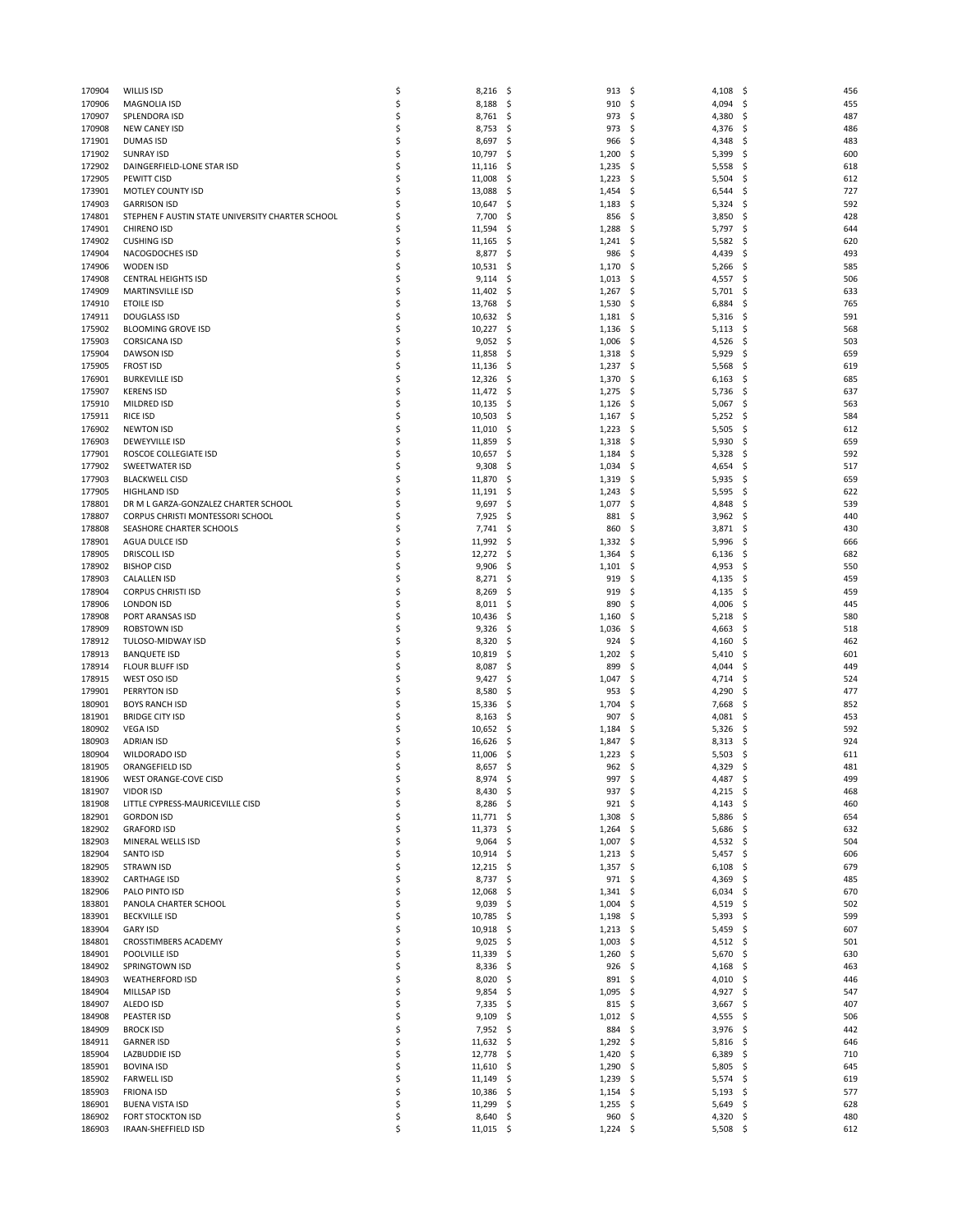| 187901 | <b>BIG SANDY ISD</b>              | \$ | 11,204   | -\$ | 1,245 | -\$  | $5,602$ \$ |      | 622 |
|--------|-----------------------------------|----|----------|-----|-------|------|------------|------|-----|
|        |                                   | \$ |          |     | 1,392 |      |            |      | 696 |
| 187903 | <b>GOODRICH ISD</b>               |    | 12,531   | \$. |       | \$   | 6,265      | -\$  |     |
| 187904 | CORRIGAN-CAMDEN ISD               | \$ | 11,068   | \$. | 1,230 | \$   | $5,534$ \$ |      | 615 |
| 187906 | <b>LEGGETT ISD</b>                | \$ | 13,030   | \$. | 1,448 | -\$  | 6,515      | \$.  | 724 |
| 187907 | <b>LIVINGSTON ISD</b>             | \$ | 9,021    | -\$ | 1,002 | -\$  | $4,511$ \$ |      | 501 |
| 187910 | <b>ONALASKA ISD</b>               | \$ | 10,685   | -\$ | 1,187 | -\$  | 5,343      | -\$  | 594 |
|        |                                   |    |          |     |       |      |            |      |     |
| 188901 | AMARILLO ISD                      | \$ | 8,604    | \$  | 956   | \$   | 4,302      | \$   | 478 |
| 188902 | RIVER ROAD ISD                    | \$ | 9,861    | -\$ | 1,096 | -\$  | 4,930      | -\$  | 548 |
| 188903 | <b>HIGHLAND PARK ISD</b>          | \$ | 10,769   | \$. | 1,197 | -\$  | 5,384      | \$   | 598 |
| 188904 | <b>BUSHLAND ISD</b>               | \$ | 8,606    | \$  | 956   | \$   | 4,303      | \$   | 478 |
| 189901 | <b>MARFA ISD</b>                  | \$ | 11,830   | -\$ | 1,314 | -\$  | 5,915      | S    | 657 |
|        |                                   |    |          |     |       |      |            |      |     |
| 189902 | PRESIDIO ISD                      | \$ | 10,433   | \$. | 1,159 | \$   | 5,216      | -\$  | 580 |
| 190903 | RAINS ISD                         | \$ | 9,170    | \$  | 1,019 | \$   | 4,585      | S    | 509 |
| 191901 | <b>CANYON ISD</b>                 | \$ | 7,917    | \$. | 880   | \$   | 3,958      | S    | 440 |
| 192901 | <b>REAGAN COUNTY ISD</b>          | \$ | 10,171   | -\$ | 1,130 | \$   | 5,085      | \$.  | 565 |
| 193801 | <b>BIG SPRINGS CHARTER SCHOOL</b> | \$ | 15,478   | \$, | 1,720 | \$   | 7,739      |      | 860 |
|        |                                   |    |          |     |       |      |            | \$.  |     |
| 193902 | <b>LEAKEY ISD</b>                 | \$ | 11,869   | -\$ | 1,319 | \$   | 5,935      | S    | 659 |
| 194902 | <b>AVERY ISD</b>                  | \$ | 11,676   | \$. | 1,297 | -\$  | 5,838      | S    | 649 |
| 194903 | RIVERCREST ISD                    | \$ | 11,129   | \$  | 1,237 | \$   | 5,564      | \$.  | 618 |
| 194904 | <b>CLARKSVILLE ISD</b>            | \$ | 11,964   | \$. | 1,329 | -\$  | 5,982      | \$.  | 665 |
|        |                                   |    |          |     |       |      |            |      |     |
| 196901 | AUSTWELL-TIVOLI ISD               | \$ | 15,549   | \$, | 1,728 | \$   | 7,775      | S    | 864 |
| 194905 | <b>DETROIT ISD</b>                | \$ | 11,309   | \$  | 1,257 | \$   | 5,654      | \$.  | 628 |
| 195901 | PECOS-BARSTOW-TOYAH ISD           | \$ | 9,161    | -\$ | 1,018 | -\$  | 4,580      | \$   | 509 |
| 195902 | <b>BALMORHEA ISD</b>              | \$ | 12,815   | -\$ | 1,424 | \$   | 6,407      | \$.  | 712 |
| 196902 | WOODSBORO ISD                     | \$ | 12,094   | \$  | 1,344 | \$   | 6,047      | \$.  | 672 |
|        |                                   |    |          |     |       |      |            |      |     |
| 196903 | <b>REFUGIO ISD</b>                | \$ | 11,067   | \$. | 1,230 | \$   | 5,533      | S    | 615 |
| 197902 | <b>MIAMI ISD</b>                  | \$ | 11,928   | \$. | 1,325 | -\$  | 5,964      | \$   | 663 |
| 198901 | <b>BREMOND ISD</b>                | \$ | 11,712   | -\$ | 1,301 | \$   | 5,856      | \$.  | 651 |
| 198902 | <b>CALVERT ISD</b>                | \$ | 12,918   | -\$ | 1,435 | \$   | 6,459      | S    | 718 |
|        |                                   |    |          |     |       |      |            |      |     |
| 198903 | <b>FRANKLIN ISD</b>               | \$ | 9,720    | \$. | 1,080 | -\$  | 4,860      | S    | 540 |
| 198905 | <b>HEARNE ISD</b>                 | \$ | 12,076   | \$  | 1,342 | \$   | 6,038      | S    | 671 |
| 198906 | <b>MUMFORD ISD</b>                | \$ | 10,966   | -\$ | 1,218 | \$   | 5,483      | S    | 609 |
| 199901 | ROCKWALL ISD                      | \$ | 7,800    | -\$ | 867   | -\$  | 3,900      | S    | 433 |
| 199902 | ROYSE CITY ISD                    | \$ | 7,977    | \$. | 886   | \$   | 3,988      | \$.  | 443 |
|        |                                   |    |          |     |       |      |            |      |     |
| 200906 | OLFEN ISD                         | \$ | 15,157   | -\$ | 1,684 | \$   | 7,578      | S    | 842 |
| 200901 | <b>BALLINGER ISD</b>              | \$ | 10,269   | \$. | 1,141 | -\$  | 5,135      | \$   | 571 |
| 200902 | MILES ISD                         | \$ | 10,497   | -\$ | 1,166 | \$   | 5,249      | \$.  | 583 |
| 200904 | <b>WINTERS ISD</b>                | \$ | 11,400   | \$, | 1,267 | -\$  | 5,700      | S    | 633 |
| 201902 | <b>HENDERSON ISD</b>              | \$ | 8,685    | \$. | 965   | -\$  | 4,343      | \$   | 483 |
|        |                                   |    |          |     |       |      |            |      |     |
| 201903 | <b>LANEVILLE ISD</b>              | \$ | 13,283   | \$, | 1,476 | \$   | 6,641      | S    | 738 |
| 201904 | LEVERETTS CHAPEL ISD              | \$ | 12,484   | \$. | 1,387 | \$   | 6,242      | S    | 694 |
| 201907 | MOUNT ENTERPRISE ISD              | \$ | 11,629   | \$. | 1,292 | -\$  | 5,815      | .s   | 646 |
| 201908 | <b>OVERTON ISD</b>                | \$ | 10,971   | \$. | 1,219 | \$   | 5,486      | S    | 610 |
|        |                                   |    |          |     |       |      |            |      |     |
| 201910 | <b>TATUM ISD</b>                  | \$ | 8,698    | \$. | 966   | -\$  | 4,349      | \$.  | 483 |
| 201913 | <b>CARLISLE ISD</b>               | \$ | 11,077   | \$. | 1,231 | -\$  | 5,539      | \$   | 615 |
| 201914 | WEST RUSK COUNTY CONSOLIDATED ISD | \$ | 10,250   | \$. | 1,139 | \$.  | 5,125      | \$.  | 569 |
| 202903 | <b>HEMPHILL ISD</b>               | \$ | 10,546   | \$. | 1,172 | -\$  | 5,273      | \$.  | 586 |
| 202905 | <b>WEST SABINE ISD</b>            | \$ | 11,249   | \$. | 1,250 | \$   | 5,624      | \$   | 625 |
|        |                                   |    |          |     |       |      |            |      |     |
| 203901 | SAN AUGUSTINE ISD                 | \$ | 11,743   | -\$ | 1,305 | -\$  | 5,871      | S    | 652 |
| 205901 | ARANSAS PASS ISD                  | \$ | 8,868    | \$. | 985   | -\$  | 4,434      | \$.  | 493 |
| 203902 | <b>BROADDUS ISD</b>               | \$ | 12,299   | \$  | 1,367 | \$   | 6,150      | \$   | 683 |
| 204901 | COLDSPRING-OAKHURST CISD          | \$ | 9,867    | -\$ | 1,096 | \$   | 4,934      | S    | 548 |
|        | SHEPHERD ISD                      |    |          |     |       |      |            |      |     |
| 204904 |                                   | \$ | 9,176    | \$, | 1,020 | \$   | 4,588      | \$.  | 510 |
| 205902 | <b>GREGORY-PORTLAND ISD</b>       | \$ | 7,964    | Ś   | 885   | \$   | 3,982      |      | 442 |
| 205903 | <b>INGLESIDE ISD</b>              | \$ | 8,740    | \$. | 971   | -\$  | 4,370      | S    | 486 |
| 205904 | <b>MATHIS ISD</b>                 | Ś  | 9,202    | S,  | 1,022 | -\$  | $4,601$ \$ |      | 511 |
| 205905 | ODEM-EDROY ISD                    | \$ | 9,895    | -\$ | 1,099 | -\$  | 4,947 \$   |      | 550 |
|        |                                   |    |          |     |       |      |            |      |     |
| 205906 | <b>SINTON ISD</b>                 | \$ | 8,903    | -\$ | 989   | -\$  | 4,452 \$   |      | 495 |
| 205907 | <b>TAFT ISD</b>                   | \$ | 10,737   | -\$ | 1,193 | -\$  | $5,368$ \$ |      | 596 |
| 206901 | SAN SABA ISD                      | \$ | 11,043   | \$  | 1,227 | \$   | $5,522$ \$ |      | 614 |
| 206902 | RICHLAND SPRINGS ISD              | \$ | 16,117   | \$  | 1,791 | - \$ | 8,058      | - \$ | 895 |
| 206903 | <b>CHEROKEE ISD</b>               | \$ | 16,850   | \$  | 1,872 | -\$  | $8,425$ \$ |      | 936 |
|        |                                   |    |          |     |       |      |            |      |     |
| 207901 | SCHLEICHER ISD                    | \$ | 10,673   | -\$ | 1,186 | \$   | $5,337$ \$ |      | 593 |
| 209901 | <b>ALBANY ISD</b>                 | \$ | 10,509   | \$  | 1,168 | -\$  | $5,255$ \$ |      | 584 |
| 208901 | <b>HERMLEIGH ISD</b>              | \$ | 11,169   | \$. | 1,241 | -\$  | 5,585      | \$.  | 621 |
| 208902 | SNYDER ISD                        | \$ | 8,862    | \$  | 985   | \$,  | 4,431      | - \$ | 492 |
| 208903 | <b>IRA ISD</b>                    | \$ |          | \$. |       | -\$  | $5,197$ \$ |      | 577 |
|        |                                   |    | 10,394   |     | 1,155 |      |            |      |     |
| 209902 | <b>MORAN ISD</b>                  | \$ | 16,004   | -\$ | 1,778 | \$   | 8,002      | \$.  | 889 |
| 210901 | <b>CENTER ISD</b>                 | \$ | 9,580    | \$  | 1,064 | \$   | 4,790      | \$   | 532 |
| 210902 | <b>JOAQUIN ISD</b>                | \$ | 11,576   | \$. | 1,286 | -\$  | 5,788      | \$.  | 643 |
| 210903 | SHELBYVILLE ISD                   | \$ | 10,731   | -\$ | 1,192 | -\$  | 5,366      | \$.  | 596 |
|        |                                   |    |          |     |       |      |            |      |     |
| 210904 | <b>TENAHA ISD</b>                 | \$ | 12,271   | \$  | 1,363 | \$   | 6,136      | \$   | 682 |
| 210905 | <b>TIMPSON ISD</b>                | \$ | 11,508   | \$. | 1,279 | \$   | 5,754      | \$.  | 639 |
| 210906 | <b>EXCELSIOR ISD</b>              | \$ | 13,998   | \$. | 1,555 | -\$  | 6,999      | - \$ | 778 |
| 211901 | <b>TEXHOMA ISD</b>                | \$ | 16,154   | \$  | 1,795 | \$   | 8,077      | \$   | 897 |
| 211902 | <b>STRATFORD ISD</b>              | \$ |          | \$  | 1,241 | -\$  | 5,584      |      | 620 |
|        |                                   |    | 11,167   |     |       |      |            | \$.  |     |
| 212801 | CUMBERLAND ACADEMY                | \$ | 8,560    | \$  | 951   | -\$  | 4,280      | \$.  | 476 |
| 212804 | UT TYLER UNIVERSITY ACADEMY       | \$ | 8,033    | \$  | 893   | \$   | 4,016      | - \$ | 446 |
| 212906 | <b>WHITEHOUSE ISD</b>             | \$ | 7,993    | \$. | 888   | \$   | 3,996      | \$.  | 444 |
| 212901 | ARP ISD                           | \$ | 10,043   | \$. | 1,116 | -\$  | $5,021$ \$ |      | 558 |
|        |                                   |    |          |     |       |      |            |      |     |
| 212902 | <b>BULLARD ISD</b>                | \$ | 8,106    | \$  | 901   | \$   | 4,053      | \$.  | 450 |
| 212903 | LINDALE ISD                       | \$ | 8,192    | \$. | 910   | \$   | 4,096 \$   |      | 455 |
| 212904 | <b>TROUP ISD</b>                  | \$ | 9,480    | \$. | 1,053 | -\$  | 4,740 \$   |      | 527 |
| 212905 | TYLER ISD                         | \$ | 8,547 \$ |     | 950%  |      | $4,273$ \$ |      | 475 |
|        |                                   |    |          |     |       |      |            |      |     |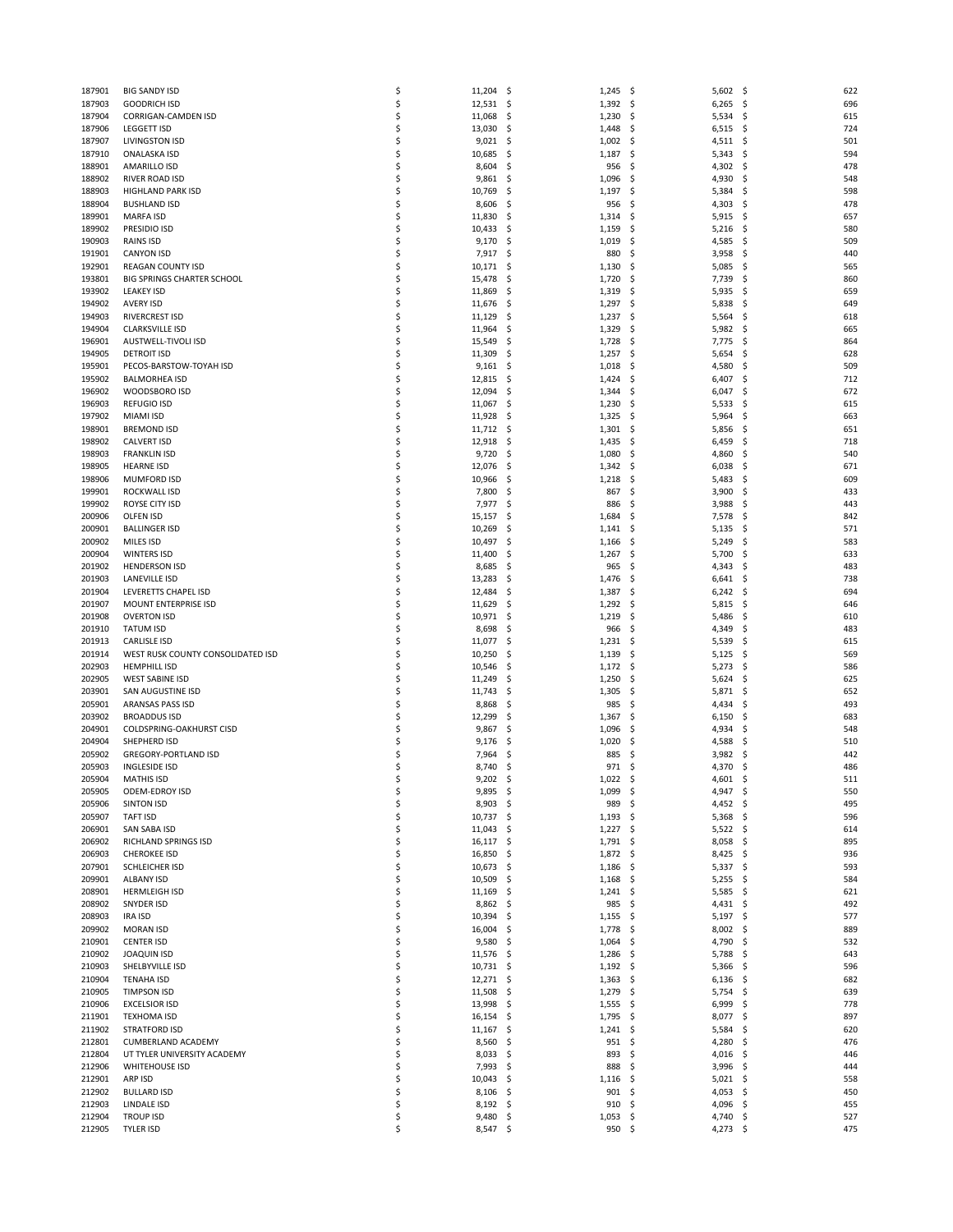| 212909           | CHAPEL HILL ISD                                    | \$       | 9,272            | -\$        | 1,030          | \$        | 4,636          | - \$       | 515        |
|------------------|----------------------------------------------------|----------|------------------|------------|----------------|-----------|----------------|------------|------------|
| 212910           | WINONA ISD                                         | \$       | 10,755           | -\$        | 1,195          | \$        | 5,378          | S.         | 598        |
| 213801           | BRAZOS RIVER CHARTER SCHOOL                        | \$       | 9,766            | -\$        | 1,085          | - \$      | 4,883          | \$         | 543        |
| 213901           | <b>GLEN ROSE ISD</b>                               | \$       | 7,654            | -\$        | 850            | -\$       | 3,827          | \$,        | 425        |
| 214901           | RIO GRANDE CITY CISD                               | \$       | 9,496            | -S         | 1,055          | -\$       | 4,748          | -S         | 528        |
| 214902           | SAN ISIDRO ISD                                     | Ś        | 12,474           | -\$        | 1,386          | -\$       | 6,237          | S          | 693        |
| 214903           | <b>ROMA ISD</b>                                    | Ś        | 9,241            | -\$        | 1,027          | \$        | 4,621          | S          | 513        |
| 215901           | <b>BRECKENRIDGE ISD</b>                            | \$       | 9,262            | -\$        | 1,029          | -\$       | 4,631          | S          | 515        |
| 219901           | <b>HAPPY ISD</b>                                   | \$       | 11,362           | -\$        | 1,262          | -\$       | 5,681          | \$         | 631        |
| 216901           | STERLING CITY ISD                                  | \$       | 12,266           | -\$        | 1,363          | -\$       | 6,133          | \$,        | 681        |
| 217901           | <b>ASPERMONT ISD</b>                               | \$       | 12,117           | -\$        | 1,346          | -\$       | 6,059          | S          | 673        |
| 218901           | SONORA ISD                                         | \$<br>Ś  | 10,482           | \$.        | 1,165          | -\$       | 5,241          | \$         | 582        |
| 219903<br>219905 | TULIA ISD<br><b>KRESS ISD</b>                      | \$       | 10,329<br>11,610 | -\$<br>-\$ | 1,148<br>1,290 | -\$<br>\$ | 5,165<br>5,805 | Ş<br>S     | 574<br>645 |
| 220801           | TREETOPS SCHOOL INTERNATIONAL                      | \$       | 7,848            | \$         | 872            | \$        | 3,924          | \$         | 436        |
| 220802           | ARLINGTON CLASSICS ACADEMY                         | \$       | 7,811            | -\$        | 868            | \$        | 3,905          | S          | 434        |
| 220809           | FORT WORTH ACADEMY OF FINE ARTS                    | \$       | 7,819            | -\$        | 869            | \$        | 3,910          | S          | 434        |
| 220810           | WESTLAKE ACADEMY CHARTER SCHOOL                    | Ś        | 7,669            | \$         | 852            | \$        | 3,835          | S          | 426        |
| 220811           | EAST FORT WORTH MONTESSORI ACADEMY                 | \$       | 9,316            | -\$        | 1,035          | -\$       | 4,658          | S          | 518        |
| 220814           | TEXAS SCHOOL OF THE ARTS                           | Ś        | 7,686            | -\$        | 854            | -\$       | 3,843          | S          | 427        |
| 220815           | CHAPEL HILL ACADEMY                                | Ś        | 8,928            | \$         | 992            | \$        | 4,464          | S          | 496        |
| 220817           | NEWMAN INTERNATIONAL ACADEMY OF ARLINGTON          | \$       | 8,563            | -\$        | 951            | -\$       | 4,281          | S          | 476        |
| 220819           | HIGH POINT ACADEMY                                 | Ś        | 8,234            | -\$        | 915            | -\$       | 4,117          | \$,        | 457        |
| 220901           | ARLINGTON ISD                                      | Ś        | 8,529            | \$.        | 948            | \$        | 4,265          | S          | 474        |
| 220902           | <b>BIRDVILLE ISD</b>                               | Ś        | 8,276            | -\$        | 920            | \$        | 4,138          | S          | 460        |
| 220907           | <b>KELLER ISD</b>                                  | \$       | 7,640            | -\$        | 849            | \$        | 3,820          | S          | 424        |
| 220904           | <b>EVERMAN ISD</b>                                 | \$       | 9,214            | \$.        | 1,024          | \$        | 4,607          | S          | 512        |
| 220905<br>220906 | FORT WORTH ISD<br><b>GRAPEVINE-COLLEYVILLE ISD</b> | \$<br>\$ | 9,014<br>7,441   | -\$<br>-\$ | 1,002<br>827   | -\$<br>\$ | 4,507<br>3,720 | S<br>S     | 501<br>413 |
| 220908           | <b>MANSFIELD ISD</b>                               | \$       | 7,858            | \$.        | 873            | \$        | 3,929          | S          | 437        |
| 220910           | LAKE WORTH ISD                                     | \$       | 9,120            | -\$        | 1,013          | -\$       | 4,560          | S          | 507        |
| 220912           | <b>CROWLEY ISD</b>                                 | Ś        | 8,697            | -\$        | 966            | \$        | 4,348          | S          | 483        |
| 220914           | <b>KENNEDALE ISD</b>                               | \$       | 8,145            | -\$        | 905            | \$        | 4,073          | S          | 453        |
| 220915           | AZLE ISD                                           | \$       | 8,097            | -\$        | 900            | \$        | 4,049          | S          | 450        |
| 220916           | HURST-EULESS-BEDFORD ISD                           | \$       | 8,069            | -\$        | 897            | \$        | 4,035          | S          | 448        |
| 220917           | <b>CASTLEBERRY ISD</b>                             | \$       | 9,215            | -\$        | 1,024          | \$        | 4,608          | S          | 512        |
| 220918           | EAGLE MT-SAGINAW ISD                               | \$       | 7,746            | -\$        | 861            | \$        | 3,873          | S          | 430        |
| 221801           | TEXAS COLLEGE PREPARATORY ACADEMIES                | \$       | 8,486            | -\$        | 943            | \$        | 4,243          | S          | 471        |
| 220919           | <b>CARROLL ISD</b>                                 | \$       | 6,830            | -\$        | 759            | \$        | 3,415          | \$,        | 379        |
| 220920<br>221901 | WHITE SETTLEMENT ISD<br><b>ABILENE ISD</b>         | Ś<br>\$  | 8,098<br>8,512   | -\$        | 900<br>946     | \$<br>\$  | 4,049<br>4,256 | S<br>S     | 450<br>473 |
| 221904           | <b>MERKEL ISD</b>                                  | \$       | 10,489           | -\$<br>\$. | 1,165          | \$        | 5,245          | S          | 583        |
| 221905           | <b>TRENT ISD</b>                                   | \$       | 12,283           | -\$        | 1,365          | -\$       | 6,142          |            | 682        |
| 221911           | JIM NED CISD                                       | \$       | 9,127            | -\$        | 1,014          | - \$      | 4,563          | S          | 507        |
| 221912           | <b>WYLIE ISD</b>                                   | \$       | 7,619            | -\$        | 847            | \$        | 3,809          | \$,        | 423        |
| 222901           | <b>TERRELL COUNTY ISD</b>                          | \$       | 14,796           | -\$        | 1,644          | -\$       | 7,398          | S          | 822        |
| 223901           | <b>BROWNFIELD ISD</b>                              | Ś        | 9,080            | \$.        | 1,009          | \$        | 4,540          | S          | 504        |
| 223902           | <b>MEADOW ISD</b>                                  | \$       | 12,225           | \$.        | 1,358          | \$        | 6,113          | \$,        | 679        |
| 223904           | <b>WELLMAN-UNION CISD</b>                          | \$       | 11,453           | -\$        | 1,273          | -\$       | 5,727          | -S         | 636        |
| 225906           | CHAPEL HILL ISD                                    | \$       | 9,881            | -\$        | 1,098          | \$        | 4,940          | S          | 549        |
| 224901           | THROCKMORTON ISD                                   | \$       | 13,376           | -\$        | 1,486          | \$        | 6,688          | S          | 743        |
| 224902<br>225902 | WOODSON ISD<br>MOUNT PLEASANT ISD                  | \$<br>S  | 14,353<br>9,219  | -\$<br>-\$ | 1,595<br>1,024 | \$<br>\$  | 7,176<br>4,610 | -S<br>S    | 797<br>512 |
| 225907           | <b>HARTS BLUFF ISD</b>                             |          | 10,822           | -\$        | 1,202          | -\$       | 5,411          |            | 601        |
| 226801           | <b>TEXAS LEADERSHIP</b>                            | \$       | 8,679            | -\$        | 964            | - \$      | 4,340          | -S         | 482        |
| 226901           | CHRISTOVAL ISD                                     | Ś        | 11,315           | \$         | $1,257$ \$     |           | $5,658$ \$     |            | 629        |
| 226903           | SAN ANGELO ISD                                     | \$       | 8,143            | -\$        | 905            | -\$       | $4,071$ \$     |            | 452        |
| 226905           | <b>WATER VALLEY ISD</b>                            | \$       | 12,252           | -\$        | 1,361          | - \$      | $6,126$ \$     |            | 681        |
| 226906           | WALL ISD                                           | \$       | 8,978            | \$.        | 998            | -\$       | 4,489 \$       |            | 499        |
| 226907           | <b>GRAPE CREEK ISD</b>                             | \$       | 10,906           | -\$        | $1,212$ \$     |           | $5,453$ \$     |            | 606        |
| 226908           | <b>VERIBEST ISD</b>                                | \$       | 11,722           | -\$        | 1,302          | - \$      | $5,861$ \$     |            | 651        |
| 227622           | TEXAS JUVENILE JUSTICE DEPARTMENT                  | \$       | 6,753            | \$.        | 750            | -\$       | 3,377          | \$         | 375        |
| 227806           | UNIVERSITY OF TEXAS UNIVERSITY CHARTER SCHOOL      | \$       | 14,125           | -\$        | 1,569          | -\$       | 7,062          | S          | 785        |
| 227803           | <b>WAYSIDE SCHOOLS</b>                             | \$       | 9,189            | -\$        | 1,021          | - \$      | 4,594          | \$,        | 510        |
| 227804<br>227805 | NYOS CHARTER SCHOOL<br>TEXAS EMPOWERMENT ACADEMY   | Ś<br>\$  | 8,658<br>9,596   | -\$<br>-\$ | 962<br>1,066   | \$<br>-\$ | 4,329<br>4,798 | \$<br>\$,  | 481<br>533 |
| 227814           | CHAPARRAL STAR ACADEMY                             | \$       | 7,530            | -\$        | 837            | - \$      | 3,765          | \$,        | 418        |
| 227816           | HARMONY SCIENCE ACADEMY (AUSTIN)                   | \$       | 9,345            | -\$        | 1,038          | \$        | 4,672          | \$.        | 519        |
| 227817           | CEDARS INTERNATIONAL ACADEMY                       | Ś        | 9,983            | -\$        | 1,109          | -\$       | 4,991          | \$,        | 555        |
| 227819           | UNIVERSITY OF TEXAS ELEMENTARY CHARTER SCHOOL      | \$       | 9,124            | -\$        | $1,014$ \$     |           | 4,562          | -\$        | 507        |
| 227820           | KIPP TEXAS PUBLIC SCHOOLS                          | Ś        | 9,634            | -\$        | 1,070          | \$        | 4,817          | \$         | 535        |
| 227821           | AUSTIN DISCOVERY SCHOOL                            | \$       | $8,216$ \$       |            | 913            | - \$      | 4,108          | \$,        | 456        |
| 227824           | PROMESA PUBLIC SCHOOLS                             | \$       | 9,636            | -\$        | 1,071          | -\$       | 4,818          | \$,        | 535        |
| 227825           | AUSTIN ACHIEVE PUBLIC SCHOOLS                      | \$       | 9,911            | -\$        | 1,101          | -\$       | 4,955          | \$         | 551        |
| 227826           | MONTESSORI FOR ALL                                 | \$<br>\$ | 8,836            | -\$        | 982            | -\$       | 4,418          | -\$        | 491        |
| 227827<br>227828 | THE EXCEL CENTER (FOR ADULTS)<br>THE EXCEL CENTER  | \$       | 8,981<br>11,404  | -\$<br>-\$ | 998<br>1,267   | \$<br>\$  | 4,491<br>5,702 | \$,<br>-\$ | 499<br>634 |
| 227829           | VALOR PUBLIC SCHOOLS                               | \$       | 7,927            | -\$        | 881            | -\$       | 3,963          | \$         | 440        |
| 227901           | <b>AUSTIN ISD</b>                                  | \$       | 8,525            | -\$        | 947            | \$,       | 4,263          | \$,        | 474        |
| 227904           | PFLUGERVILLE ISD                                   | \$       | 8,510            | -\$        | 946            | \$        | 4,255          | \$         | 473        |
| 227910           | DEL VALLE ISD                                      | \$       | 9,236            | -\$        | 1,026          | -\$       | 4,618          | \$,        | 513        |
| 227907           | <b>MANOR ISD</b>                                   | \$       | 8,828            | -\$        | 981            | \$        | 4,414          | \$,        | 490        |
| 227909           | <b>EANES ISD</b>                                   | \$       | 7,033            | -\$        | 781            | \$        | 3,517          | \$.        | 391        |
| 227912           | LAGO VISTA ISD                                     | \$       | $8,605$ \$       |            | 956            | - \$      | 4,303 \$       |            | 478        |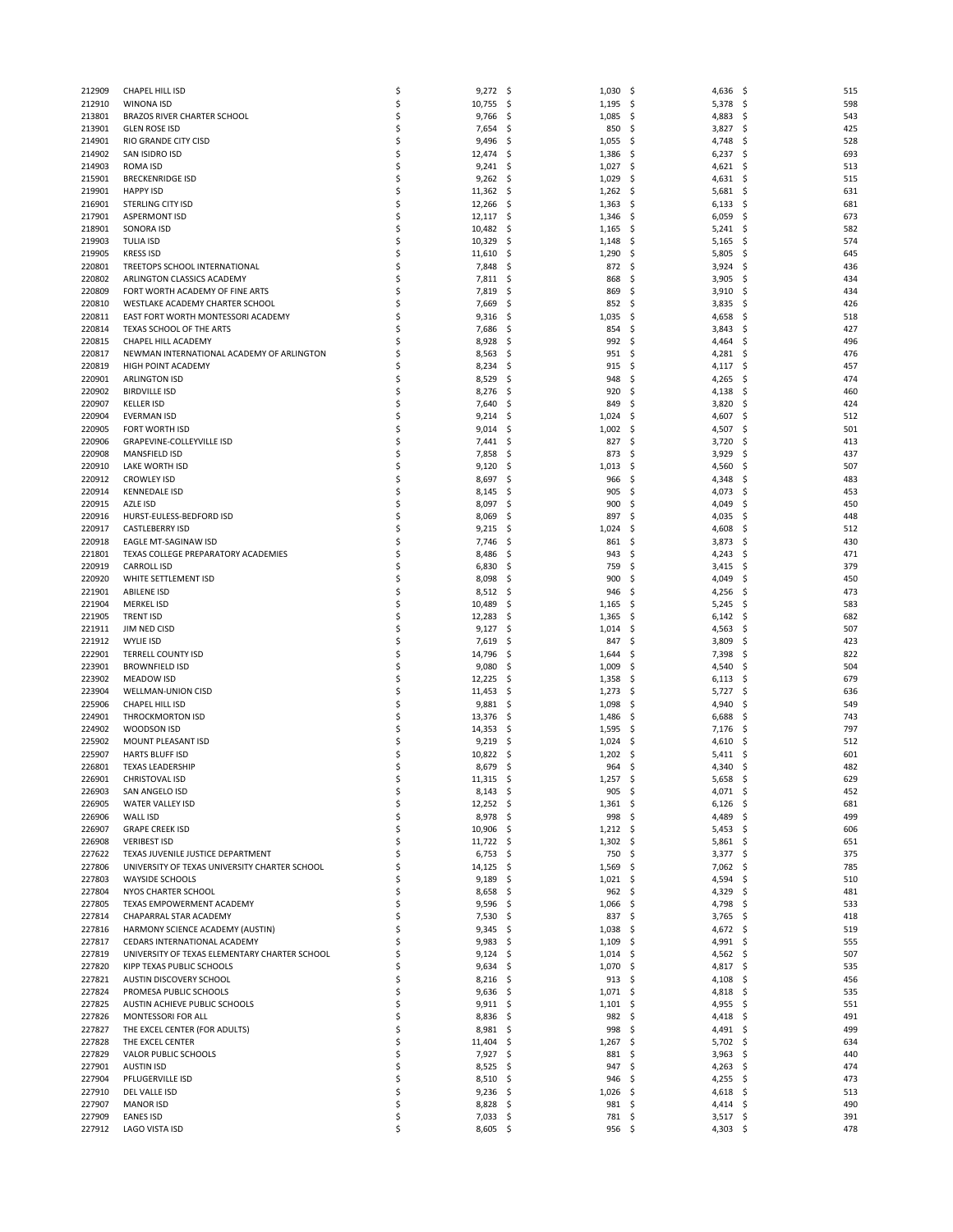|        |                                             |    |                  | 821      | \$                |            |
|--------|---------------------------------------------|----|------------------|----------|-------------------|------------|
| 227913 | <b>LAKE TRAVIS ISD</b>                      | \$ | 7,392 \$         |          | 3,696             | -\$<br>411 |
| 228901 | <b>GROVETON ISD</b>                         | \$ | 11,157<br>-\$    | 1,240    | \$<br>5,578       | \$<br>620  |
| 228903 | <b>TRINITY ISD</b>                          | \$ | 10,234<br>\$.    | 1,137    | \$<br>5,117       | -\$<br>569 |
| 228904 | <b>CENTERVILLE ISD</b>                      | \$ | 15,141<br>-\$    | 1,682    | \$<br>7,570       | \$.<br>841 |
| 228905 | APPLE SPRINGS ISD                           | \$ | $12,962 \quad $$ | 1,440    | \$<br>6,481       | \$.<br>720 |
| 229901 | <b>COLMESNEIL ISD</b>                       | \$ | 11,683<br>-\$    | 1,298    | \$<br>5,841       | \$.<br>649 |
| 229903 | WOODVILLE ISD                               | \$ | 9,937<br>\$.     | 1,104    | \$<br>4,968       | 552<br>\$. |
|        |                                             | Ś  |                  |          |                   | 540        |
| 229904 | <b>WARREN ISD</b>                           |    | 9,714<br>-\$     | 1,079    | \$<br>4,857       | \$.        |
| 230902 | <b>GILMER ISD</b>                           | \$ | 9,282<br>-\$     | 1,031    | \$<br>4,641       | \$.<br>516 |
| 229905 | <b>SPURGER ISD</b>                          | \$ | 11,758<br>\$.    | 1,306    | 5,879<br>\$       | \$.<br>653 |
| 229906 | <b>CHESTER ISD</b>                          | \$ | 11,756<br>-\$    | 1,306    | \$<br>5,878       | \$.<br>653 |
| 230901 | <b>BIG SANDY ISD</b>                        | \$ | 11,030<br>\$.    | 1,226    | \$<br>5,515       | \$.<br>613 |
| 230903 | ORE CITY ISD                                | \$ | 10,732<br>-\$    | 1,192    | \$<br>5,366       | \$.<br>596 |
| 230904 | UNION HILL ISD                              | \$ | 10,845<br>- \$   | 1,205    | \$<br>5,423       | -Ŝ<br>603  |
|        |                                             |    |                  |          |                   |            |
| 230905 | <b>HARMONY ISD</b>                          | \$ | 9,632<br>-\$     | 1,070    | \$<br>4,816       | \$.<br>535 |
| 230906 | NEW DIANA ISD                               | \$ | 9,145<br>-\$     | 1,016    | \$<br>4,572       | \$<br>508  |
| 230908 | UNION GROVE ISD                             | \$ | 9,887<br>\$.     | 1,099    | \$<br>4,943       | -\$<br>549 |
| 231901 | MCCAMEY ISD                                 | \$ | 11,251<br>\$.    | 1,250    | \$<br>5,625       | \$.<br>625 |
| 231902 | <b>RANKIN ISD</b>                           | \$ | 11,542<br>-\$    | 1,282    | \$<br>5,771       | \$.<br>641 |
| 232901 | <b>KNIPPA ISD</b>                           | \$ | 10,607<br>\$.    | 1,179    | \$<br>5,303       | \$.<br>589 |
| 232902 | SABINAL ISD                                 | \$ | 11,381<br>\$.    | 1,265    | \$<br>5,690       | \$<br>632  |
|        |                                             |    |                  |          |                   |            |
| 232903 | UVALDE CISD                                 | \$ | 8,881<br>-\$     | 987      | \$<br>4,441       | 493<br>\$. |
| 234801 | RANCH ACADEMY                               | \$ | 10,610<br>-\$    | 1,179    | \$<br>5,305       | \$.<br>589 |
| 232904 | UTOPIA ISD                                  | \$ | 11,705<br>\$.    | 1,301    | \$<br>5,852       | \$.<br>650 |
| 233901 | SAN FELIPE-DEL RIO CISD                     | \$ | 8,650<br>-\$     | 961      | \$<br>4,325       | \$.<br>481 |
| 233903 | <b>COMSTOCK ISD</b>                         | \$ | 11,276<br>\$.    | 1,253    | \$<br>5,638       | \$.<br>626 |
| 234902 | <b>CANTON ISD</b>                           | \$ | 8,247<br>\$.     | 916      | \$<br>4,124       | \$<br>458  |
| 234903 | EDGEWOOD ISD                                | \$ | 10,554<br>-\$    | 1,173    | \$<br>5,277       | \$.<br>586 |
|        |                                             | \$ |                  |          |                   | 594        |
| 234904 | <b>GRAND SALINE ISD</b>                     |    | 10,686<br>\$.    | 1,187    | \$<br>5,343       | \$.        |
| 234905 | <b>MARTINS MILL ISD</b>                     | \$ | 11,004<br>\$.    | 1,223    | \$<br>5,502       | \$<br>611  |
| 234906 | <b>VAN ISD</b>                              | \$ | 8,694<br>-\$     | 966      | \$<br>4,347       | \$.<br>483 |
| 234907 | WILLS POINT ISD                             | \$ | 9,195<br>-\$     | 1,022    | \$<br>4,598       | \$.<br>511 |
| 234909 | <b>FRUITVALE ISD</b>                        | \$ | 11,491<br>\$.    | 1,277    | \$<br>5,745       | \$.<br>638 |
| 235901 | <b>BLOOMINGTON ISD</b>                      | Ś  | 11,254<br>\$.    | 1,250    | \$<br>5,627       | \$.<br>625 |
| 235902 | <b>VICTORIA ISD</b>                         | \$ | 8,259<br>\$.     | 918      | \$<br>4,130       | \$.<br>459 |
|        | SAM HOUSTON STATE UNIVERSITY CHARTER SCHOOL |    |                  |          |                   |            |
| 236802 |                                             | \$ | 8,084<br>\$.     | 898      | \$<br>4,042       | \$.<br>449 |
| 235904 | <b>NURSERY ISD</b>                          | Ś  | 12,146<br>\$.    | 1,350    | \$<br>6,073       | 675<br>\$. |
| 236801 | RAVEN SCHOOL                                | Ś  | 12,891<br>\$.    | 1,432    | \$<br>6,445       | \$.<br>716 |
| 236901 | <b>NEW WAVERLY ISD</b>                      | \$ | 9,786<br>\$.     | 1,087    | \$<br>4,893       | \$.<br>544 |
| 236902 | HUNTSVILLE ISD                              | \$ | 8,435<br>-\$     | 937      | \$<br>4,218       | \$.<br>469 |
| 237902 | <b>HEMPSTEAD ISD</b>                        | Ś  | 10,219<br>\$.    | 1,135    | \$<br>5,110       | S<br>568   |
| 237904 | <b>WALLER ISD</b>                           | \$ | 8,575<br>-\$     | 953      | \$<br>4,287       | \$.<br>476 |
| 237905 | ROYAL ISD                                   | \$ | 9,417<br>-\$     | 1,046    | 4,709<br>\$       | \$.<br>523 |
|        |                                             |    |                  |          |                   |            |
| 238902 | MONAHANS-WICKETT-PYOTE ISD                  | Ś  | 8,354<br>\$.     | 928      | \$<br>4,177       | \$.<br>464 |
| 238904 | <b>GRANDFALLS-ROYALTY ISD</b>               | \$ | 11,982<br>\$.    | 1,331    | \$<br>5,991       | \$.<br>666 |
| 239901 | <b>BRENHAM ISD</b>                          | \$ | 8,787<br>\$.     | 976      | \$<br>4,393       | \$.<br>488 |
| 239903 | <b>BURTON ISD</b>                           | Ś  | 11,174<br>\$.    | 1,242    | \$<br>5,587       | \$.<br>621 |
| 240503 | TEXAS A&M INTERNATIONAL UNIVERSITY ISD      | \$ | 9,870<br>\$.     | 1,097    | \$<br>4,935       | \$.<br>548 |
| 240904 | <b>WEBB CISD</b>                            | Ś  | 12,937<br>\$.    | 1,437    | \$<br>6,468       | .s<br>719  |
| 240801 | TRIUMPH PUBLIC HIGH SCHOOLS-LAREDO          | Ś  | 10,350<br>\$.    | 1,150    | \$<br>5,175       | \$.<br>575 |
|        |                                             |    |                  |          |                   |            |
| 240901 | LAREDO ISD                                  | \$ | 9,301<br>\$      | 1,033    | \$<br>4,651       | \$.<br>517 |
| 240903 | UNITED ISD                                  | Ś  | 8,735<br>-\$     | 971      | \$<br>4,367       | \$<br>485  |
| 241901 | <b>BOLING ISD</b>                           | \$ | 9,600<br>-\$     | 1,067    | 4,800<br>\$,      | \$<br>533  |
| 241902 | <b>EAST BERNARD ISD</b>                     | \$ | 9,702<br>\$.     | 1,078    | \$<br>4,851       | \$<br>539  |
| 241903 | EL CAMPO ISD                                | \$ | 8,738<br>-\$     | 971      | \$<br>4,369       | S<br>485   |
| 241904 | <b>WHARTON ISD</b>                          | Ś  | 9,187<br>\$      | 1,021    | 4,593<br>\$       | 510<br>\$  |
| 241906 | LOUISE ISD                                  | \$ | 11,870<br>- \$   | 1,319    | -\$<br>$5,935$ \$ | 659        |
| 242902 | <b>SHAMROCK ISD</b>                         | \$ | 11,714<br>-\$    | 1,302    | -\$<br>$5,857$ \$ | 651        |
| 242903 | <b>WHEELER ISD</b>                          | \$ | 11,366<br>-\$    | 1,263    | \$<br>5,683       | \$.<br>631 |
|        |                                             |    |                  |          |                   |            |
| 242905 | <b>KELTON ISD</b>                           | \$ | 8,639<br>\$.     | 960      | \$<br>4,319       | \$<br>480  |
| 242906 | FORT ELLIOTT CISD                           | \$ | $12,659$ \$      | 1,407    | \$<br>6,329       | -\$<br>703 |
| 243901 | <b>BURKBURNETT ISD</b>                      | \$ | 8,334<br>-\$     | 926      | \$<br>4,167       | -\$<br>463 |
| 243906 | CITY VIEW ISD                               | \$ | 10,425<br>-\$    | 1,158    | \$<br>5,212       | 579<br>\$. |
| 243902 | ELECTRA ISD                                 | \$ | $11,758$ \$      | 1,306    | \$<br>5,879       | \$.<br>653 |
| 243903 | <b>IOWA PARK CISD</b>                       | \$ | $8,721$ \$       | 969      | \$<br>4,361       | \$<br>485  |
| 243905 | <b>WICHITA FALLS ISD</b>                    | \$ | 8,333<br>-\$     | 926      | \$<br>4,167       | \$.<br>463 |
| 244901 | <b>HARROLD ISD</b>                          | \$ | 14,963 \$        | 1,663    | \$<br>7,482       | -\$<br>831 |
|        |                                             |    |                  |          |                   |            |
| 244903 | <b>VERNON ISD</b>                           | \$ | 9,206<br>\$.     | 1,023    | \$<br>4,603       | \$<br>511  |
| 244905 | <b>NORTHSIDE ISD</b>                        | \$ | 11,209<br>-\$    | 1,245    | \$<br>5,604       | \$.<br>623 |
| 245901 | <b>LASARA ISD</b>                           | \$ | 11,968<br>-\$    | 1,330    | \$<br>5,984       | \$.<br>665 |
| 245902 | <b>LYFORD CISD</b>                          | \$ | 9,927<br>\$.     | 1,103    | \$<br>4,964       | \$<br>552  |
| 245903 | RAYMONDVILLE ISD                            | \$ | 9,260<br>-\$     | 1,029    | \$<br>4,630       | \$.<br>514 |
| 245904 | SAN PERLITA ISD                             | \$ | $12,485$ \$      | 1,387    | \$<br>6,242       | \$.<br>694 |
| 246801 | MERIDIAN WORLD SCHOOL LLC                   | \$ | 8,098<br>\$.     | 900      | \$<br>4,049       | \$<br>450  |
| 246802 | GOODWATER MONTESSORI SCHOOL                 | \$ | $8,250$ \$       | 917      | \$<br>4,125       | -\$<br>458 |
|        |                                             |    |                  |          |                   |            |
| 246902 | <b>FLORENCE ISD</b>                         | \$ | 10,425 \$        | 1,158    | \$<br>5,213       | 579<br>-\$ |
| 246907 | JARRELL ISD                                 | \$ | 8,905<br>-\$     | 989      | \$<br>4,453       | \$<br>495  |
| 246904 | <b>GEORGETOWN ISD</b>                       | \$ | 7,986 \$         | 887      | \$<br>3,993       | \$.<br>444 |
| 246905 | <b>GRANGER ISD</b>                          | \$ | 11,835<br>-\$    | 1,315    | \$<br>5,918       | 658<br>\$. |
| 246906 | HUTTO ISD                                   | \$ | 8,232<br>-\$     | 915      | \$<br>4,116       | -\$<br>457 |
| 246912 | <b>THRALL ISD</b>                           | \$ | $10,456$ \$      | 1,162    | \$<br>5,228       | -\$<br>581 |
| 246908 | LIBERTY HILL ISD                            | \$ | 7,826 \$         | 870      | \$<br>3,913       | 435<br>-\$ |
| 246909 | ROUND ROCK ISD                              | \$ | 7,861<br>-\$     | 873      | \$<br>3,931       | -\$<br>437 |
| 246911 | <b>TAYLOR ISD</b>                           | \$ | 8,771 \$         | $975$ \$ | 4,386 \$          | 487        |
|        |                                             |    |                  |          |                   |            |